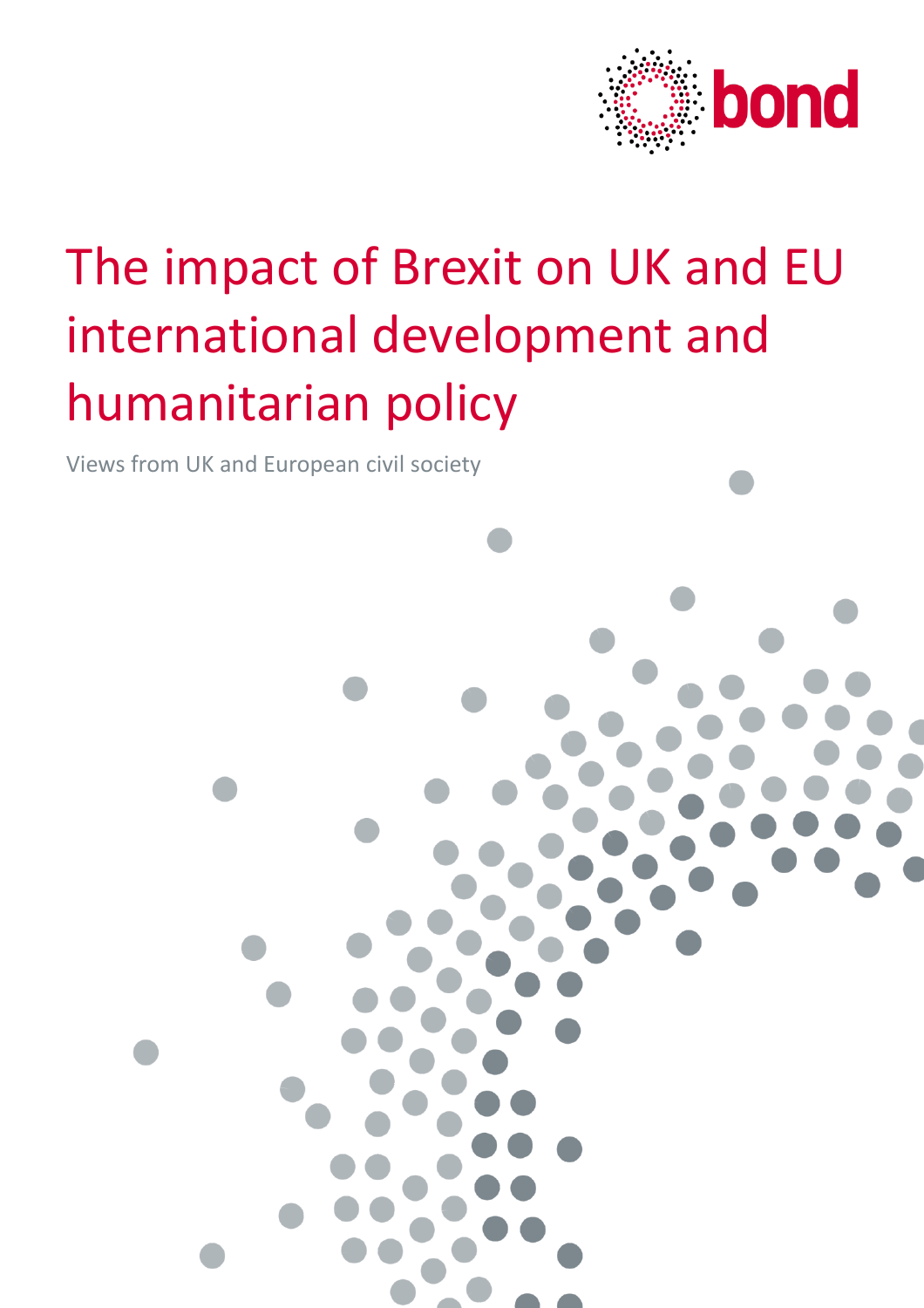# **Table of Contents**

### **About Bond**

Bond is the civil society network for global change. We bring people together to make the international development sector more effective. [bond.org.uk](https://www.bond.org.uk/)

#### **Acknowledgements**

We would like to thank the following people for their invaluable contributions: Mariana Rudge, Kate Munro, Mike David Green, Farah Nazeer, Tamsyn Barton, Amy Dodd, Matt Grady, Maximiliano Mendez-Parra, Tim Aldred, Matti Kohonen, Catherine Pettengell, Kate Hand, Tom Vita, Anna Collins, Ruth Davies, Tabitha Ha, Aoife NicCharthaigh, Fraser Murray, Paul Asquith, Shelagh Daley, Felix Colchester, Julian Egan, Teresa Dumasy, Ben Moore, Melanie Teff, Katharine Nightingale, Raphaelle Faure, Seamus Jeffreson, Mikaela Gavas and Simon Maxwell.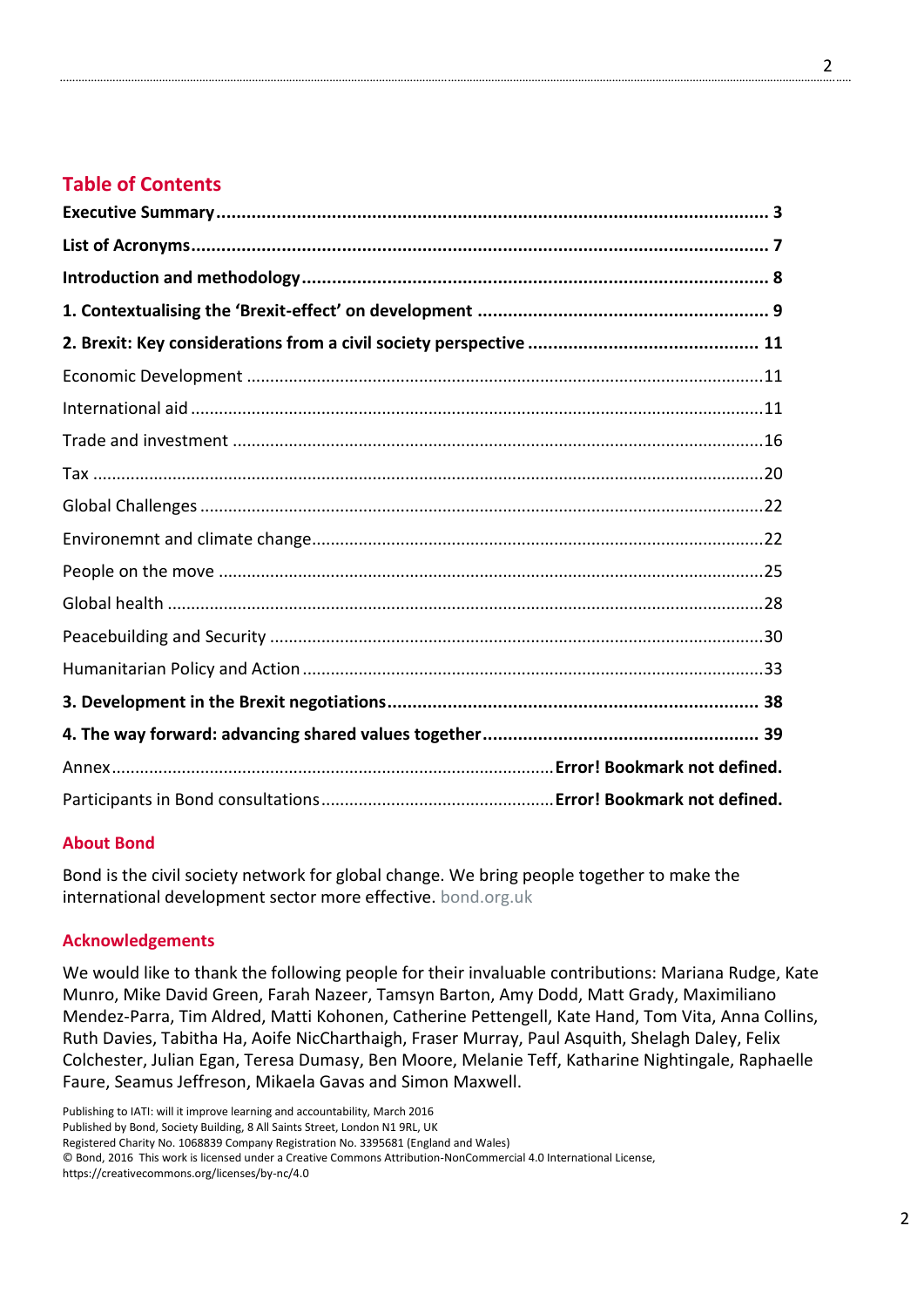# Executive Summary

Following the decision by the United Kingdom (UK) to leave the European Union (EU) – namely 'Brexit' - and the triggering of Article 50<sup>1</sup>, understanding and gauging the implications on international development and humanitarian aid has been a priority for civil society organisations (CSOs). This report analyses the potential repercussions that Brexit may have on the future direction of UK and EU development and humanitarian policy from the viewpoint of CSOs, based on their collective experience and expertise.

It is concluded that leaving the EU has the potential to be transformational for the UK. Adapting to life outside the EU while proving the UK's relevance on the world stage post-Brexit may lead to a reassessment of priorities in UK foreign, development and humanitarian policies. In so doing, the UK has the opportunity of setting a new forward-looking course in its approach to international development, raising the bar for global development partners and contributing to the advancement of development outcomes. Yet, there are also many potential challenges associated with the UK's exit from the EU, which may have important repercussions on the world's poorest people. These must be taken into account and any negative impacts adequately mitigated.

The departure of a member state is equally unprecedented for the EU and it is expected to alter existing dynamics among the member states (EU27). Brexit will generate a significant political and financial vacuum at the heart of the EU; how this will be filled is the subject of much speculation. Overall, the UK's exit may potentially diminish the 'soft power' of the EU as well as of the UK as a result of the reduction in mutual influence, exchange and collective strength. Ultimately, however, Brexit is only one of the factors currently contributing to re-shape international development and humanitarian policies. Any potential impact of the UK's exit from the EU should also be viewed within the context of the evolving political landscapes in the UK and in EU member states, there remains great uncertainty, in this context, regarding the *direction* and the *magnitude* of any changes that Brexit may help catalyse both in the UK and the EU.

Although the Brexit negotiations are now underway, it is still unclear where international development and humanitarian aid will fit in, either within the framework of the withdrawal agreement or of the future relationship between the UK and the EU. During the first phase of the Brexit talks (up to the end of 2017) the parties will agree the principles for a financial settlement. This will have important repercussions on development and humanitarian aid. For instance, the EU has singled out the European Development Fund (aimed at African, Caribbean and Pacific countries), EU Trust Funds and the Facility for Refugees in Turkey as instruments where it deems the UK to have existing obligations. From early 2018, during the second phase of the negotiations, the EU and the UK will move on to scoping out future relations. Yet, the detail of this future relationship, encompassing cooperation in international development and humanitarian action, will not be fleshed out until after the withdrawal agreement is concluded in March 2019.

This report explores in detail potential impacts and opportunities associated with Brexit on a number of priority policy areas in international development and humanitarian aid. Key overarching messages to CSOs to consider include: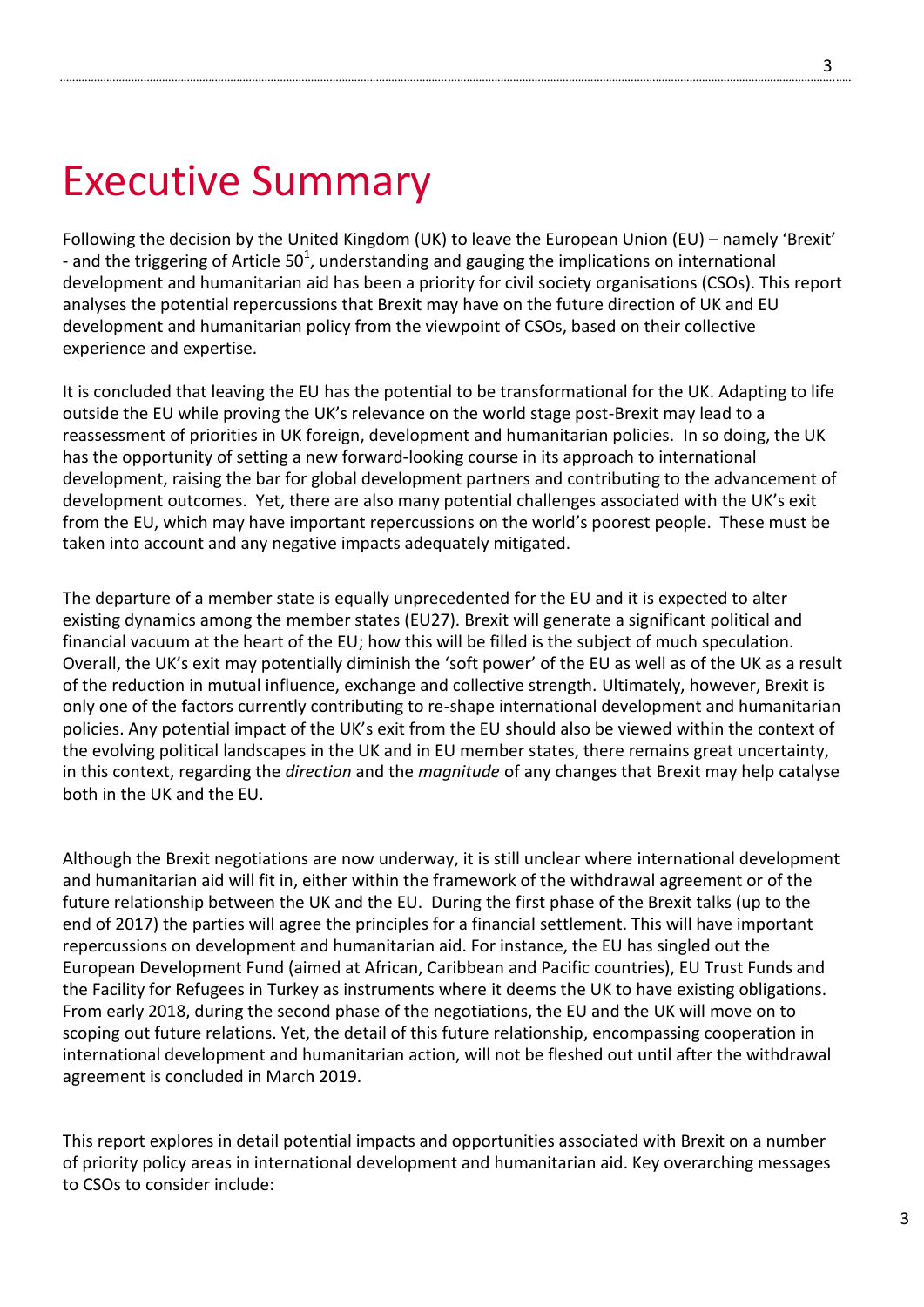#### 1. **Pursue common development goals:**

Brexit should not adversely affect the advancement of UK and EU common goals in international development and humanitarian policy enshrined in Agenda 2030 and other international agreements. To this end, CSOs recommend:

 The UK to maintain, and the EU as a whole to increase, aid allocations while ensuring that poverty eradication remains the core principle underpinning their aid programmes.

 Fully untying EU aid through the revision of co-financing rules within the framework of negotiations on the next EU budget 2021-2027. This would help bring in non-EU member countries (e.g. Norway, Switzerland and the UK post-Brexit) to co-finance the EU development humanitarian programmes, easing pressure on the EU institutions and member states, in light of the budget deficit caused by Brexit, while enabling development and humanitarian agencies in non-EU member states to access EU funding.

• The UK and the EU to maintain and strengthen established human rights, social, labour and environmental standards in their approaches to development cooperation and humanitarian action.

• In transposing EU legislation into UK law in the Repeal Bill, the UK must ensure that common goods associated with collective regulations, for example on environment and climate change, human rights and arms transfer controls are adequately protected.

#### 2. **Seek a pragmatic future relationship based on shared values:**

The UK and the EU should take forward a constructive approach that values coherence and cooperation as the basis for longer-term partnership. Establishing protocols and expectations to continue to cooperate and coordinate in the field of international development will not only provide good value for money, but will be crucial if the UK and the EU are to achieve their often common global commitments. To this end, parties should strive to find innovative ways to continue to collaborate on development and humanitarian policy. This should enhance:

• The continued sharing of analysis, ideas and expertise through joint programmes including secondment schemes for UK civil servants along with experts from other non-EU countries.

• The strengthening of in-country co-financing and joint programming efforts aimed at enhancing coordination between the EU27 as well as UN agencies and other bilateral and private donors, which could potentially include the UK post-Brexit.

 Formalising opportunities for UK civil society organisations to continue to inform policy-making and programming in Brussels and in-country.

 UK and European CSOs' ability to continue to hire the best talent at home and abroad, drawing on the expertise of EU nationals in the UK and British nationals in the EU.

#### 3. **Give civil society organisations a voice in the Brexit negotiations:**

UK CSOs welcome the opportunity to engage in meaningful dialogue alongside their European counterparts with a view to securing the best deal for international development during the negotiations. This should:

 Ensure that UK CSOs and particularly the communities and partners they work with in the global south are not financially, operationally or politically disadvantaged by the UK's exit from the EU.

 Ensure small and medium UK agencies with no direct presence in Brussels are actively encouraged to participate in pan-European civil society networks and open consultations so that their voice, and that of their partners, will not be lost in Europe.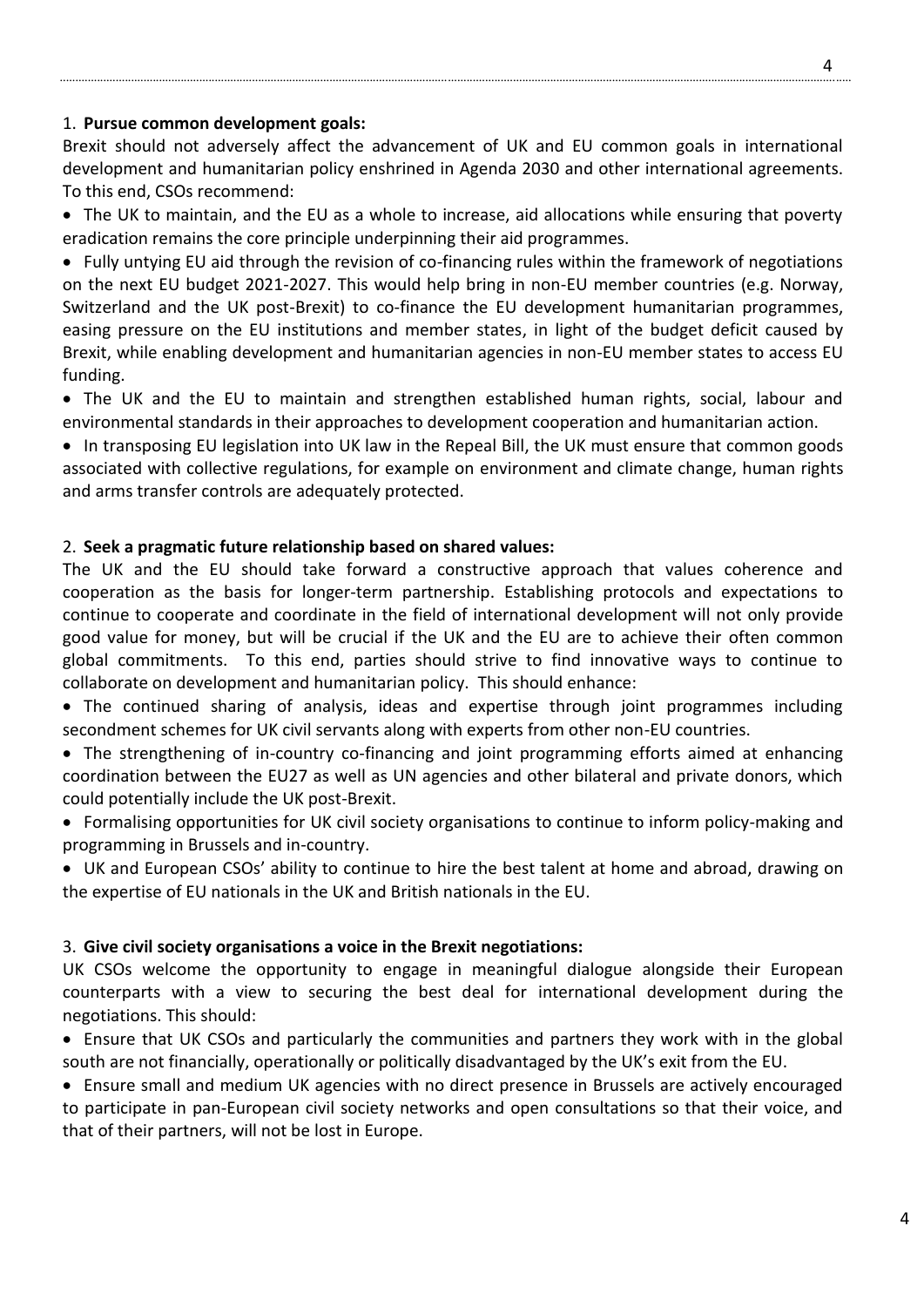Further, thematic considerations contained within this may help to inform CSOs' advocacy around Brexit going forward, are outlined below.

# **International aid**

 Brexit will leave a gap of up to €11 billion in the EU budget, leading to potential reductions in future EU aid allocations. Revising EU co-financing rules, as part of upcoming negotiations on the EU budget 2021-2027, with a view to fully untying EU aid would allow non-EU countries – such as the UK post-Brexit – to contribute to specific EU programmes and funds. While potentially challenging at a political level, this would enable the UK to retain a degree of influence in areas where it will benefit from the EU's comparative advantage.

 The UK's departure could also help catalyse new partnership models between the EU and non-EU countries, further enhancing existing joint programming and donor co-ordination in partner countries.

#### **Trade and investment**

• Brexit offers a unique opportunity to improve UK existing trade and partnership agreements enhancing policy coherence for development. The UK could aspire to set the gold standard in development-friendly trade policies, going beyond existing arrangements for least developed countries.

 However, Parliamentary scrutiny over future UK trade agreements will need to be strengthened: negotiations with trading and investment partners should be open, transparent and fully accountable to Parliament.

• Future UK trade and investment negotiations and deals should also be subject to impact assessments to ensure that standards are maintained and that these do not impact negatively on lowincome countries.

#### **Tax**

• Public country-by-country reporting on tax matters may be at risk in the UK as a result of Brexit. If the UK opts to further lower corporate tax rates, this may have a negative effect on poor countries via multinationals.

 Without the UK, the EU may strengthen its stance on tax havens leading to UK tax havens being 'black listed'. The UK might instead become a champion of public Beneficial Ownership transparency and wider financial transparency measures, raising the bar on international anti-money laundering.

#### **Environment and climate change**

 The UK has played an important part in shaping progressive EU climate change and environment policies and in securing global agreements. After exiting the EU, UK influence on global environmental and climate change policies - as well as on major emitters – is likely to be reduced.

 Outside the EU, there is a lack of compliance mechanisms to hold the UK Government to account for its legal commitments (e.g. on air pollution). UK regulators do not have the power to hold the UK to account in the way that EU regulators do and the UK Government should create appropriate accountability mechanisms to avoid a governance gap following Brexit.

• Brexit offers the UK Government a real opportunity to build on the UK's world-leading reputation on climate change and the protection of sites and species. New national policies for agriculture and fisheries could also pave the way for a better and more sustainable policy framework.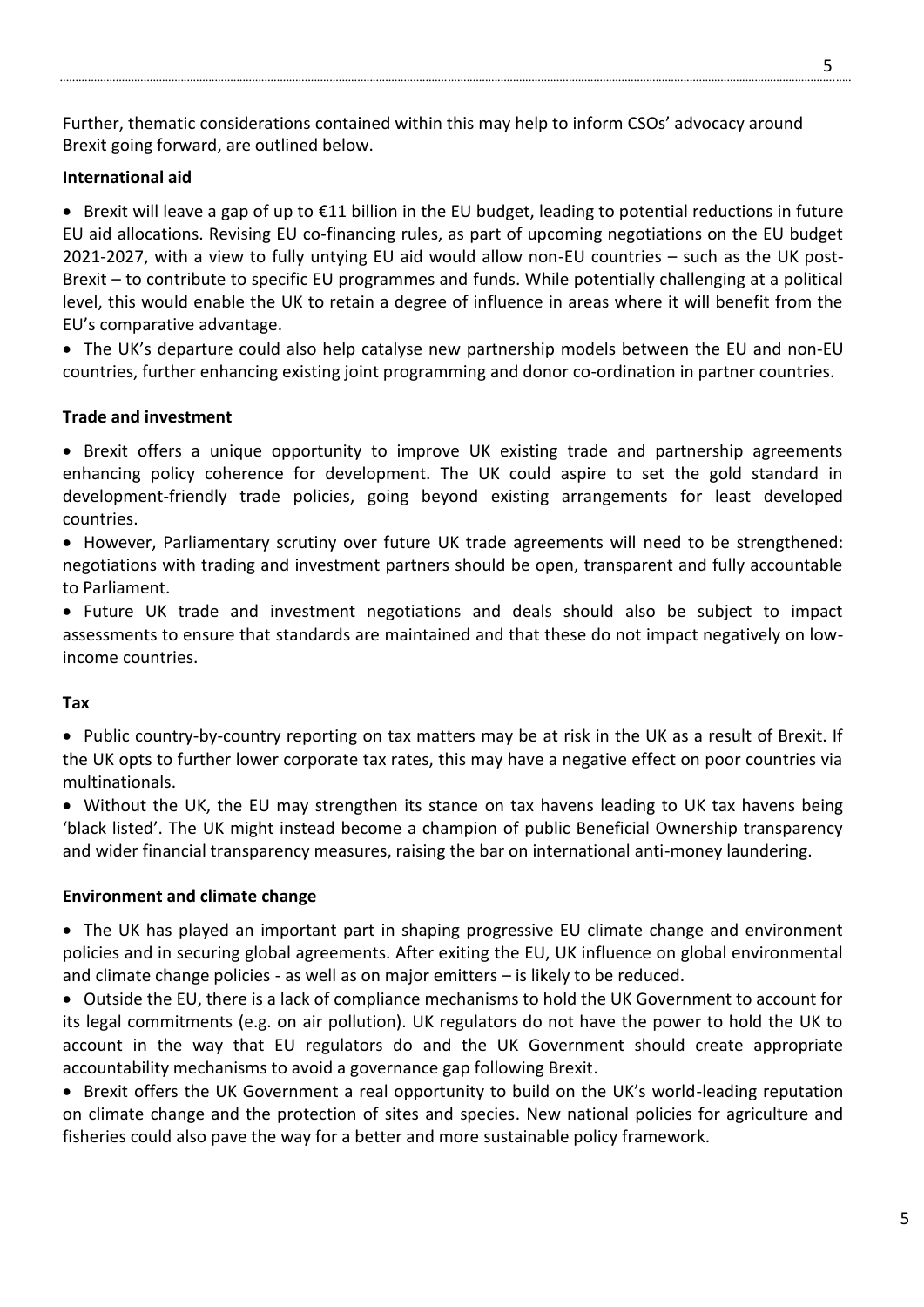#### **People on the move**

• There are concerns that EU aid has been increasingly diverted to deter forced migrants and refugees from coming to Europe and supporting EU member states that have taken in refugees.

• Civil society more broadly, and diaspora and migrants in particular, have been squeezed out of operational and policy discussions on European migration and development policy. The UK should seek to integrate all these stakeholders better into strategic and operational responses to irregular and dysfunctional migration.

 Meaningful UK and EU policy coherence – especially between foreign and development policies – will be essential post-Brexit.

#### **Global Health**

 Not having access to EU funding, within an already challenging global funding landscape, will impact on the work of UK CSOs, especially those focusing on HIV & AIDS, reproductive health and family planning. This will have important repercussions on their development partners and on the communities they serve in some of the world's poorest countries.

• In leaving the EU, the UK will have the opportunity to set new standards for the use of funding for medical research and development. The UK could attach public interest conditions to guarantee greater transparency in the use of these funds in private pharmaceutical research and on the affordability of end products.

#### **Peacebuilding and Security**

• It is hoped that the UK will continue to champion conflict prevention on the global stage, especially within the framework of Agenda 2030.

• However, Brexit risks curtailing the UK's ability to leverage common EU resources in a way that complements its own bilateral peacebuilding efforts on the ground. This will need to be taken into consideration by both the UK and the EU within the framework of their relationship post-Brexit.

 Leaving the EU should not result in the loss of technical expertise on peacebuilding and conflict prevention that the UK has been able to contribute to the EU institutions. This could be averted through the continuation of a secondment programme for UK civil servants and experts.

#### **Humanitarian Policy and Action**

 Outside the EU, the UK's ability to influence EU humanitarian policy and its deep and long-standing relationship with ECHO are likely to be significantly hampered.

 There are concerns that humanitarian aid will continue to be strategically re-aligned to serve domestic priorities rather than external needs based on the fundamental principles of humanitarian aid.

 In leaving the EU, the UK should continue to fund humanitarian capacity investment work at pre-Brexit levels, investing in disaster risk reduction, novel response instruments (e.g. cash-based assistance, digital tools, direct to beneficiary etc.), response infrastructure globally and local humanitarian response capacity. Continuing to show leadership in the humanitarian sector by being innovative and taking a stronger stance in priority policy areas the UK has championed will ensure DfID will continue to be seen as a global thought-leader.

• It will be essential for the UK and the EU to continue to support harmonised responses and coordinated action to humanitarian crises going forward.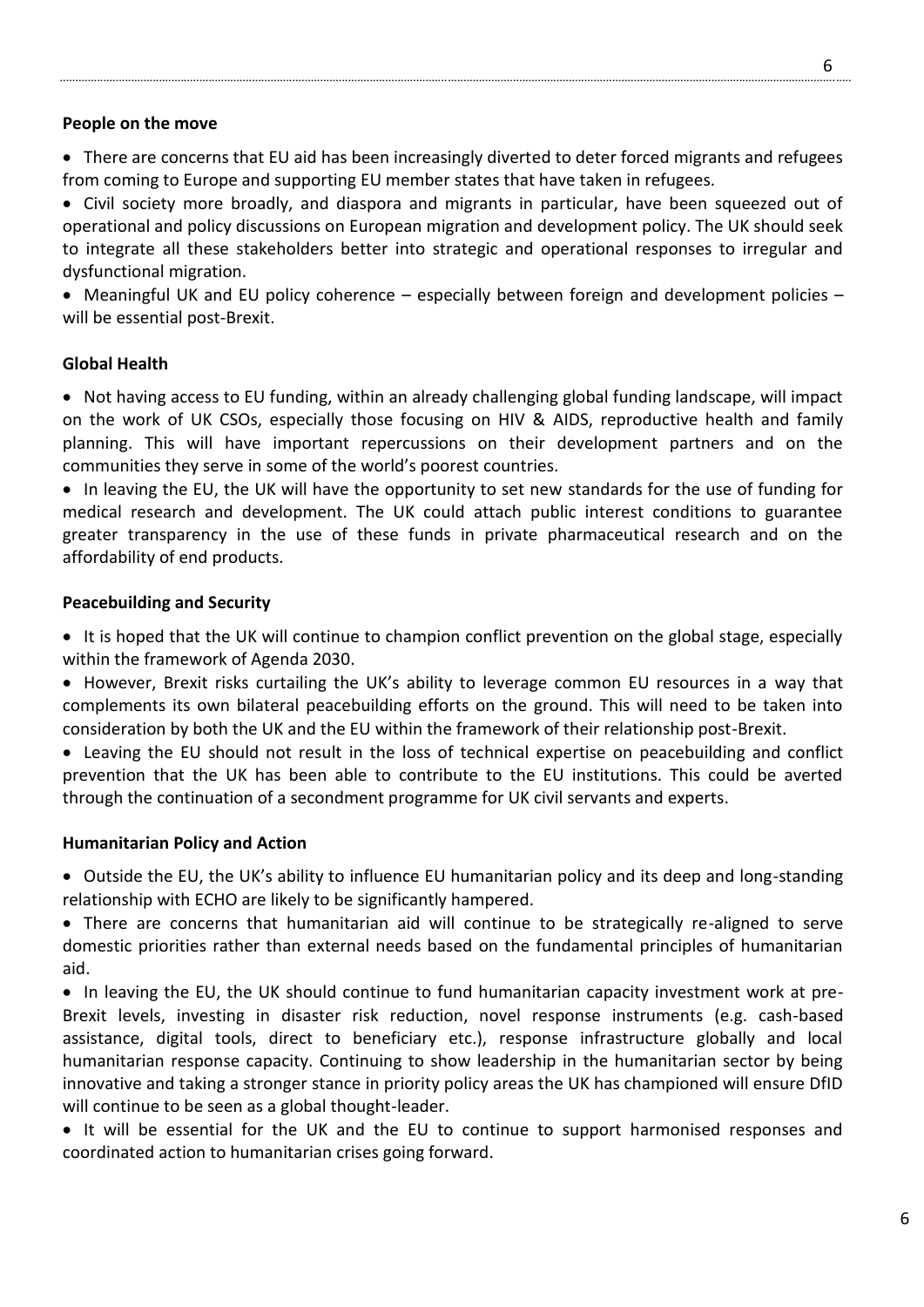# List of Acronyms

| <b>ACP</b>      | African Caribbean Pacific countries                       |
|-----------------|-----------------------------------------------------------|
| <b>CSO</b>      | Civil Society Organisation                                |
| <b>DAC</b>      | Development Assistance Committee                          |
| <b>DCI</b>      | Development Cooperation Instrument                        |
| <b>DFID</b>     | Department for International Development (UK)             |
| DG              | Directorate General                                       |
| <b>DG DEVCO</b> | Directorate General Development Cooperation               |
| <b>ECHO</b>     | European Civil Protection and Humanitarian Aid Operations |
| <b>EDF</b>      | European Development Fund                                 |
| <b>ENI</b>      | European Neighbourhood<br>Instrument                      |
| EU              | <b>European Union</b>                                     |
| <b>ECHO</b>     | European Civil Protection and Humanitarian Aid Operations |
| <b>EEAS</b>     | <b>European External Action Service</b>                   |
| <b>EU27</b>     | All EU member states other than the<br>UK                 |
| <b>FPA</b>      | Framework Partnership Agreement                           |
| <b>HIPC</b>     | <b>Highly Indebted Poor Country</b>                       |
| <b>ICSP</b>     | Instrument contributing to Security and Peace             |
| <b>INGO</b>     | <b>International NGO</b>                                  |
| <b>LDC</b>      | Least Developed Country                                   |
| <b>MFF</b>      | Multi-Annual Financial Framework                          |
| <b>ODA</b>      | <b>Official Development Assistance</b>                    |
| <b>OECD</b>     | Organisation for Economic Cooperation and Development     |
| <b>SDGs</b>     | Sustainable Development Goals                             |
| <b>UKAID</b>    | UK International Development Agency                       |
| <b>UNFCCC</b>   | United Nations Framework Convention on Climate Change     |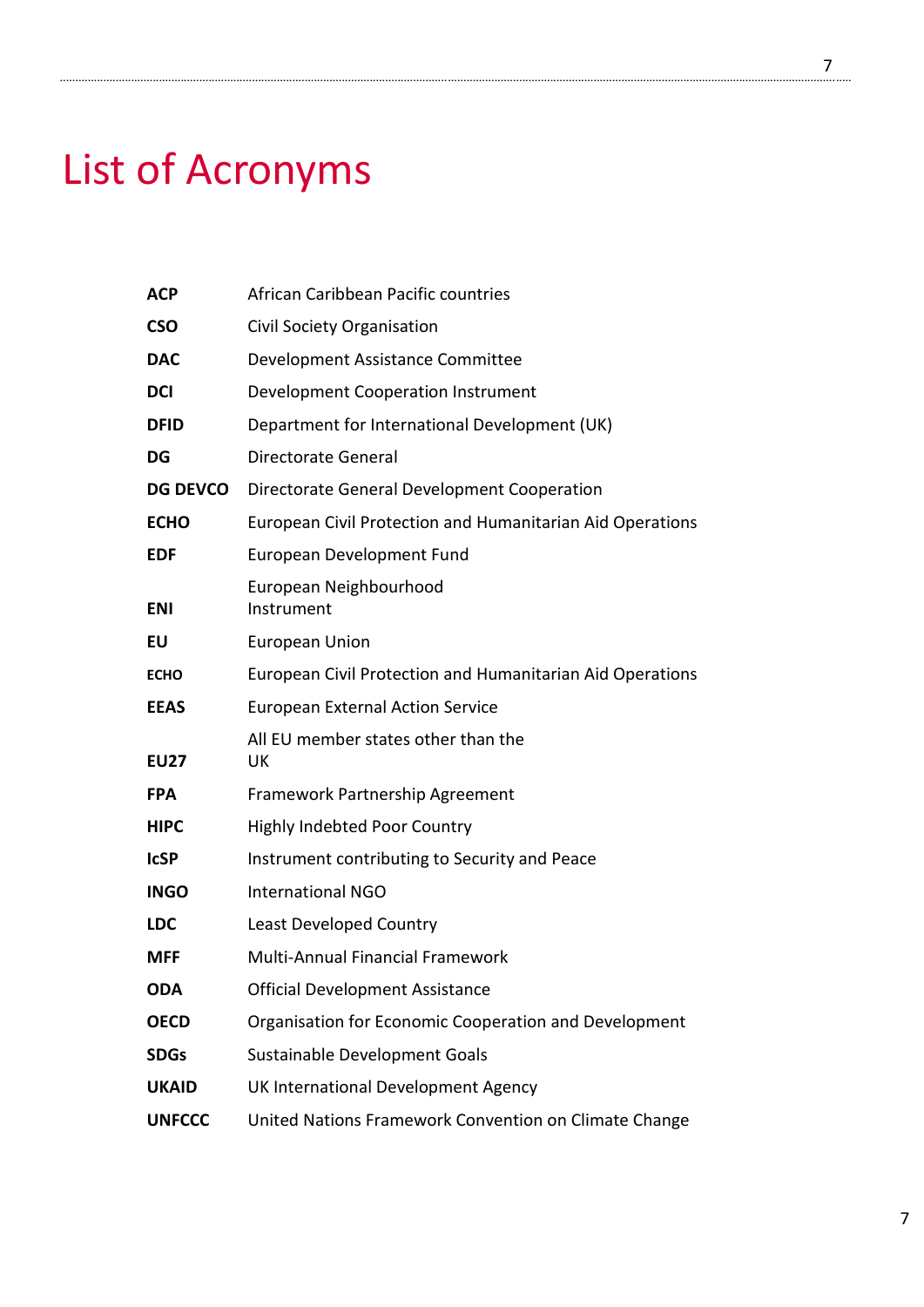# Introduction and methodology

Following the decision by the UK to leave the EU, understanding and gauging the implications of Brexit for UK and EU international development and humanitarian aid and policy has been a priority for civil society organisations (CSOs). The UK government clarified its vision for Brexit and its aspirations for 'Global Britain' in its White Paper on exiting the EU<sup>2</sup> and in the Prime Minister's letter to Donald Tusk triggering Article 50.<sup>3</sup> However, there continues to be a high-level of uncertainty regarding the nature of the UK's departure from the EU.

Negotiations between the UK and the EU27 started on 19 June 2017. As these unfold we should have a clearer indication of how Brexit will affect UK and European civil society organisations and networks, how it may contribute to shape policy-making processes in the UK and the EU, and ultimately what repercussions it will have on development partners and outcomes.

This document is the product of a broader research project undertaken by Bond, drawing on the technical expertise of its members. It analyses the potential repercussions that the UK's exit from the EU may have on the future direction of UK and EU development and humanitarian policy. The report is written from the viewpoint of civil society organisations, based on their collective experience and expertise.

The study should be read in conjunction with Bond's report on the impact of Brexit on funding for UK  $CSOs.<sup>4</sup>$ 

The research was conducted using a combination of methods including desk-based research, semistructured interviews with key external and internal informants, and a participatory consultative process engaging a range of Bond members, academics and other European CSOs (see Annex 1). A horizon scan, conducted during the first phase of the research, helped identify a number of priority thematic areas for the study, namely:

- Economic development: international aid, trade and tax & investment
- Global challenges: global health, environment and climate change, and people on the move
- Peacebuilding and security
- Humanitarian response

Following this, a number of thematic consultation workshops was organised in London and in Brussels, directly engaging UK and European CSOs. Participants were asked to discuss potential policy-related concerns as well as areas of opportunity regarding the impact of Brexit on their specific areas of work. They were also asked to identify proposals for a future relationship between the UK and the EU on development and humanitarian policies. This report is largely the product of these consultations. It was also informed by additional input from a number of 'thematic leads' among the Bond membership who contributed to the drafting of the report's thematic sections. It should be noted that the study was completed as the first phase of the Brexit negotiations was beginning and the analysis is based on the publicly available negotiating positions by the UK and the EU27.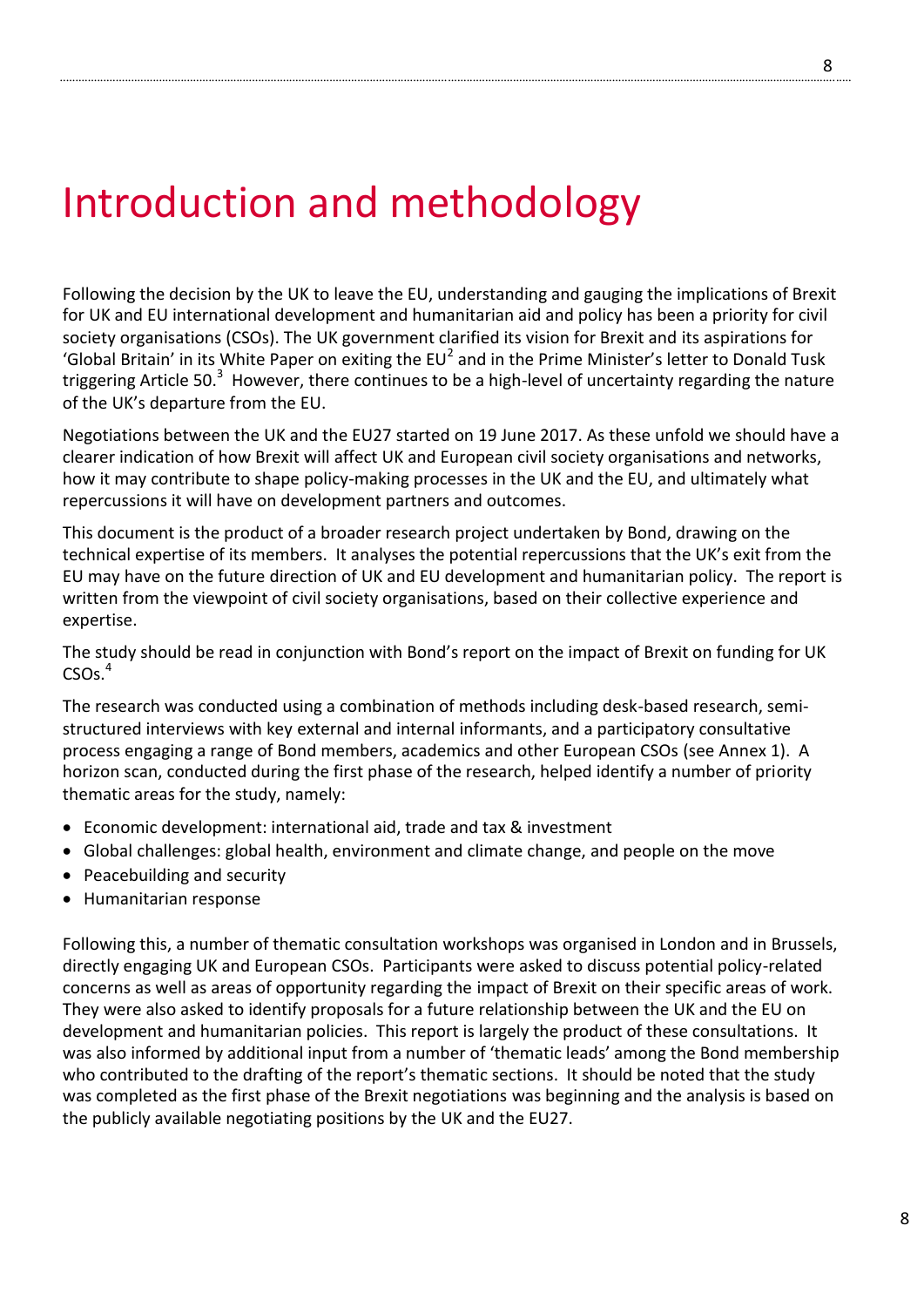# 1. Contextualising the 'Brexit-effect' on development

Over one year after the referendum, it is still uncertain whether we are headed towards a 'hard Brexit', leaving the single market and the customs union. Our working assumption, which will support us to address the deepest change, continues to be that the UK is likely to no longer be a member of the single market or the customs union. The implications of this for development and humanitarian policy are further explored in this report. Yet, there is still great uncertainty regarding the direction and the magnitude of any change that Brexit may help catalyse in UK and EU policies relating to development cooperation and humanitarian aid. It should also be noted that any future policy direction cannot simply be ascribed to Brexit but must be analysed within the context of the evolving political landscapes in the UK and the EU, and many questions remain unanswered:

 **Gauging the impact of Brexit:** Will the departure of the UK from the EU really be a 'game changer'? Or, will Brexit simply contribute to accelerate and accentuate existing trends in international development and humanitarian policy?

 **International development in the Brexit negotiations:** Where do development and humanitarian issues fit in the context of the Brexit negotiations? Is international development in danger of being forgotten in the negotiations, could it be used as a 'bargaining chip' or could it be re-interpreted to shift away from a poverty focus towards the 'national interest'?

 **The impact on development partners:** Will the UK government be able to deliver its stated vision for 'Global Britain'? In what ways and to what extent will development partners in the South be impacted by Brexit?

These are some of the many issues and concerns that have emerged during this research and that this report aims to address. Doing this, however, requires a broader analysis of some key trends that have a bearing on development and humanitarian policy in the UK and the EU, and that are likely to be affected by Brexit. First, faced with growing security threats, both the UK and the EU are increasingly focusing their attention on fragile and conflict-affected states including Syria and other countries in the Middle East and Africa. The UK has referred to these countries in Africa as an 'arc of instability',<sup>5</sup> posing a threat regionally, internationally and also to UK interests.<sup>6</sup> Will we see humanitarian aid continuing to be prioritised by the UK outside of the EU and by the EU27 and will this be at the expense of development programming as a result of a smaller EU budget after Brexit?

Second, both in the UK and the EU we are seeing the boundaries of 'development' and 'humanitarian' interventions being increasingly stretched, within what is currently allowed by the OECD DAC's definition of overseas development aid. As a result, UK allocations for development and humanitarian responses are increasingly channelled through government departments other than DFID. Examples of this include the Conflict, Stability and Security Fund (CSSF), overseen by the National Security Council, not DFID; or the growing volume of aid devoted to business investment channelled through the CDC, the UK development finance institution. Currently, all aid spending has to conform to aid guidelines prioritising poverty eradication, as set out in UK law<sup>7</sup>. However, in light of the 2017 Conservative Party Manifesto, the government might be looking to re-visit those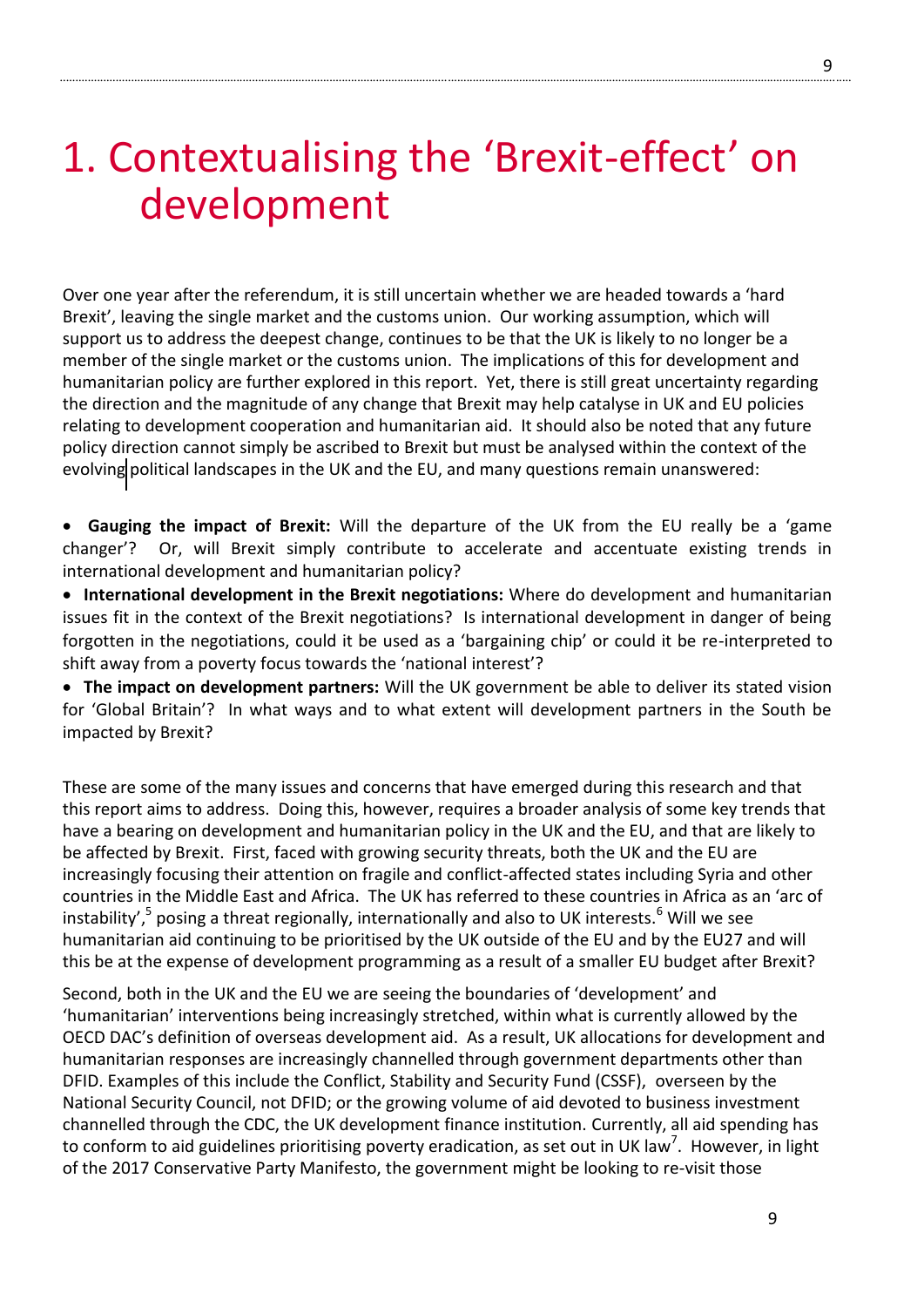guidelines in order to bring them more in line with its strategic objectives<sup>8</sup>. How these objectives will change once the UK leaves the EU is yet to be seen but there are concerns among UK CSOs that existing trends towards increased spending on security, business and trade investment may be accelerated. These trends are mirrored among the EU27 too. Here we have seen a progressive realignment of the EU's development programme, illustrated by the newly adopted European Development Consensus<sup>9</sup>, to the objectives of the EU's foreign policy as outlined in its Global Strategy<sup>10</sup>.

Finally, CSOs have been increasingly concerned by growing anti-development sentiments in the UK. Repatriating British tax-payers' money from Brussels, including aid, will undoubtedly ignite the debate about how this money could best be spent: either to further the interests of 'Global Britain', or to provide additional funds for investment in the UK, especially if the economy takes a downward turn. A slow-down of the UK economy would also mean a reduction of UK aid in real terms even if the 0.7% to GNI target was upheld as the GNI would be smaller. The Prime Minister's continuing support for development and international aid has been welcomed by civil society organisations. But, Brexit has added further uncertainty regarding the future direction of development and humanitarian policy.

Leaving the EU after 46 years will be a turning point for the UK, not just with regard to its approach to development and humanitarian aid. Similarly, Brexit has sparked off serious re-thinking and debate among the EU27 regarding the way forward for the Union. The next section aims to explore in more detail potential concerns and opportunities associated with the UK's exit from the EU with regard to economic development, global challenges, peace building and humanitarian aid.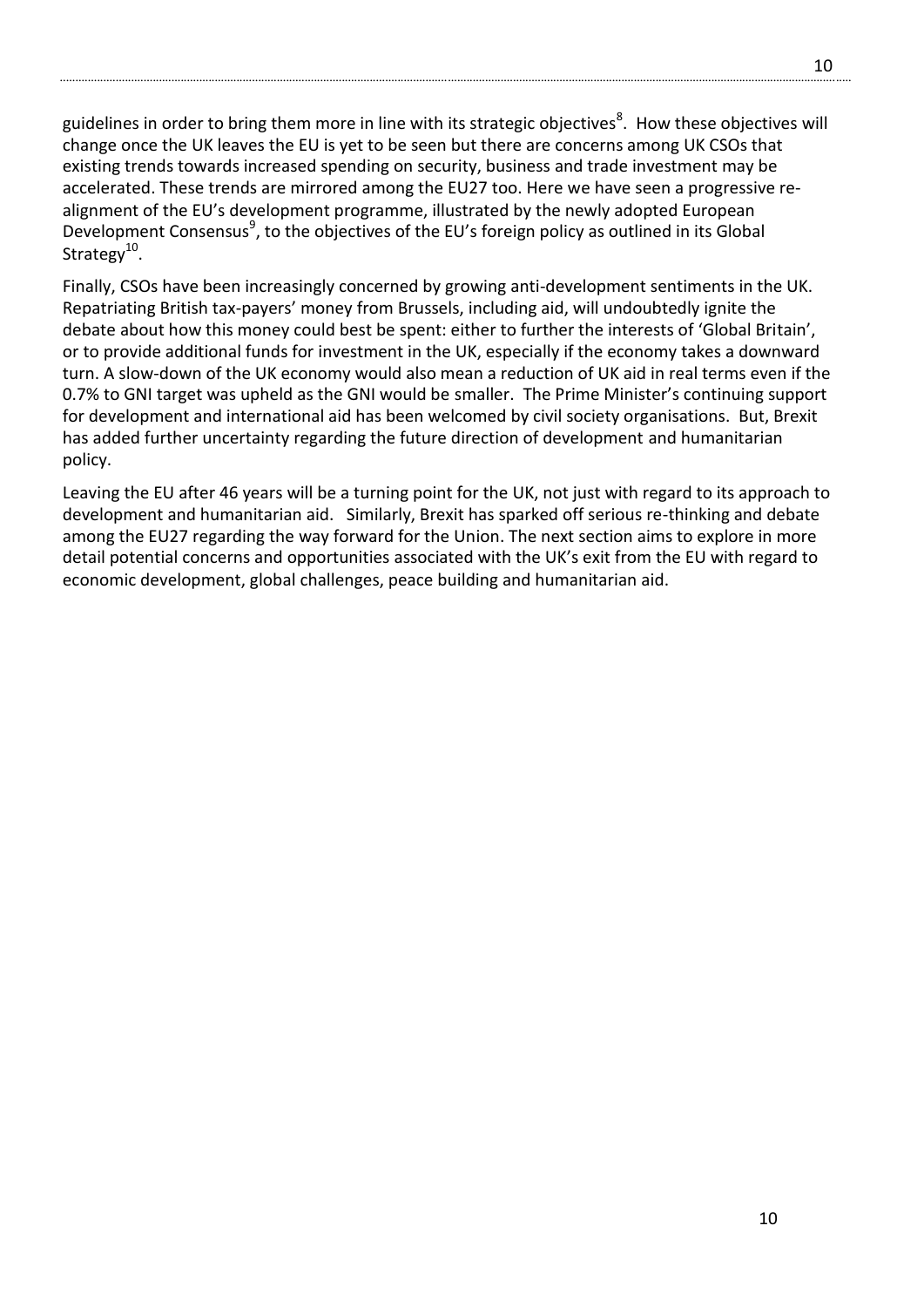# 2. Brexit: Key considerations from a civil society perspective

# Economic Development

# **International aid**

# *The status quo*

The EU institutions and the member states are the largest donor in the world, accounting for over half of all ODA. Yet, only five member states including Denmark, Germany, Luxemburg, Sweden and the UK currently allocate 0.7% of their GNI to ODA. In 2015 EU leaders re-committed to meeting that target "within the timeframe of Agenda 2030", that is by 2030. This could mean providing an additional €25 billion in overseas aid requiring EU member states to make significant progress in the next EU budget (known as the Multi-Annual Financial Framework - MFF), which will cover the period 2021 to 2027. $^{11}$ 

Globally, the UK is the second largest bilateral donor after the US and, in 2013, was the first G7 member to achieve the 0.7% goal and to enshrine this in national legislation. The UK channels about £1.3 billion, equivalent to 8% of its total ODA budget of £12.1 billion,  $^{12}$  via the EU institutions each year. This makes the EU the UK's largest multilateral partner and DFID's Multilateral Development Review<sup>13</sup> rated the match between EU and UK development policy objectives as 'very good'. In 2016, DFID provided £935 million to the European Commission development budget while £392 million was allocated to the European Development Fund (EDF) for Africa, Caribbean and Pacific (ACP) states under the Cotonou Agreement, which is currently outside the EU budget. In addition, the UK channelled approximately £83 million to EU Trust Funds, primarily to respond to the migration crisis and mainly to the Facility for Refugees in Turkey.

The UK is the second largest recipient of EU aid to CSOs,<sup>14</sup> the largest being France.<sup>15</sup> Between 2012-2016, EU development and humanitarian aid to UK INGOs amounted to an average of approximately €300m in fresh commitments each year.<sup>16</sup> In 2016, the value of new commitments to UK CSOs was €356.9m  $^{17}$ 

# *Potential impacts of Brexit on UK and EU overseas development aid*

# **EU Budget shortfall**

The UK is the third largest contributor (after Germany and France) to the EU budget, making a gross contribution of just over 15% of total funds in 2015<sup>18</sup>. The UK's total allocations to the 11<sup>th</sup> EDF – which is outside the EU Budget – amount to €4.4 billion<sup>19</sup>. There are no legal commitments and no clear obligation for the UK to continue to pay into the EU budget after Brexit.<sup>20</sup> The departure of the UK from the EU will cause a significant shortfall in the EU budget. This 'Brexit gap' has been estimated at between €10 and €11 billion (net) per year<sup>2122</sup>, and there will be no clear way to plug it. The EU27 will need to decide whether to unanimously increase net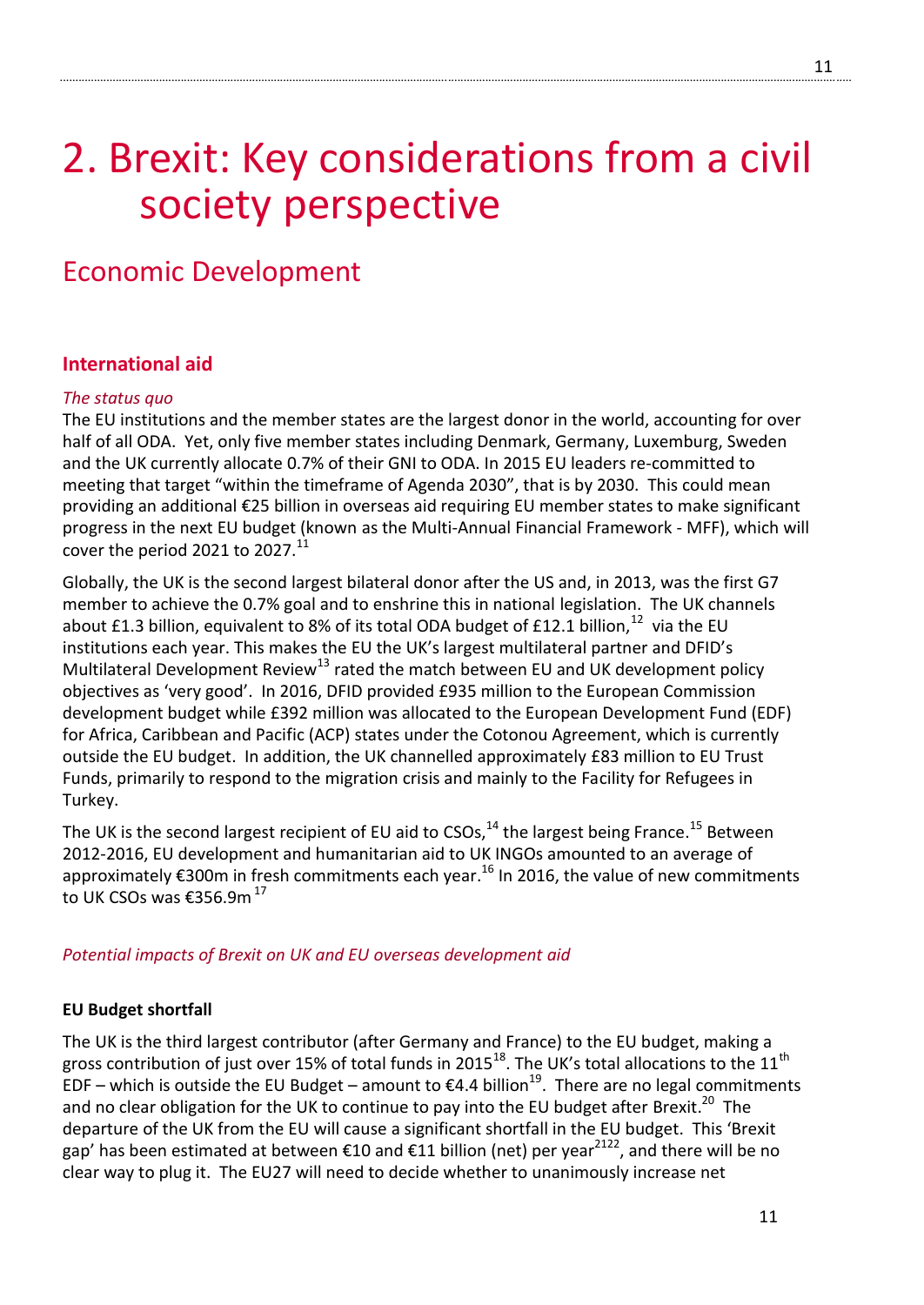contributions, cut spending or a combination of both. In the former case, it is likely that today's largest contributors (e.g. Germany France and Italy) will be hit the hardest, while net recipients would be relatively unaffected.<sup>23</sup> Conversely, budget cuts would affect net recipients (e.g. Southern and Eastern European member states) the most. There is a very real risk that allocations from the EU budget to development and humanitarian aid may be cut substantially as part of a broader austerity drive. On the other hand, Brexit may help accelerate progress towards financing development outcomes through means other than ODA, including blended financial instruments through partnerships with the private sector, in line with the Addis Ababa Action Agenda.

| <b>Country</b>        | <b>National contribution</b><br>(Million EUR) | <b>Percentage</b> |
|-----------------------|-----------------------------------------------|-------------------|
|                       |                                               |                   |
| Germany               | 24,283.40                                     | 20.5%             |
| <b>France</b>         | 19,012.50                                     | 16.0%             |
| <b>United Kingdom</b> | 18,209.40                                     | 15.4%             |
| Italy                 | 14,231.60                                     | 12.0%             |
| <b>Spain</b>          | 8,772.50                                      | 7.4%              |
| <b>Netherlands</b>    | 5,759.20                                      | 4.9%              |
| <b>Belgium</b>        | 3,691.90                                      | 3.1%              |
| Poland                | 3,718                                         | 3.1%              |
| Sweden                | 3,513.30                                      | 3.0%              |
| Austria               | 2,529.20                                      | 2.1%              |
| <b>Denmark</b>        | 2,190.60                                      | 1.8%              |
| <b>Finland</b>        | 1,729.10                                      | 1.5%              |
| Ireland               | 1,558.40                                      | 1.3%              |
| Portugal              | 1,529                                         | 1.3%              |
| <b>Czeckia</b>        | 1,315.20                                      | 1.1%              |
| Romania               | 1,319.40                                      | 1.1%              |
| Greece                | 1,205.60                                      | 1.0%              |
| <b>Hungary</b>        | 945.80                                        | 0.8%              |
| Slovakia              | 607.90                                        | 0.5%              |
| <b>Bulgaria</b>       | 424.1                                         | 0.4%              |
| Croatia               | 356.8                                         | 0.3%              |
| Lithuania             | 315.80                                        | 0.3%              |
| Luxembourg            | 350.30                                        | 0.3%              |

#### **Fig. 1 National contributions to the EU budget 2015 by member state**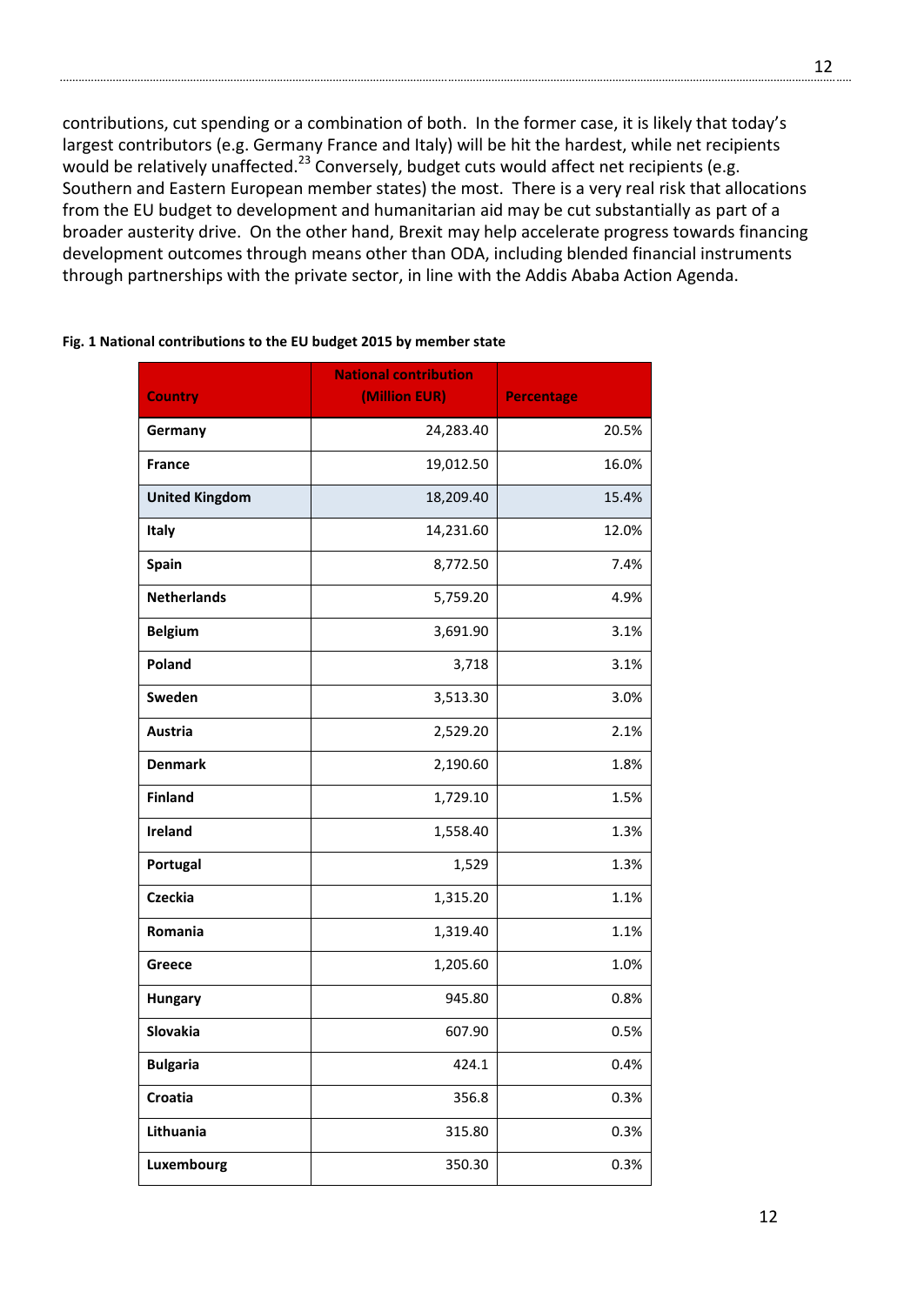| Slovenia       | 340.7      | 0.3% |
|----------------|------------|------|
| <b>Cyprus</b>  | 211.9      | 0.2% |
| <b>Estonia</b> | 184.8      | 0.2% |
| Latvia         | 205.90     | 0.2% |
| <b>Malta</b>   | 92.30      | 0.1% |
| <b>TOTAL</b>   | 118,604.30 | 100% |

**Source:** European Commission, Financial Report 2015

With discussions on the next EU MFF, or the EU budget, due to start in Brussels in 2018, overall contributions by member states to the EU budget, allocations for ODA under Heading 4 (i.e. EU as a Global Actor) and the structure and guidelines for all budgetary instruments will be under review. Despite the uncertainty surrounding Brexit, it is to be expected that the UK's departure, and particularly the financial settlement agreed with the UK, will inform upcoming discussions on the MFF and on overall aid allocations. In this context, the EU could seek additional contributions from other members to fill the ODA gap left by the UK. Some members of the Visegrád group of Czech Republic, Poland, Hungary and Slovakia, for instance, have shown some interest in development cooperation policy, matched by increasing, albeit still relatively small, contributions to ODA. If these were to increase even to just half the target of 0.7% of GNI to ODA, then they could go beyond matching the current contribution by the UK to the EU budget<sup>24</sup>.

|                       | 2011      | 2012      | 2013      | 2014      | 2015      |
|-----------------------|-----------|-----------|-----------|-----------|-----------|
| <b>Germany</b>        | 2.721,79  | 2.606,46  | 2.665,85  | 2.877,13  | 2.891,75  |
| <b>France</b>         | 2.370,32  | 2.193,83  | 2.283,55  | 2.349,38  | 2.298,39  |
| <b>United Kingdom</b> | 2.054,94  | 1.995,65  | 2.041,19  | 1.922,33  | 2.159,53  |
| <b>Italy</b>          | 1.901,32  | 1.598,04  | 1.618,10  | 1.661,58  | 1.695,62  |
| <b>Spain</b>          | 1.105,30  | 990,67    | 1.028,47  | 1.024,67  | 1.077,18  |
| <b>Netherlands</b>    | 677,74    | 637,88    | 649,82    | 647,32    | 647,69    |
| <b>Belgium</b>        | 521,26    | 474,28    | 498,79    | 511,26    | 551,13    |
| 1999                  |           |           |           | 1.11      |           |
| <b>Total</b>          | 13.974,42 | 12.922,73 | 13.269,31 | 13.663,89 | 14.132,23 |

#### **Fig. 2 – Contributions by EU member states to the EU aid budget 2011-2015**

**Source:** Elcano Royal Institute

#### **Contributions to the European Development Fund (EDF)**

Although the UK is not tied to contribute to the EU budget, it is under obligation to contribute to the EDF, as stipulated in the Internal Agreement of the  $11<sup>th</sup>$  EDF (for the period 2014-2020), under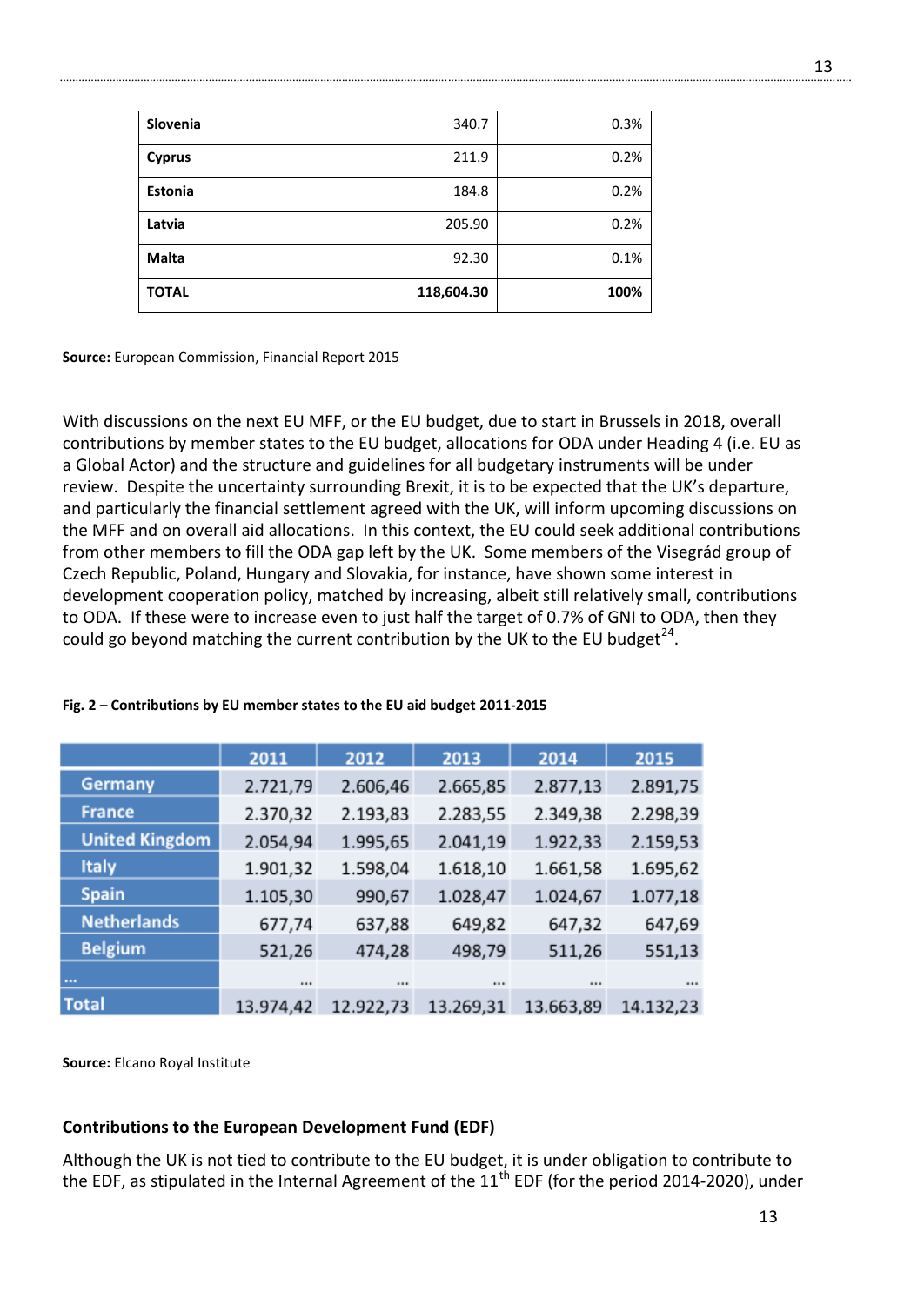the Cotonou Agreement<sup>25</sup>. Whether the UK will need to disburse the full  $\epsilon$ 4.4 billion it has committed under the  $11<sup>th</sup>$  EDF or only part of that amount on account of its exit from the EU in 2019 will be discussed as part of the broader financial settlement for the UK during the first phase of the Brexit negotiations. As disbursements under the  $10^{th}$  EDF have only just ended and EU member states are now being approached to make their first contributions under the  $11<sup>th</sup>$  EDF, it is plausible to assume that disbursements may continue beyond 2020. This may imply that funds contributed by the UK will be spent without the UK having a say in how they are allocated unless an agreement was reached for the UK to remain a party to the Cotonou Agreement. It is also unclear whether, if the UK does contribute to the  $11<sup>th</sup>$  EDF, UK-based CSOs will be eligible to access these funds. UK contributions to the  $11<sup>th</sup>$  EDF may have important political ramifications for the UK and for Africa Caribbean Pacific (ACP) group of states, 52% of which are members of the Commonwealth. Historically, the UK has in fact been one of the largest contributors to the EDF and has invested considerably in EU-ACP relations. The future of the EDF will also be under discussion with the possibility that it might be brought under the EU budget. Some fear that if this happens, and if it is merged with the EU's Development Cooperation Instrument (DCI), then funding for the ACP as a group may be reduced.

# **Funding for development programmes implemented by UK-based CSOs**

UK-based CSOs who currently receive substantial EU funding through grants and commercial contracts have been very concerned about their limited ability to access such funds once the UK leaves the EU. Considering that in 2016 UK CSOs received a total of €357 million in EU aid, it is likely they will face a significant funding shortfall the size of which will depend on the degree of future cooperation on development and humanitarian aid policy the UK and the EU27 may agree on. Humanitarian funding is the most at risk, with around  $\epsilon$ 211m under threat,<sup>26</sup>as it is unclear whether UK CSOs receiving humanitarian funding from European Civil Protection and Humanitarian Aid Operations (ECHO) will still be eligible after Brexit.

However, the most significant impact of Brexit on the level of UK aid to date has been the reduction in the value of the pound since the referendum. Currently the pound is still around 15% lower against the dollar against its 2016 average before the referendum. Developing country currencies have shown a similar pattern reducing the value of UK ODA to some of its main recipients such as Pakistan for instance, by between 10-15%.<sup>27</sup> The devaluation of the pound has also adversely impacted CSO programmes in partner countries. Some organisations have reported needing to renegotiate the delivery of results in their programmes, paring down activities or temporarily needing to reduce salaries, as their work with current partners was disrupted following the loss of about 20% of their grant income. We cannot anticipate whether there might be further currency-related shocks either during the course of the Brexit negotiations or once the UK leaves the EU. Most UK CSOs, however, have now put in place contingency plans to strengthen their, and their partners', resilience to such shocks in order to avoid further disruption to their programming.

#### **Aid quantity and quality in the UK**

Growing anti-aid sentiments among the British public appear to have been accentuated since the referendum. Following the recent General Election, UK CSOs have welcomed the Government's renewed pledge to maintain the current level of aid at 0.7% of GNI. The Conservative Party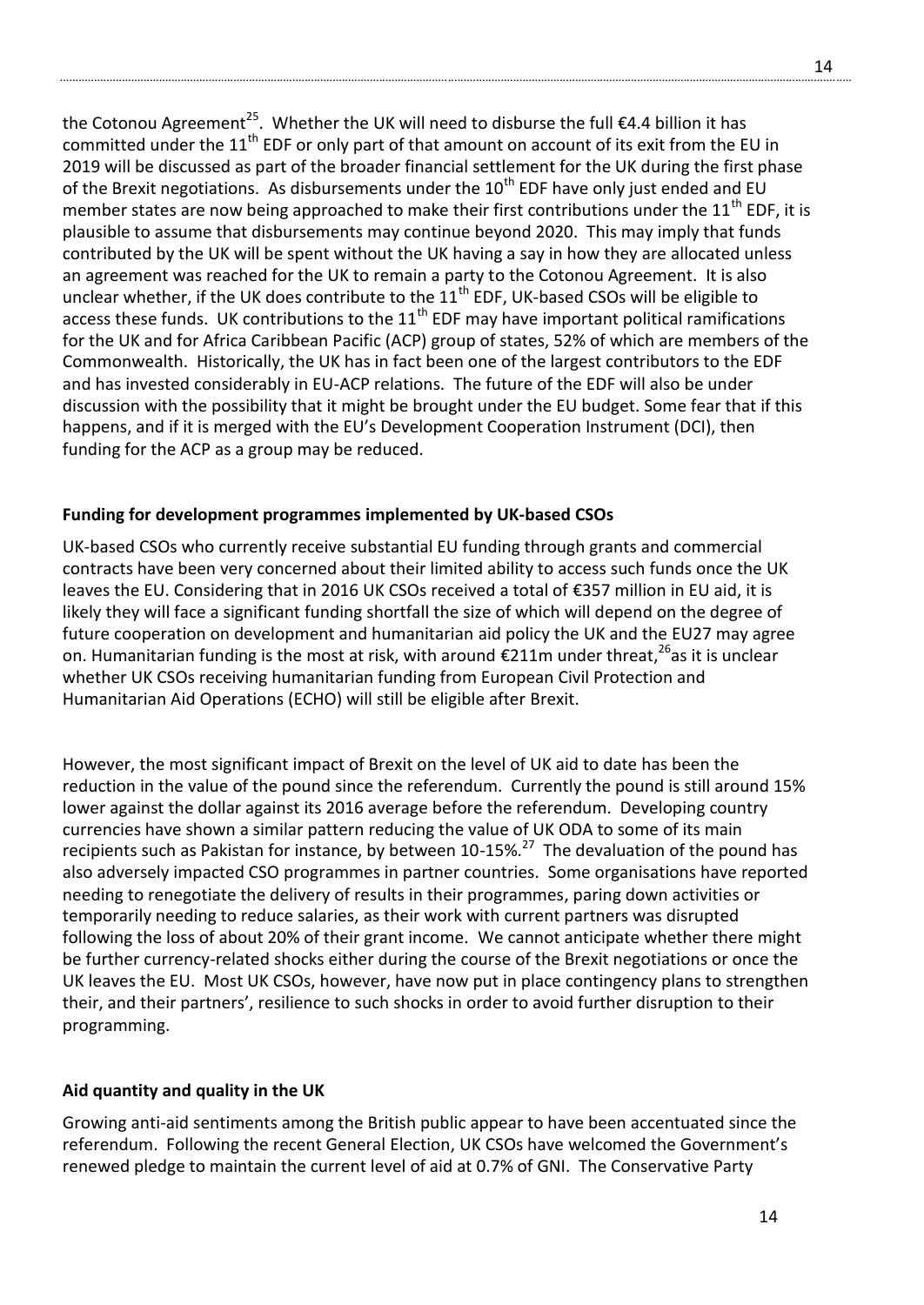Manifesto included a commitment to: "work with like-minded countries to change the rules so that they are updated and better reflect the breadth of our assistance around the world. If that does not work, we will change the law to allow us to use a better definition of development spending, while continuing to meet our 0.7 target." OECD rules on aid spending provide a robust framework for ensuring that development assistance remains focused on poverty eradication and UK CSOs are concerned that a change in rules could potentially weaken the independent scrutiny and standard setting role played by the OECD, and heighten the risk of aid not being focussed primarily in poverty reduction. Development practitioners in the UK and in Europe are also concerned with the possibility of UK aid being increasingly re-aligned to support British interests with regard to controlling migration flows to the UK, favouring new trade deals after Brexit and bolstering national security. How Brexit will either favour or hamper UK efforts to influence other like-minded OECD (Organisation for Economic Cooperation and Development) countries to redefine ODA is yet to be seen.

# *Potential areas of opportunity offered by leaving the EU on UK and EU overseas development aid*

#### **EU aid untying**

Brexit and the upcoming re-negotiation of the EU budget for 2021-2027 offer a unique opportunity for the EU to fully untie its ODA. The OECD/DAC profile of EU development cooperation reveals that 65.5% of EU ODA was considered untied in 2014 (down from 67% in  $2013)^{28}$ . Despite making good progress, the EU's Development Cooperation Instrument and the EDF – which accounted for over half of all EU ODA in 2015 - are still considered to be tied aid programmes under OECD DAC definitions. This is because access to aid under these programmes is limited by specific rules of nationality and origin. It is precisely these rules that would exclude UK-based applicants from a significant share of EU aid once the UK leaves the EU. The same rules and regulations would currently prevent the UK from potentially contributing to selected programmes under the EU budget once it becomes a 'third country' even if it were to choose to do so. Changing existing co-financing rules under the EU budget in order to make it easier for non-EU donors in future to contribute to EU development programmes as well as for non-EU entities (e.g. CSOs) to freely access these programmes could potentially benefit all parties.

#### **Enhanced aid effectiveness**

Opening future co-financing opportunities for 'third country' donors will help enhance EU aid effectiveness by attracting investments from non-EU donors to EU development programmes beyond ad-hoc multi-donor Trust Funds. This could also realistically be extended to joint programming in partner countries. The European Commission and ECHO have been at the forefront of improving donor coordination on the ground in over 55 countries worldwide. This has also involved non-EU member states, especially Norway and Switzerland. In Ethiopia for instance, the EU, 20 EU member states present in the country as well as Norway and Switzerland signed a 'EU+ Cooperation Strategy' in 2013.<sup>29</sup> International aid initiatives such as the Paris Declaration on Aid Effectiveness and the implementation of the Sustainable Development Goals (SDGs) call for more collective and coordinated action. It is hoped that Brexit may help catalyse new models for potential collaboration between the EU and 'third country' donors going forward. For the UK, this could be beneficial post-Brexit in order to maintain its engagement in strategically important countries (e.g. along the 'arc of instability') where it does not have bilateral programmes.

#### **Reform of EU-ACP relations**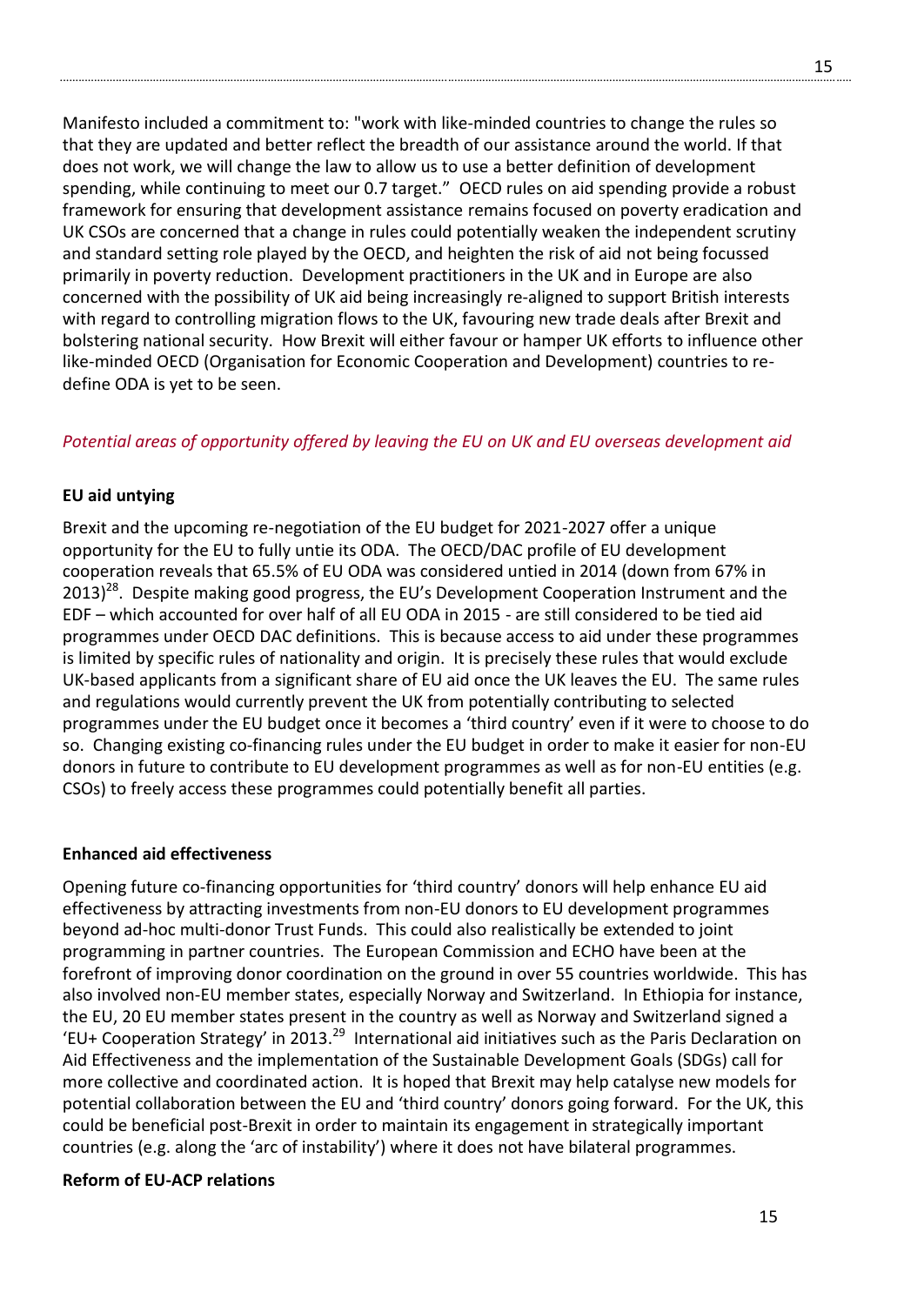In the same spirit, Brexit could catalyse a fundamental re-think of the EU's approach to the ACP countries. This group essentially comprises the former colonies of EU member states but it has been increasingly viewed as anachronistic. Without the UK, the ACP, and especially the forty-one Commonwealth states, will need to reassess the value of their historical, political and economic ties with the EU27. The re-negotiation of the Cotonou Agreement will start in 2018 and the UK may still have an important say in what the successor agreement may look like. A case could therefore be made for the UK to remain engaged in EU-ACP relations after Brexit, as after all, this is still the largest north-south partnership in the world covering development, trade and political cooperation.

### **KEY MESSAGES**

- Brexit, and particularly the financial settlement agreed with the UK, will inform upcoming discussions on the next EU budget and on future EU aid allocations.
- The UK is one of the largest contributors to the EDF and has invested considerably in EU-ACP relations. Whether this will continue beyond Brexit and in what form will be up for discussion as part of the Brexit talks and the renegotiation of the Cotonou Agreement due to start in 2018.
- In view of a reduction in the EU budget, the EU27 should consider changing existing co-financing rules in order to fully untie EU aid, enabling non-EU countries to contribute to EU programmes and funds as well as allowing access to defined non-EU entities (e.g. CSOs).
- Brexit should catalyse new partnership models between the EU and non-EU countries, further enhancing Joint Programming and donor coordination in partner countries.

# **Trade and investment**

#### *The status quo*

The EU manages trade and investment relations with non-EU countries through its trade and investment policy. Trade policy is an exclusive power of the EU. This means that only the EU, and not individual member states, can legislate on trade matters and conclude international trade agreements. The scope of the EU's exclusive power covers not just trade in goods but also services (although member states retain some regulation attributes that affect trade e.g. financial services in the UK), commercial aspects of intellectual property and foreign direct investment. The European Commission negotiates agreements with the trading partners on behalf of the EU based on a negotiating mandate, setting out the general objectives to be achieved, adopted by the Council with input from the European Parliament. Once the Commission has completed the negotiations, it presents the deal to the Council and the European Parliament, which has the power to veto any agreement. They are the ones to formally agree the outcome and prepare the way for signature and ratification of the deal with the trading partner. Some elements of some agreements also require ratification by individual member states if they are deemed to be of mixed competence (e.g. dispute resolution is a competence shared between member states and the Commission). This procedure will also apply to a new trade and investment agreement to be negotiated between the EU and the UK following the UK's departure from the EU.

The EU conducts trade with developing countries based on its non-reciprocal generalised scheme of preferences (GSP) as well as its GSP+ and 'Everything but Arms' (EBA) initiatives. These offer varying degrees of preferential market access ranging from partial waving of tariffs through to granting full duty-free and quota-free access to the European market for all least developed countries.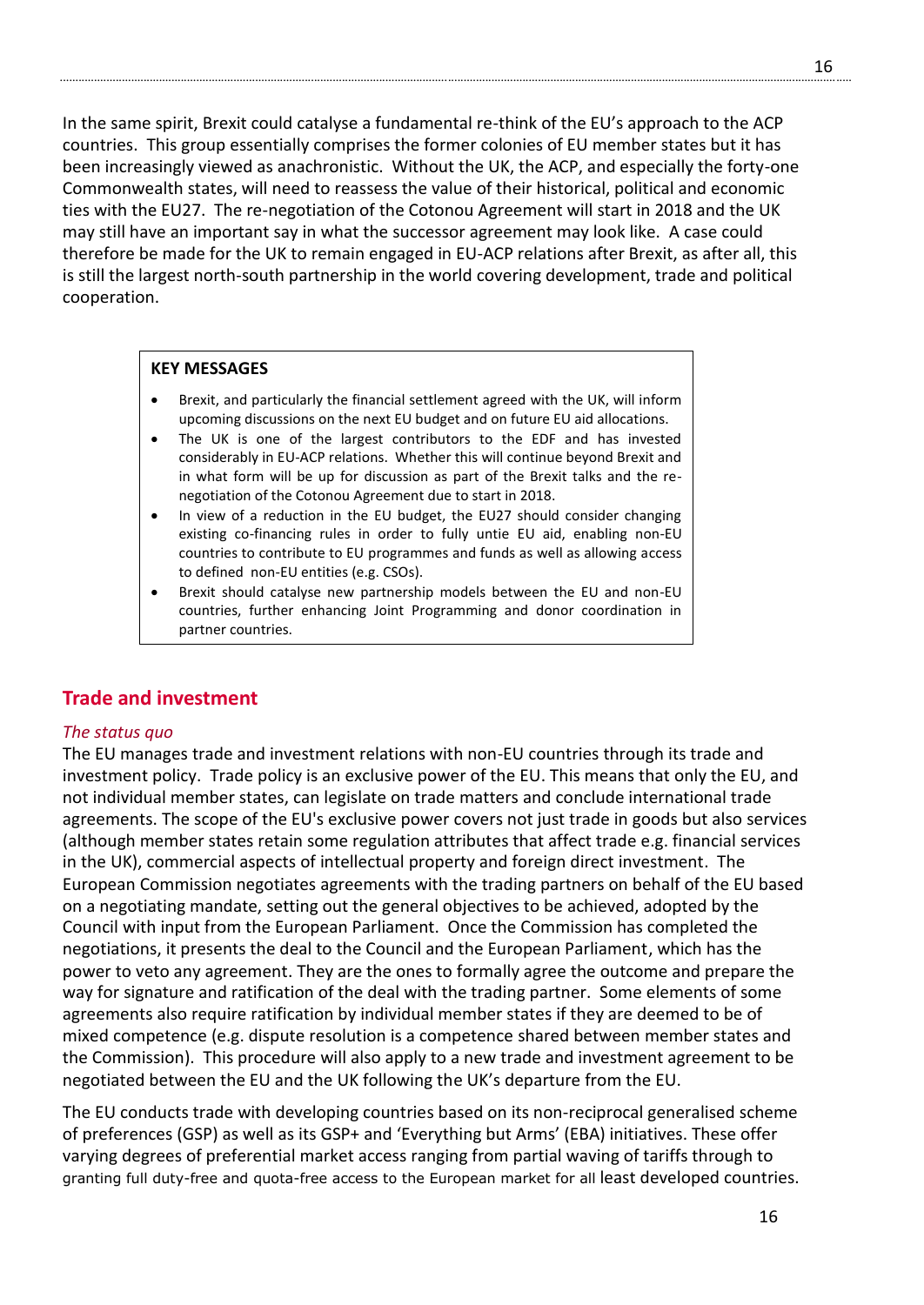In addition, the EU has negotiated free trade agreements with many developing countries. These agreements grant reciprocal preferences to countries such as Vietnam, South Africa and Caribbean Islands among others. The UK currently imports around £34 billion worth of goods from developing countries each year.<sup>30</sup> Some EU trade policies granting preferential market access for the poorest developing countries have helped drive this trade, providing opportunities for some of the poorest people in the world to earn a living, gain skills and develop businesses.

As a member of the EU since 1973, the UK has had little direct control over its trading arrangements with non-EU trading partners, including developing countries. As a result, there is currently little trade capacity in DFID and in the Department for International Trade (DIT), which does not have a development focus, with only a relatively small number of staff focused on trade and development within both departments. Similarly, there is little or no trade capacity in the UK Parliament, as it has not been directly involved in scrutinising the negotiation of trade deals while the UK has been a member of the EU. UK MEPs, by contrast, have played strong roles in the scrutiny of EU trade policy.

### *Potential impacts of Brexit on UK and EU trade*

The referendum in 2016 created significant uncertainty for trading partners in developing countries. A reduction in the value of the pound contributed to making developing country products more expensive in the UK, and it has reduced the value of aid, investment and remittances. This is of particular importance to some ACP countries for which the UK is the predominant trade partner such as Ghana, Guyana or Fiji, or other countries that heavily rely on exports to the UK such as Kenya, for example.

Immediately after the EU referendum result, CSOs raised concerns that, if the UK were to leave the EU customs union without immediately replacing existing preferences or free trade agreements with equivalent provisions for developing countries, they could lose out.<sup>31</sup> Brexit (in particular the non-participation by the UK in the EU single market) may disrupt trade with developing countries by increasing their cost of trading with the UK, reducing the demand for their products and also increasing non-tariff barriers. As EU law will be transposed into UK law through the Great Repeal Bill, there are also concerns that trading standards may drop or eventually differ from EU standards. Some UK businesses that depend on EU markets, for instance, may want to maintain EU standards while others that don't might be lobbying to lower standards. This could eventually lead to trading partners in developing countries needing to meet two separate standards for the UK and for the EU market. Some think that this may encourage developing countries from the Commonwealth to increase their trade with Ireland over the UK as Ireland is a member of both the EU and the Commonwealth. Overall, it has been estimated that 47% of imports from developing countries could have potentially faced additional tariffs at a cost of £1 billion to these countries<sup>32</sup>. In order to avoid this, the UK would need to ensure there is a smooth transition to new terms of trade. The first stage of the government's response has been to announce that it intends to maintain existing arrangements while pledging to improve on the overall market access offered to developing countries<sup>33</sup>. While this is a welcome announcement there are currently few details available.

In addition to the direct relationships between the UK and developing countries, there are concerns that new trade agreements with wealthier countries (e.g. between the UK and US, Canada, China, Australia, India, Singapore and other middle-income countries - MICs) could have negative impacts on trade with developing countries, particularly where these new trading partners export similar products. Free Trade Agreements (FTAs) with third countries will also impact on the UK regulatory regime in non-tariff related ways.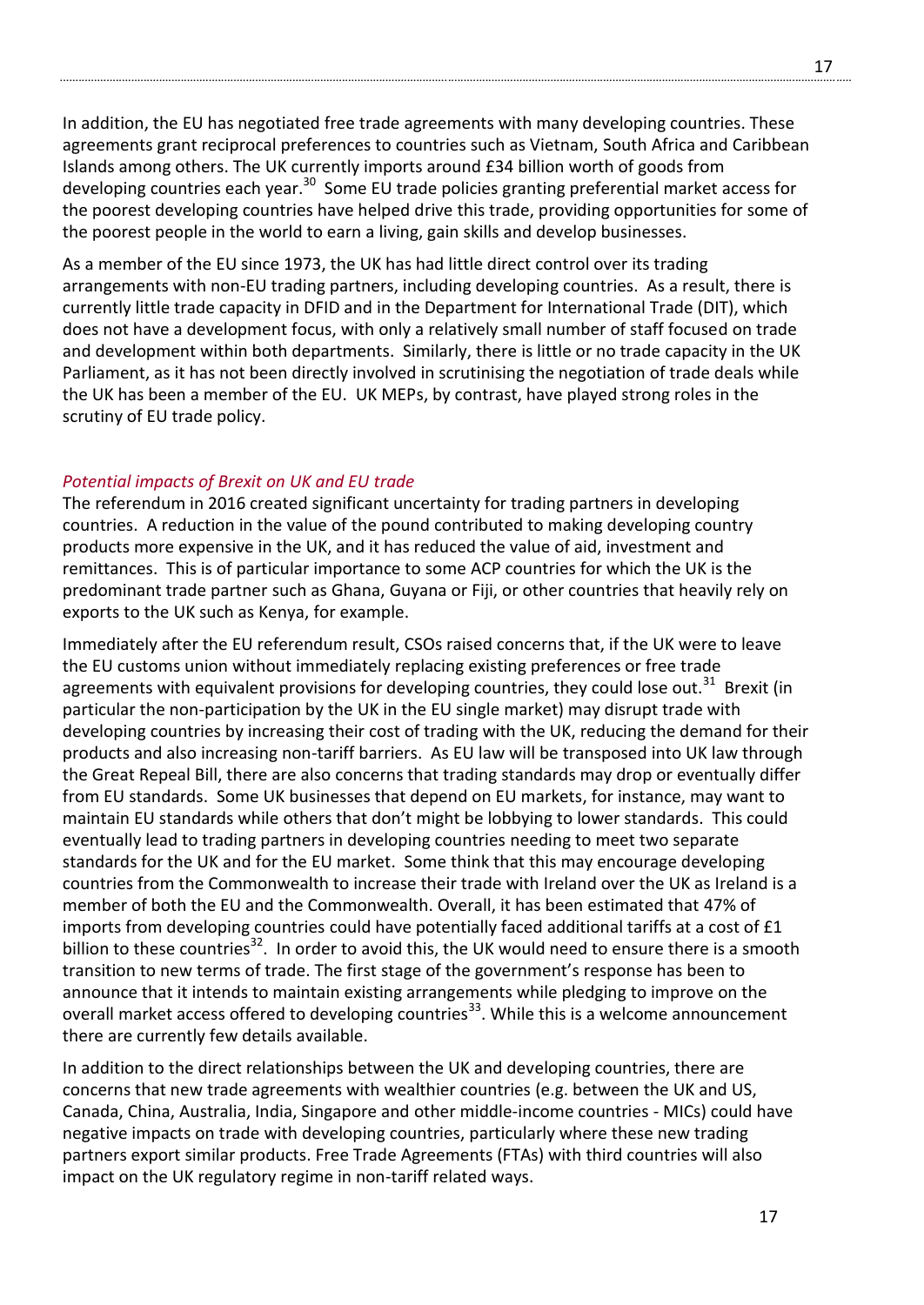There are concerns that there may not be adequate and robust opportunities for parliamentary scrutiny given the lack of a historical role for UK Parliamentarians (other than UK Members of the European Parliament) in overseeing EU trade deals. This may lead to a vacuum of parliamentary scrutiny over future UK trade agreements, especially within the current Parliament (up to 2022), if appropriate oversight mechanisms are not put in place post-Brexit.

# *Potential areas of opportunity offered by leaving the EU on trade and investment policies* **Trade**

If the UK leaves the EU customs union it will regain control of the market access provisions. Brexit should thus be viewed as a unique opportunity to improve existing trade and partnership agreements enhancing policy coherence for development. Outside of the EU, the UK could aspire to set the gold standard in development-friendly trade policies. CSOs could work more easily with the UK government incentivising businesses to raise the environmental and human rights standards in their supply chains so that they are not just meeting baseline minimum standards.

However, CSOs are advising the UK Government to take its time, as rapidly conducted free trade agreements are likely to fall short of supporting the developmental objectives of the poorest countries. The UK's intention to, at a minimum, replicate the existing market access arrangements for developing countries is welcome but this opportunity to improve upon them shouldn't be lost over time. For example, there are elements of EU trade policies that serve to protect EU producers but cover sectors where the UK has no competitive interest and could liberalise at no cost (e.g. citrus fruits, cotton). The UK government should also learn the lessons from the EU's experience in setting trade and development provisions with developing countries (e.g. rules of origin).

CSOs have highlighted multiple issues with the Economic Partnership Agreements (EPAs), which have been used as a way to open up ACP markets. Many developing countries negotiating EPAs are eligible for the non-reciprocal EU EBA scheme but are often pressured into signing due to regional partners not receiving EBA. There are also issues with 'rendezvous clauses' forcing negotiation on issues like services and investment and Most Favoured Nation (MFN) clauses. The UK wants to roll over the EPAs but there are doubts about whether the UK could do this before leaving the EU as it could be construed as negotiating whilst it is still a member of the EU. Even if the UK could technically get the countries to agree to proceed on the basis of the existing agreements, there would almost certainly be an implementation delay whilst the new EPAs were ratified which will result in countries losing out at least for a transition period. Upon leaving the EU, the UK could offer better terms to countries currently party to EPAs by offering duty-free, quota-free access on a non-reciprocal basis, at least as an interim measure. The UK would likely need to seek a waiver at the WTO to do this.

After Brexit, rather than negotiate a series of free trade agreements with developing countries, CSOs have called on the UK government to immediately put in place a non-reciprocal, tariff-free preference scheme for economically vulnerable countries including LDCs and vulnerable non-LDCs. This would enable the government to meet its recent pledge to improve on, and go further than, existing EU trade initiatives by: (a) waiving all tariffs and quotas on all products under a single scheme; (b) extending eligibility to the most economically vulnerable countries based on objective criteria; (c) improving on existing EU provisions by incorporating flexible rules of origin to allow countries to increase their share of export of higher-value processed goods; (d) supporting developing country regional integration goals; (e) ensuring stability of commercial relationships and investment decisions by committing to offer this for at least ten years.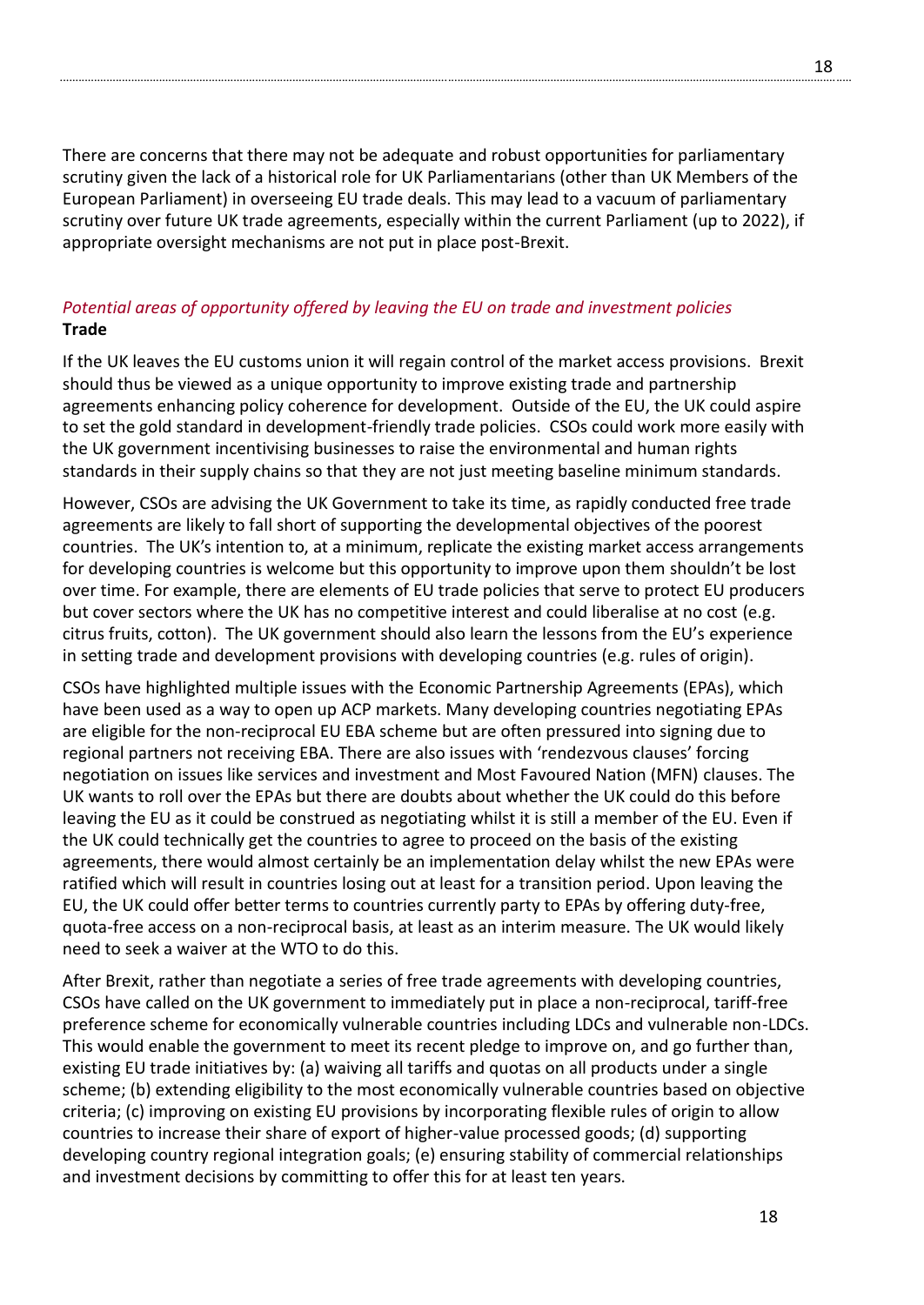This simple scheme would offer a win-win opportunity as it would not require extensive negotiations, sapping UK government resources, while ensuring continuity for trading partners in developing countries and for UK consumers. The scheme would also comply with WTO rules and would be in line with similar initiatives offered by other countries including the US, Japan, Australia, New Zealand and Norway.

As part of a new, development-friendly trade policy, the UK could set best practice by investing more in Aid for Trade. Good Aid for Trade, from a civil society perspective, should improve the ability of communities to trade and export their way out of poverty by: supporting reform in developing countries to increase market access for smallholder developing country producers; help countries adjust to new trade realities by enhancing their capacity with regard to processing of raw materials and produce; increase their access to global supply chains and reduce trade costs. Aid for Trade also helps these countries develop infrastructure like roads and ports while reducing the bureaucracy at border posts. But, Aid for Trade can be good for recipients and for providers, without the aid necessarily being tied to exports of the aid providers. Aid should never be tied to boosting the commercial interests of the donor country and care must be taken to ensure that the benefits from aid for trade initiatives are not captured by large multinational corporations.

#### **Investment**

There is also the opportunity for the UK to review its approach to investor protection and its stock of bilateral investment treaties. The EU has acknowledged that investment treaty arbitration has shortcomings but proposed refinements are nothing more than tinkering around the edges and do not address the fundamental problems with the system (the ability of private investors to challenge legitimate government policies if they feel their ability to make a profit has been damaged). There is scope for the UK to take a better approach, which is in line with its commitments to the SDGs, Paris climate accord and UN Guiding Principles on Business and Human Rights.

#### **Increased transparency and accountability**

Setting the gold standard on trade and investment policies will mean ensuring that these are compatible with international commitments on the environment, climate change, human rights and sustainable development. In order to achieve this, future negotiations by the UK with trading and investment partners should be open, transparent and fully accountable to Parliament. Impact assessments should be conducted for all future UK trade and investment negotiations and agreements, and a transparent process for conducting these assessments established. Such assessments should be carried out before, during and upon completion of all negotiations and reviewed once the agreements are in force. Moreover, an effective mechanism for parliamentary scrutiny including full debate and ratification vote should also be set up. This must also include facilitation of civil society engagement and input.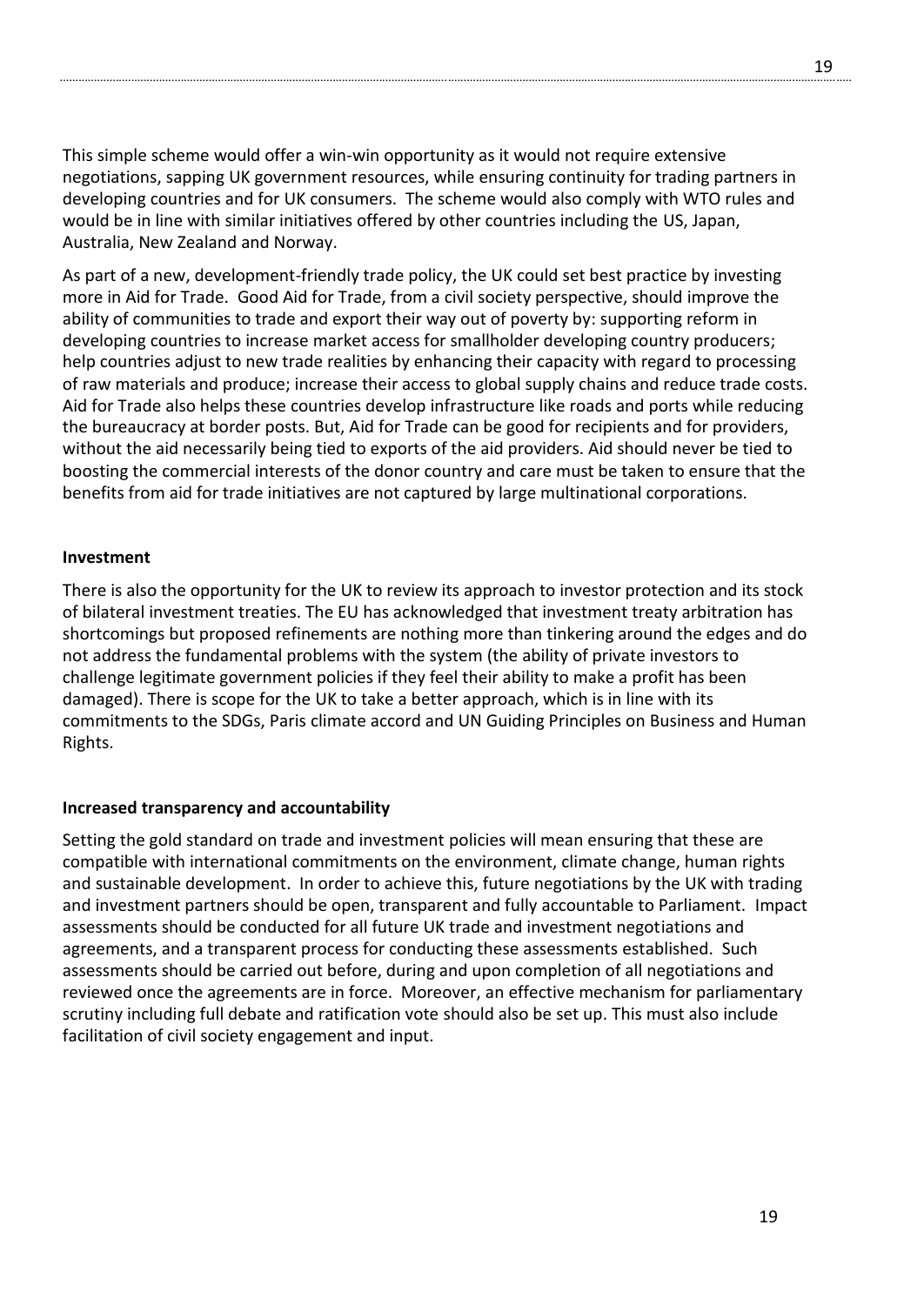#### **KEY MESSAGES**

- Brexit may disrupt trade between the UK and developing countries potentially leading them to lose out. Outside of the EU, the UK will have the unique opportunity to set the gold standard in development-friendly trade policies.
- CSOs are calling for the UK to go beyond the 'Everything But Arms' (EBA) arrangement for LDCs and immediately put in place a non-reciprocal, tariff-free preference scheme for economically vulnerable countries including least developed countries and non-least developed countries.
- As the UK leaves the EU, there might be a vacuum of parliamentary scrutiny over future trade agreements. Future negotiations by the UK with trading and investment partners should be open, transparent and fully accountable to Parliament.
- Impact assessments should be conducted of all future UK trade and investment negotiations and agreements to ensure that all standards are maintained; and a transparent process for conducting these assessments should be established.

# **Tax**

#### *The status quo*

On tax policy issues, the EU has no competency in setting income or corporate tax rates as these are areas of national competency. However, the EU has a role in harmonising Value-Added Tax (VAT) as it's essential for the functioning of the Single Market for cross-border trade of goods and services. The EU has lead the way in tax transparency initiatives, under other mandates that are not directly related to taxation. These include regulation related to the Single Market and financial regulation. It has contributed to making tax information more readily available for riskassessment and public scrutiny through the EU Accounting Directive on Country-by-Country Reporting (CBCR) for extractive industries and the EU Capital Requirements Directive (CRD IV) on CBCR information for financial institutions. Additionally, EU Anti-Money Laundering (AML) directive is an opportunity to create more readily available company ownership - and possibly other entities such as trust – known as Beneficial Ownership Registries. The UK and Netherlands have additionally shown leadership to commit these registries that involve any owners above a threshold of 25% to be publicly available. Importantly, tax transparency was also a relevant area of discussions on the Non-Financial Reporting (NFR) Directive, even though tax transparency did not make it to the final version of this directive. Currently, the EU is considering a proposal for corporate tax integration and harmonisation – known as the Common Consolidated Corporate Tax Base (CCCTB). If this proposal helps to close tax loopholes in EU member states, then it is likely to be positive for developing countries too.

Most of global tax policy is made at the OECD at the request of the G20. Once the UK leaves the EU it will still be part of these institutions, and may also decide to scale up its involvement in these initiatives. Generally, the UK has not directly supported greater international tax co-operation within the EU and at the UN, but has promoted tax transparency.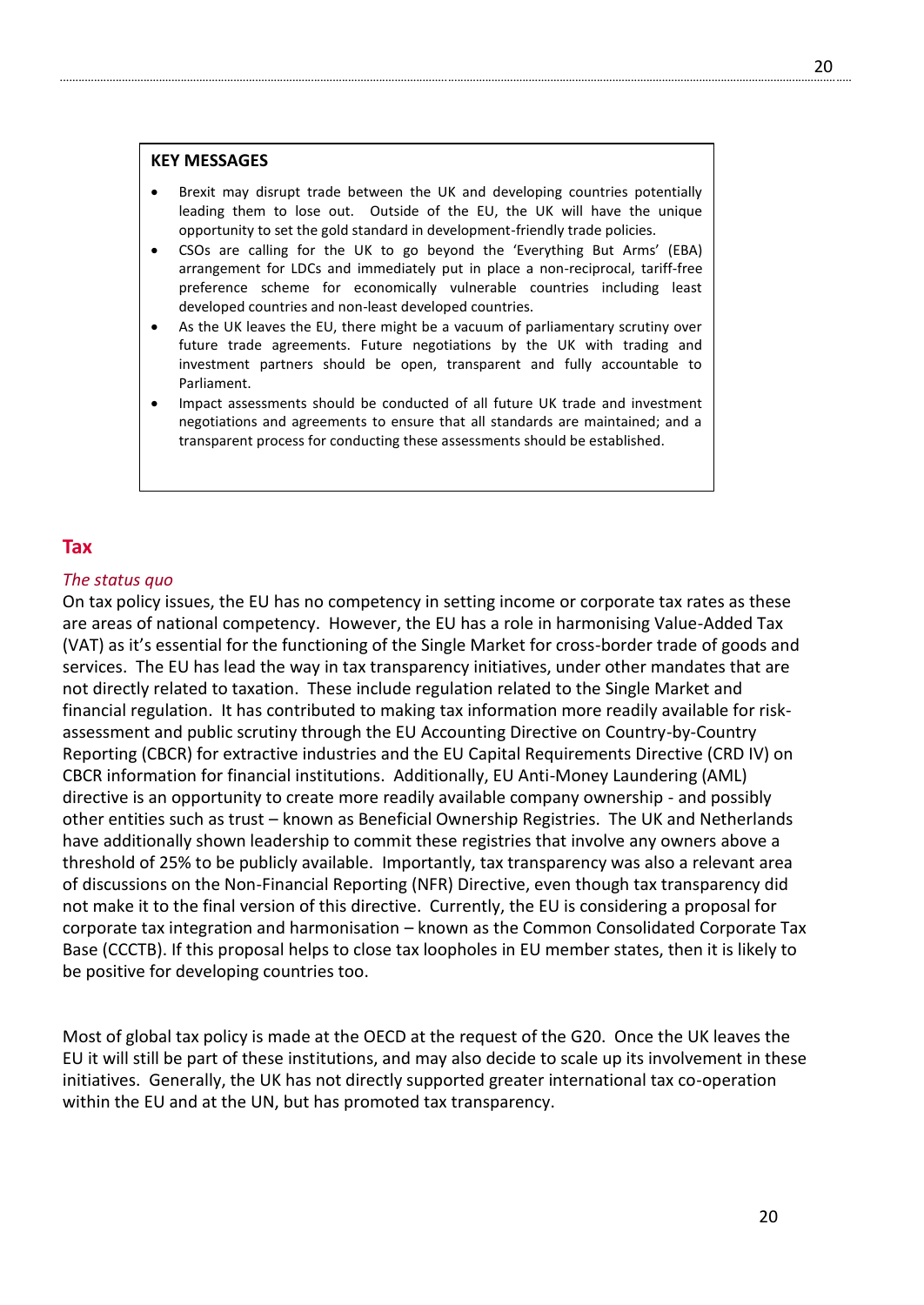#### *Potential impacts of Brexit on UK and EU tax issues*

CSOs are worried that, as a result of Brexit, requirements for public country-by-country reporting data to tax authorities may be at risk in the UK. Even if this is likely to be transposed to UK legislation in the Great Repeal Bill, there is a possibility that it may not advance any further, especially if the EU will in future expand reporting requirements to include more sectors other than banks and extractive industry. These initiatives may not progress as much in the UK, and UKbased companies might even be subjected to lesser transparency in terms of corporate taxes paid in every country where they operate. Depending on the final Brexit deal with the EU, the UK may choose to offer a lower corporate tax rate, and more corporate tax incentives on research and development, patent and royalty income. While these tax competition measures are aimed at the existing EU-27 countries, they will also have an external impact on developing countries as UK multinationals and indeed any multinational that chooses to base intellectual property and intangible assets in the UK will be able to repatriate income from developing countries at a lower tax rate due to Double Tax Treaties (DTT) that the UK has with several developing countries allocating taxable income. This is particularly concerning as developing countries depend more on corporate income tax (15% of total tax revenue in developing countries, versus 6% in OECD countries).

There is a potential risk of the UK's priorities shifting away from supporting tax transparency, if another issue is chosen for proactive work in the international co-operation arena. If the UK drops the ball on tax transparency, then it is unlikely to progress further especially in ensuring that the Overseas Territories and Crown Dependencies progress towards further tax transparency after the UK itself made commitments at the Anti-Corruption Summit in May 2016. Finally, UK MEPs have been active in tax related committees (TAXE) in the European Parliament, and this has been an interesting avenue for greater accountability. Also, the European Parliament can investigate companies based in EU countries for receiving illegal subsidies under the State Aid rules, or alternatively EU member states providing subsidies that fall under State Aid provisions. Recent investigations on Apple and Fiat as well as concerning Ireland and Luxembourg have shown that these are effective in shaping at least the political agenda even though the EU may not have powers to enforce its rulings and decisions.

#### *Potential opportunities*

Although tax issues are not likely to be on the agenda of the Brexit negotiations, it is possible that, as was reported in the media, tax could be area of national policy that might influence the outcome of the negotiations as well as a future free trade agreement between the UK and the EU. As a member of the EU, the UK has not directly been supportive of public CBCR and the harmonisation of corporate tax policy, as well as further global tax co-operation in the UN. It could be envisaged that as a result of the UK leaving the EU, the EU may favour slightly more multilateral fora that include developing countries - namely the United Nations – in tax matters. This would be a shift from the current position of the EU where the only political discussions on tax issues should be conducted within the OECD, while the UN, IMF and World Bank only ever meet in technical advisory capacity. Moreover, UK tax havens (e.g. Cayman Islands, BVI, Jersey, Guernsey, Isle of Man, and Gibraltar to some extent), may in the future be included in an EU tax haven 'black list'. This could result in restrictions and levies being applied to transactions to these territories unless they reform their tax policies and become more transparent. Conversely, the UK may become a champion of public Beneficial Ownership transparency and wider financial transparency measures, which it strongly supported in the EU, raising the bar on international anti-money laundering. This would allow UK CSOs to also continue to work with the government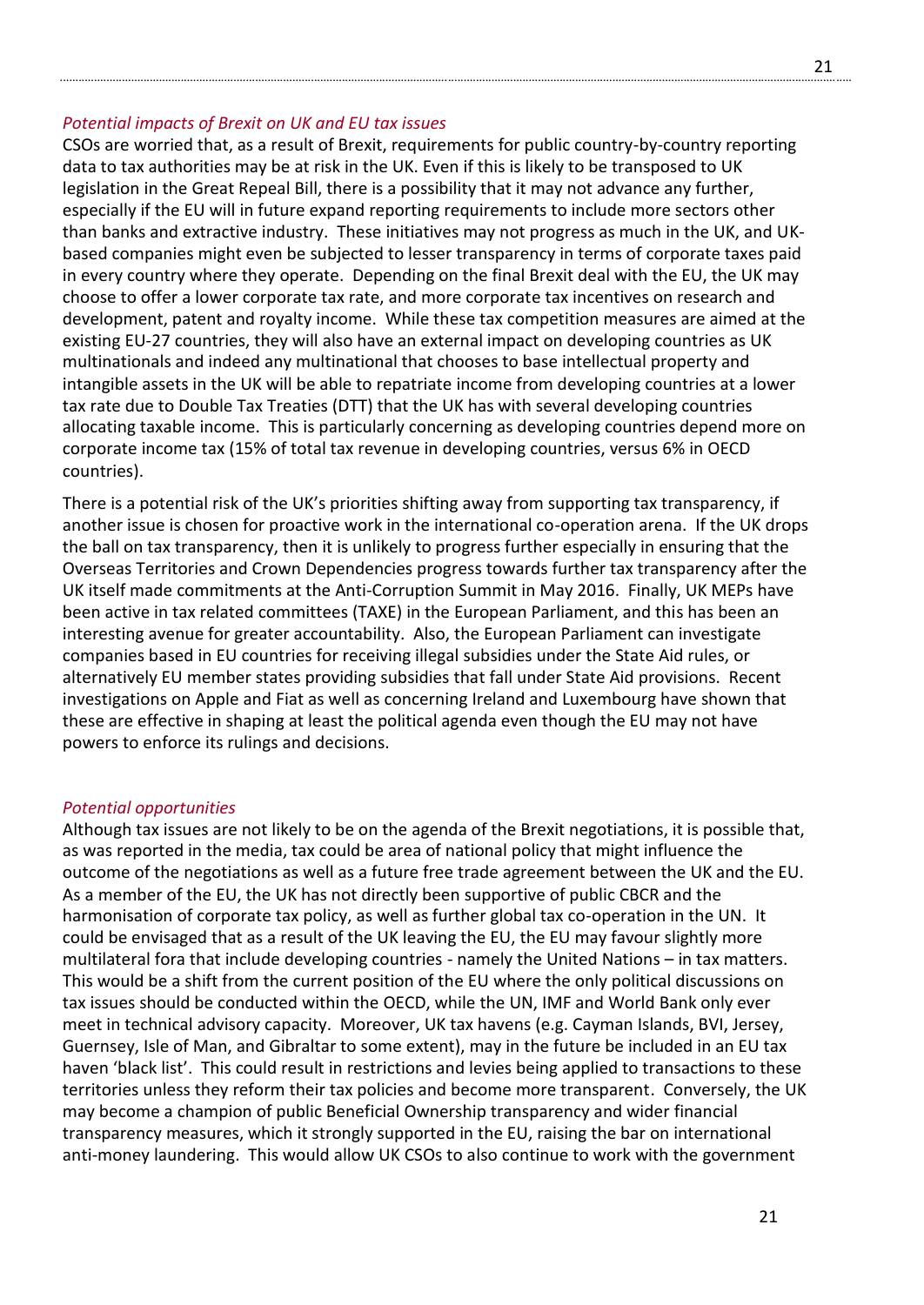in implementing focused work on financial transparency, illicit financial flows and asset recovery issues in a supportive policy environment.

#### **KEY MESSAGES**

- As a result of Brexit, public country-by-country reporting on tax matters may be at risk in the UK. If the UK opts to further lower corporate tax rates, this may also have an indirect negative effect on poor countries via UK multinationals.
- Without the UK, the EU might strengthen its position on tax havens potentially leading to UK tax havens (e.g. Cayman Islands, Jersey, Guernsey etc.) being included in a EU 'black list'.
- The UK might instead become a champion of public Beneficial Ownership transparency and wider financial transparency measures, raising the bar on international anti-money laundering.

# Global Challenges

DFID's Multilateral Development Review published in 2016 stated that: 'A strong and effective multilateral system is firmly in the UK's national interests. Our bilateral aid programme responds swiftly to global challenges and helps to build a more prosperous, secure and stable world. However, global challenges also require global action'.<sup>34</sup> In the context of growing global interdependencies, there is widespread recognition that global challenges and opportunities like achieving the SDGs, require joined-up analyses and responses. To this end, Brexit should not contribute to erect political and institutional barriers between the UK and the EU, undermining current efforts towards improved coherence and collective action. This section looks specifically at issues relating to environment and climate change, global health, and the current upsurge of people on the move in Europe, dubbed as the "migration crisis" by the EU, setting out both potential threats and opportunities linked to the UK's exit from the EU.

# **Environment and climate change**

#### *The status quo*

Sustainable development has been one of the fundamental objectives of the EU since it was included in the Treaty of Amsterdam (1997) as an overarching objective of EU policies. As a result, it has been mainstreamed into EU policies and legislation, via the EU Sustainable Development Strategy, the EU 2020 Strategy, and the EU's Better Regulation Agenda.

The Commission's Directorate-General (DG) for the Environment is responsible for the development and implementation of EU-wide environmental legislation; the Commission's DG for Climate Action leads the Commission's actions to fight climate change at EU and international level, through climate policies and strategies, implementing the EU's Emissions Trading System (ETS), monitoring national emissions by EU member states, and promoting lowcarbon technologies and adaptation. The EU in the international climate change negotiations is led by the heads of delegation from the UK, France, and Germany with support from the DG for Climate Action. The European Commission's DG for International Development and Cooperation provides support and financing for developing countries to increase their capacity to protect and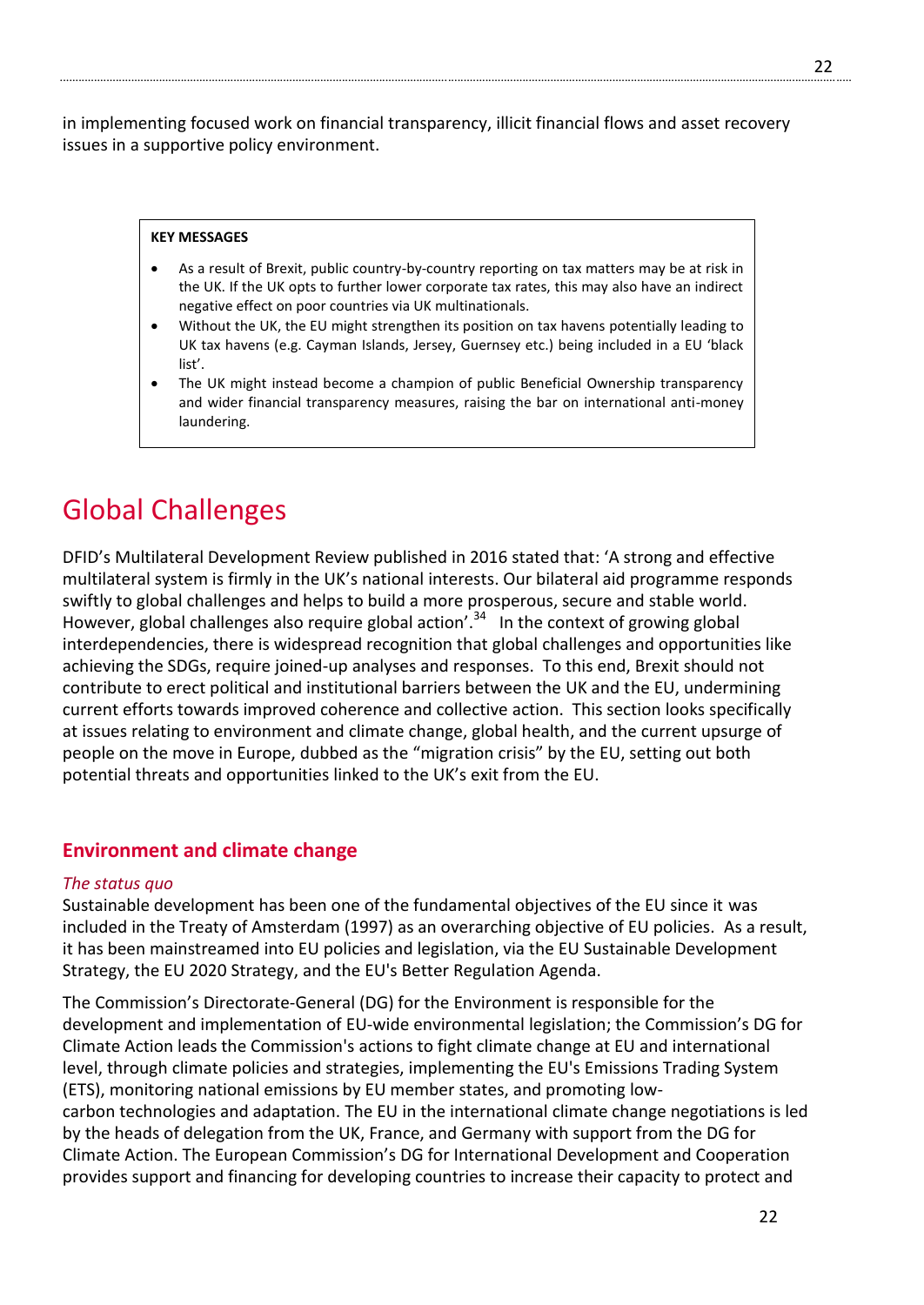manage natural resources. This includes for instance, working with governments, public and private sector, and civil society organisations to combat illegal logging; manage and secure protected areas that are home to endangered wildlife; cleaning up polluted sites and building local skills to develop a sustainable green economy. EU support for the environment - including climate change, sustainable energy and water - represented 5.7 % ( $\epsilon$ 2.71 billion) of total funding for development managed by DG International Cooperation and Development (€49.67 billion) in the period 2007-13.

On international negotiations and foreign policy, the UK has played an important and often leading role within the EU, and has been an important mediator with member states more reluctant to commit to high ambition, in areas such as emissions reductions, environmental and climate finance, and biodiversity protection. The UK has a strong track record in lobbying for science-based targets in EU environmental legislation, from vehicle emissions, to air pollution standards, and to the EU's targets for emissions reductions. The UK was a key player in ensuring that both the EU 2020<sup>35</sup> and 2030<sup>36</sup> packages contained ambitious overall goals on greenhouse gas reductions, although it was not supportive of sector-specific targets. The UK has also been a world leader in the fight against the destruction of forests and biodiversity loss, the promotion of sustainable and legal trade in forest products, and the securing of jobs and tenure for local people to uphold their rights and reduce poverty. In particular, the UK played a key role within the EU to ensure agreement and enforcement of the EU's Timber Regulation, and the Action Plan on Forest Law Enforcement, Governance and Trade, which have had important impacts and influence globally on poverty reduction and sustainable development. They have also been a world leader in the setting of global targets, including the Aichi Global Biodiversity Targets and the Sustainable Development Goals.

### *Potential impacts of Brexit*

The UK has played an important part in shaping progressive EU climate change and environment policies and in securing global agreements. Outside of the EU, UK influence on global environmental and climate change policies - as well as on major emitters – is likely to be reduced. Of concern is that a fear of 'going it alone' will lead to a backsliding of the UK's leadership on these issues. If following Brexit the UK cannot persuade others to follow their lead in progressive policies and investments relating to "global goods" such as climate change, forests, and biodiversity, then internal-facing short-term economic self-interests may instead become the guiding framework. It is certainly likely to reduce the EU's ambition to tackle climate change both internally and internationally. Further, if political focus on these areas wane, then less politically salient issues such as fair and sustainable food systems, local agricultural perspectives in developing countries, and biodiversity - might be weakened or lost altogether. In the context of development cooperation for instance, this might drive a narrow focus on food security interests rather than looking at longer-term sustainable pathways to rural development.

The Repeal Bill is expected to maintain all current environmental legislation. This would mean that, at least initially, EU law would be transposed into UK law, with powers conferred on Ministers to make further adjustments over time. However, at the domestic level the compliance mechanisms simply do not exist outside the EU to hold the UK government to account for legal commitments, such as with the current failure of the UK in levels of air pollution; the UK regulators do not have the powers that EU regulators do. In short, there would be a big governance gap as the UK does not have the regulatory mechanisms in place to make sure that existing environmental laws are implemented.

Whilst compliance is not strong at home, it is harder still with regard to the UK's environmental footprint overseas, and ensuring alignment of international policies, investments, and trade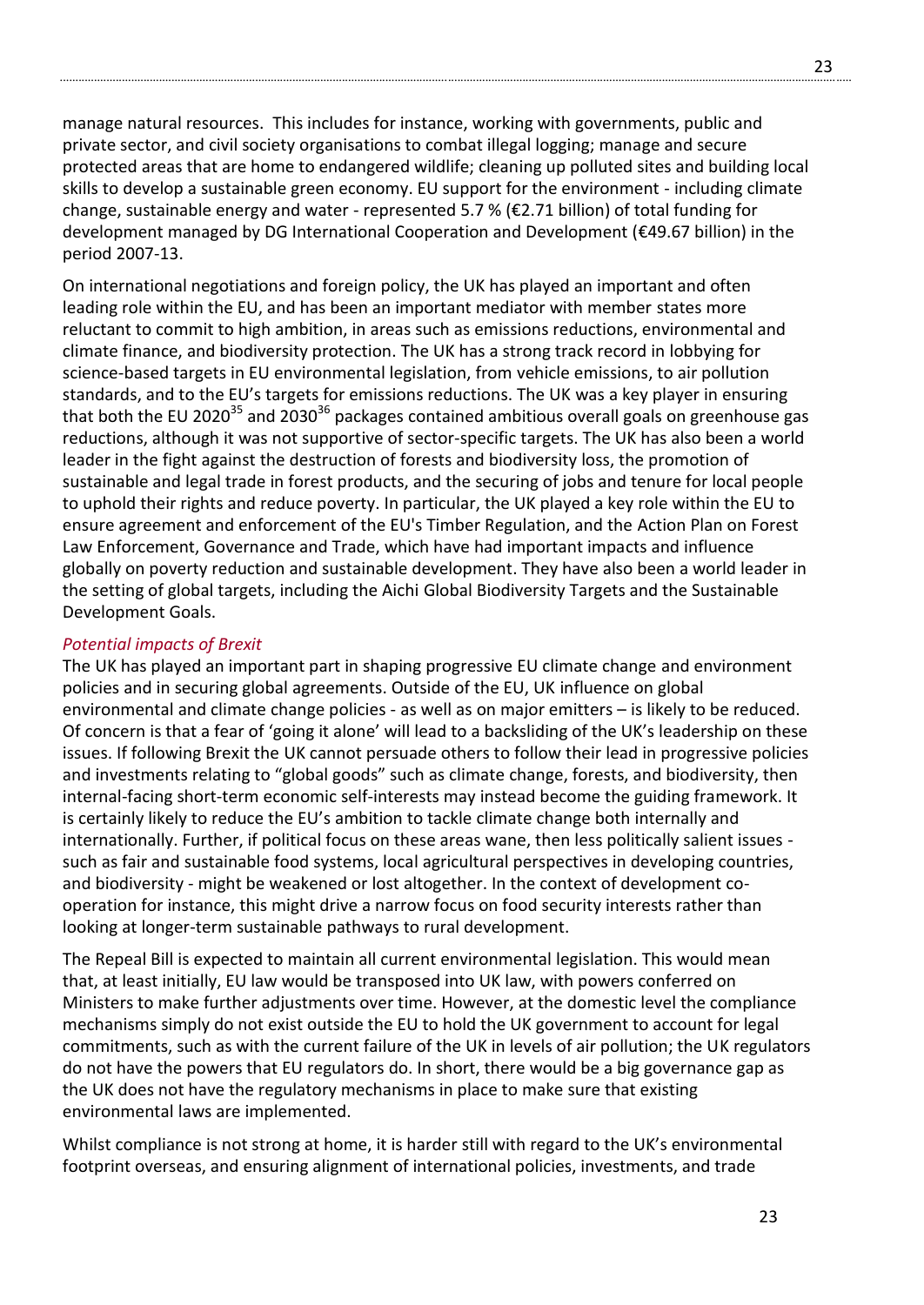agreements with commitments to the Multilateral Agreements, including the Paris Agreement and the Convention on Biological Diversity's Aichi targets. The UK continues to invest in fossil fuels in countries signed up to the Paris Agreement, and UK aid has been used to support job creation in the oil and gas sector in East Africa, all of which is inconsistent with the UK's commitments on climate change and sustainable development; these trends are likely to be exacerbated rather than reversed as the UK seeks stronger bilateral relationships and negotiates new trade deals.

Brexit may also have significant impacts on EU climate and environment ambition, as for example, if it opens up the EU's UNFCCC emissions targets for revisions.

# *Potential areas of opportunity offered by the UK leaving the EU*

The UK Government has signalled that they want to retain a global leadership role on climate change and the protection of sites and species. There is a real opportunity here for the UK to build on its world leading reputation in these areas and CSOs should work with them to do so.

Transboundary issues such as cross-border pollution, protection of migratory species, and climate change, will continue to demand co-operative responses. The UK is also seen as a defender of rights and social justice, putting us on a strong footing in these areas and offering a potential unifying theme amongst different political audiences. UK climate and biodiversity science, risk, and resilience analysis is globally recognised. UK investors see sustainable development as an opportunity not a risk, with companies such as Aviva and The Bank of England at the forefront of arguments for transparency and accountability on climate risk. With its 0.7% commitment combined with its commitment to 50% of UK climate finance for adaptation in developing countries, the UK has the potential to act as a reforming player on development spending. The UK is therefore well placed to take progressive action, but whether it chooses to display such leadership in a post-Brexit context remains to be seen.

In terms of departure from EU policy, the recent Queen's Speech confirmed new national policies for agriculture and fisheries, and this announcement could pave the way for a better and more sustainable policy framework. However, any new policy will take years to develop and be subject to considerable lobbying from those with vested interests and a focus on short term gains. It is also likely that close adherence to EU agricultural standards and policies will be a red line in any trade deal, and the EU will have considerable input into any new UK fisheries policy given the cross-border nature of fish.

There is opportunity for the UK to strike new international relationships with other progressive countries on environmental issues, such as Norway and Switzerland, and other global alliances will grow in importance such as the Commonwealth, aligning the UK ever more strongly with those suffering the worst impacts of climate change, like for instance vulnerable small island states.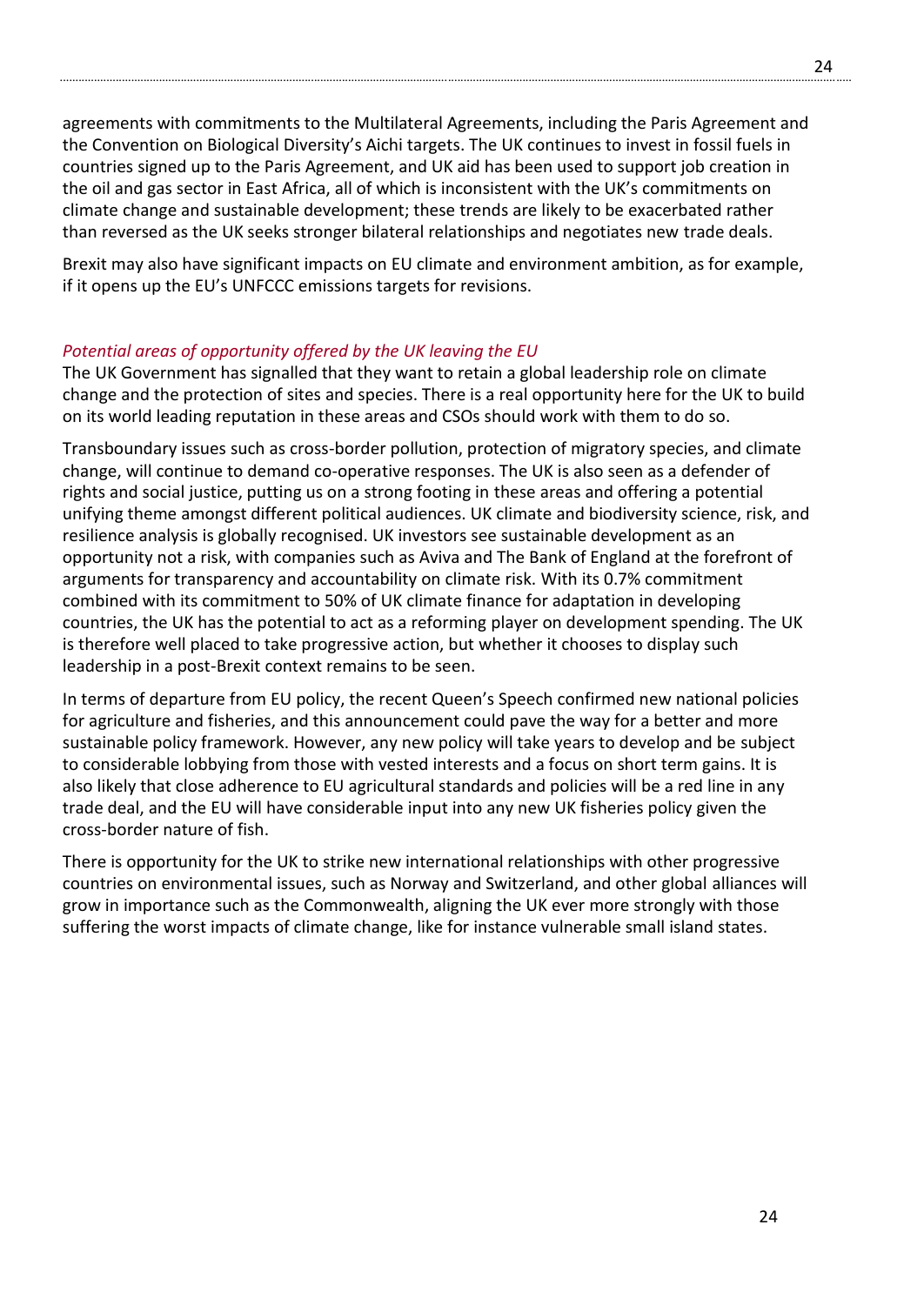#### **KEY MESSAGES**

- The UK has played an important part in shaping progressive EU climate change and environment policies and in securing global agreements, (e.g. the Paris Agreement) Outside of the EU, UK influence on global environmental and climate change policies - as well as on major emitters – is likely to be reduced.
- Outside the EU, there is a lack of compliance mechanisms to hold the UK Government to account for its legal commitments (e.g. on air pollution). UK regulators do not have the power to hold the UK to account in the way that EU regulators do. This is something that UK CSOs will need to focus on post-Brexit.
- Brexit offers the UK Government a real opportunity to build on the UK's world-leading reputation on climate change and the protection of sites and species and UK CSOs should work with them to do so.
- New national policies for agriculture and fisheries could also pave the way for a better and more sustainable policy framework.

# **People on the move**

#### *The status quo*

For the last decade or more, the EU has sought a strategic approach to managing mobility and migration – this forms part of the Joint Africa Europe Strategy JAES) and Tripoli declaration, amongst others. Europe's demographic profile (i.e. ageing population) means managing migratory flows is important to maintaining economic growth. Moreover, the EU and various EU member states have been instrumental in seeking to adopt and promote a stronger migration and development focus, whether in terms of diaspora and migrant remittances and investments, skills transfer, or voluntarism. This can be seen in the role played by the EU and EU member states in the UN High Level Dialogues on Migration and Development (2006, 2013), and especially in terms of the annual Global Forum on Migration and Development (this year co-sponsored by Germany and Morocco). However, the migration policies of EU member states have tended to preclude 'safe and legal routes' to Europe. The UK's role and approach in terms of migration and development has arguably tended to pay lip-service to this agenda, in large part because of the political sensitivities around migration in the UK, but also because of its large diaspora and migrant communities.

In recent years, faced with a seemingly unprecedented surge in the number of people reaching Europe from North Africa and the Middle East as a result of the global economic crisis and turmoil in these regions, the EU has put in place a number of measures to manage this 'migration crisis'. Indeed, the framing of this phenomenon as a 'crisis' or 'surge' is in itself a political act. In reality, this 'surge' is not substantiated by evidence as the numbers are consistent over a ten-year period; what has changed has been the modes of arrival and therefore the classifications of arrivals are different. It can be argued that the real 'migration crisis' is 'South-South' rather than 'South-North', and care must be taken that interventions to stem 'South-North' flows does not exacerbate 'South-South' migration flows, especially in Africa and the Middle East. There is little reflection by UK and EU of the impact of their migration policies on 'South-South' migration patterns in terms of individual livelihoods, with potential negative repercussions on a development-friendly approach.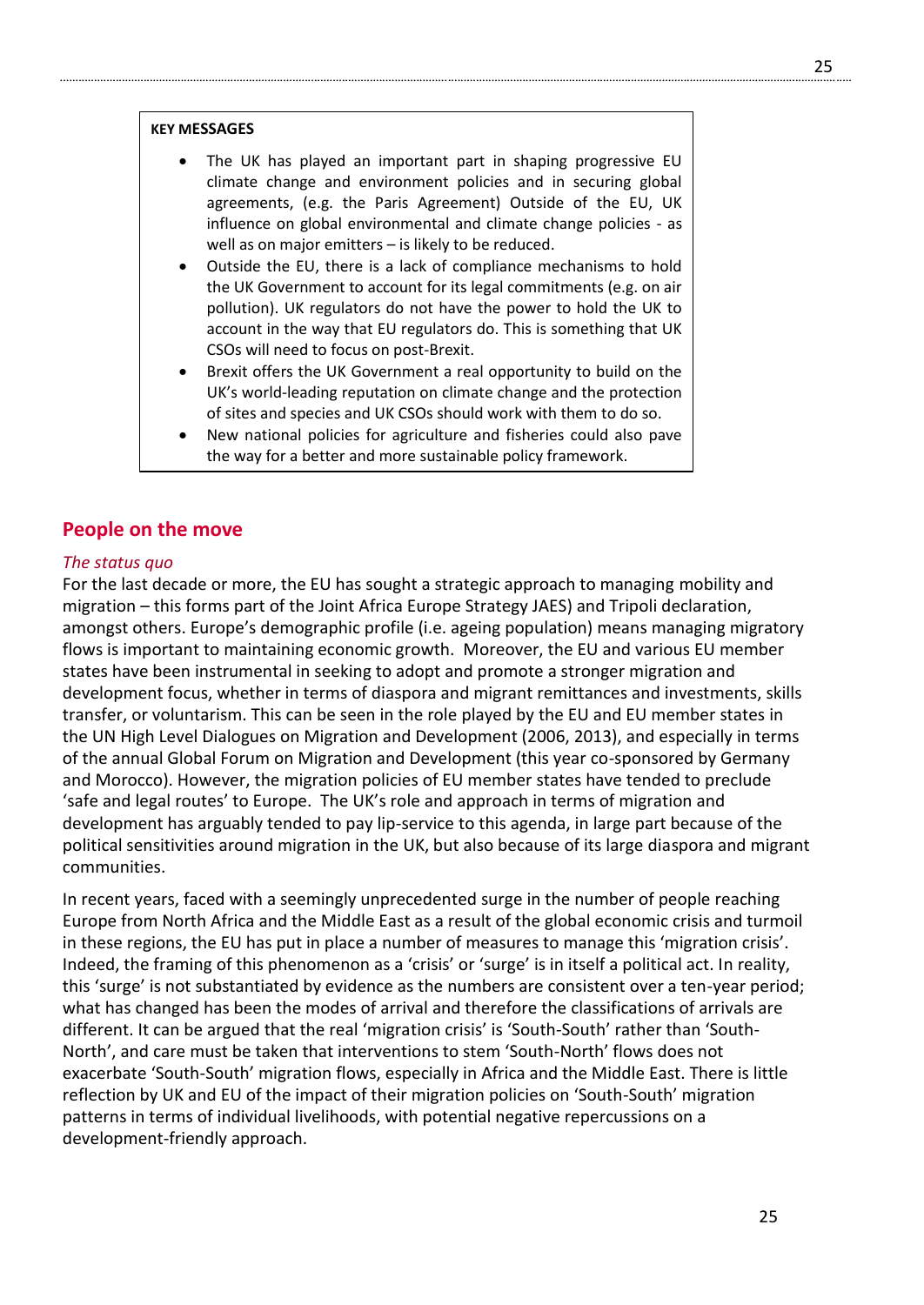The European Commission, backed by EU member states including the UK, was at the forefront of the EU's response by striking a deal with Turkey in 2015 to deter migrants and refugees from entering Europe and repatriating them to their countries of origin. An EU Emergency Trust Fund for Africa was also established in 2015, as part of the EU's Joint Valletta Action Plan, to support the most affected and fragile countries in Africa to "foster stability in the regions to respond to the challenges of irregular migration and displacement and to contribute to better migration management". At the same time, there has been tragically little policy coherence in this area, especially when considering the impact of military interventions of European states (particularly the UK and France) in Africa (e.g. Libya) and the broader Middle East. The Valletta Summit and Trust Fund processes have been managed in such a way as to limit meaningful involvement by civil society and especially diaspora and migrant groups, and there are very real concerns from UK civil society that this funding will be used to support both private security firms in Europe and the navies of Mediterranean states.

In 2016, the EU adopted an ambitious and comprehensive External Investment Plan setting out a new Partnership Framework approach with third countries. This aims to leverage existing EU and member states' external cooperation instruments and tools, as well as trade and other funds in order to stem migration to Europe. Finally, the newly adopted European Consensus on Development has reaffirmed the importance of the EU's Partnership Framework approach committing to using its development programme to 'address the root causes of irregular migration'. Yet, CSOs have questioned the relevance of simply understanding migration based on binary concepts such as 'root causes' and 'drivers' when in reality it is far more complex issue requiring a more comprehensive response. Moreover, different EU member states have taken more or less strategic approaches to mobility and migration to meet their own labour and skills shortages.

Most significantly, the 'migration crisis' since 2015 has further sharpened debates on migration and development policy at the national and EU levels. European and UK CSOs have widely condemned the EU's response to the 'crisis' for focusing on a system of deterrence, while inherently undermining fundamental human rights, including the right to asylum, and also for taking a short-term view of the link between aid and migration. Opposing the progressive instrumentalisation of European development cooperation in favour of migration control, CSOs have called for a fundamental change in the EU's approach to migration. This should respect international law and human rights; expand safe and regular routes for people to travel to Europe; implement fair, transparent and efficient asylum procedures; and ensure that development aid is used for reducing poverty and inequality, not for reducing mobility. The UK government's approach to refugees, and especially to child refugees stranded in mainland Europe, has also been criticised by CSOs.

'Addressing the root causes of irregular migration' is not necessarily a bad objective in itself, if it helps prevent people taking long, expensive, and very dangerous journeys to Europe, but much of the focus on discussions from the EU and member states is now on a 'return agenda', which is inherently problematic for many CSOs and diaspora and migrant groups on particular, who fear that development intervention will require them to do the job of their immigration authorities. Invariably perhaps, managing the 'migration crisis' has overtaken the EU's emphasis on 'mobility', largely in response to domestic political concerns and the increasingly toxic nature of debates on migration globally.

While the UK has to a greater or lesser extent aligned itself with the EU response to the migration crisis, it has generally taken a singular view of the crisis, in particular that help should be provided in the region rather than in Europe, as to do otherwise creates powerful pull factors driving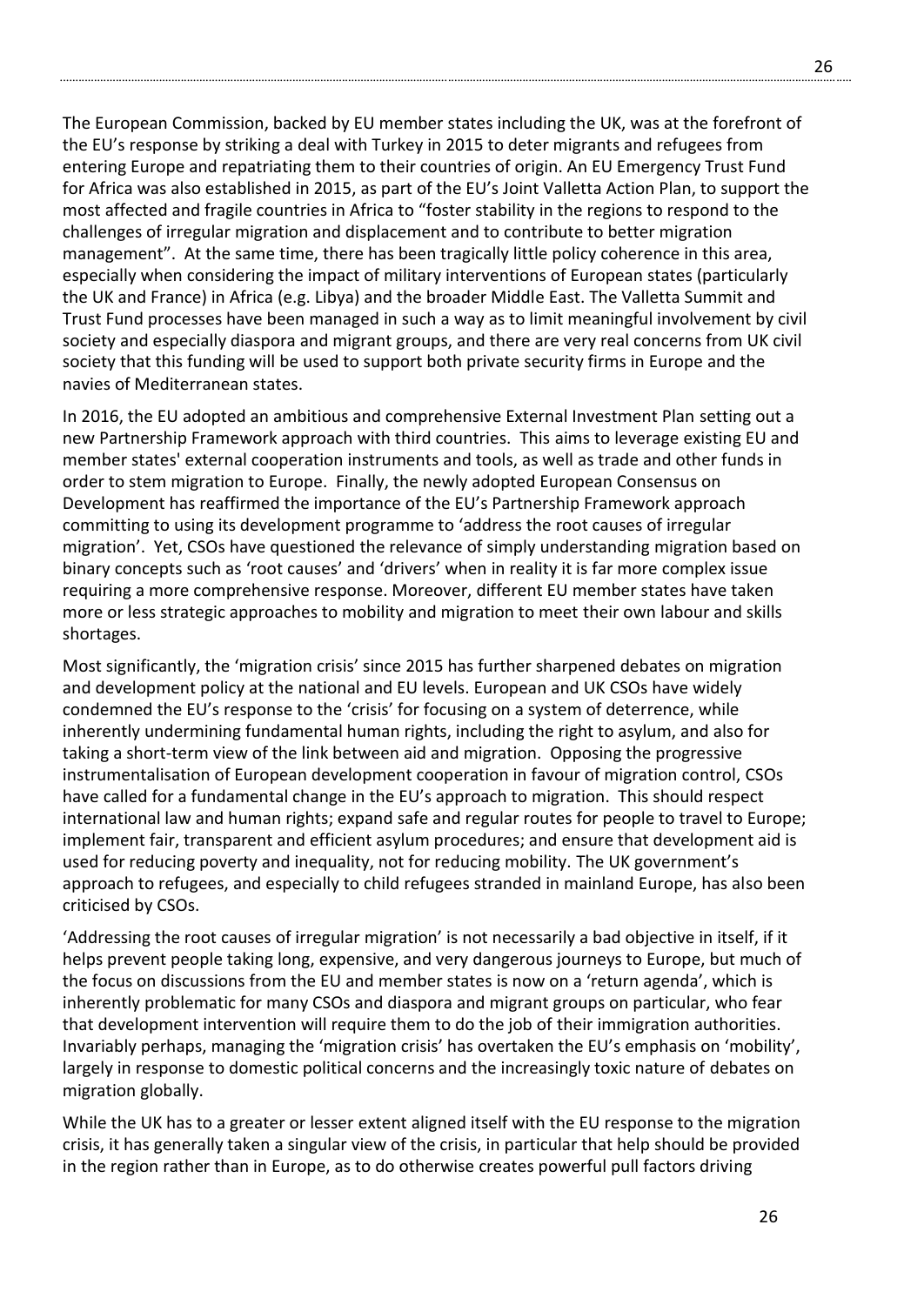migration. The UK has also consistently refused to share burdens with regard to accepting asylum seekers who have reached Europe. Its intransigence with regard to the camps in Calais, and accepting even young people with family ties in the UK, is a matter of record. Part of this can be attributed to current negative public and political debates on migration to the UK.

#### *Potential impacts of Brexit on UK and EU policy on people on the move*

Given that the UK and the EU have been aligned in their response to what has been portrayed as a surge in 'irregular' migration, Brexit is unlikely to have a significant impact on either UK or EU future policy on migrants and refugees. Brexit, in fact, is seen by some member states as almost a distraction from the real threats to the EU including the 'migration crisis' and terrorism. The UK's departure from the EU is likely to have a negative impact on the EU's overall budget, potentially leading to cuts to the aid budget. As aid is already being diverted to deter migrants from coming to Europe and supporting EU member states that have taken in refugees, it is plausible to think that there will be less funding for poverty eradication overall. Moreover, in this context of falling aid budgets, there is no systematic policy for integrating diasporas and existing migrants in an overall strategy.

Another important impact of Brexit we have already seen in the African context is the drop in the value of the pound and the effect this may have on diaspora and migrant remittances. Nigeria and South Africa, for example have already seen a drop in the amounts being remitted from the UK. This has potentially serious implications for countries that are heavily dependent on remittance flows. The impact of Brexit on remittance flows will be complex and these may go up or down, but for now the impact has been that migrants and diaspora have seen a 15% reduction in the value of their money following the devaluation of the pound.

After Brexit, UK CSOs are concerned that their influence on EU migration and refugees policy, like in all other areas, will be greatly reduced. It remains to be seen whether the UK government will consider some degree of continued coordination, and possibly contribution, to specific EU instruments focusing on migration and refugees as being in the national interest. In this case, UK CSOs are likely to retain some degree of influence on both UK and EU policy in this area as well as perhaps also access some funding.

#### *Potential areas of opportunity offered by the UK leaving the EU*

Given current UK government policy on curbing the number of immigrants and refugees in the UK, there appear to be few areas of opportunity linked to Brexit, at least in the short term. If, however, government policy in this area were to change, the fact that the UK will no longer be in the EU could allow it to revisit its whole approach to people on the move. This could open the way for new, more progressive policies in this area and the UK might also potentially influence the views of other European allies if some form of partnership with the EU27 is retained after Brexit. However, this is unlikely given popular and media views on migration in the UK at the present time.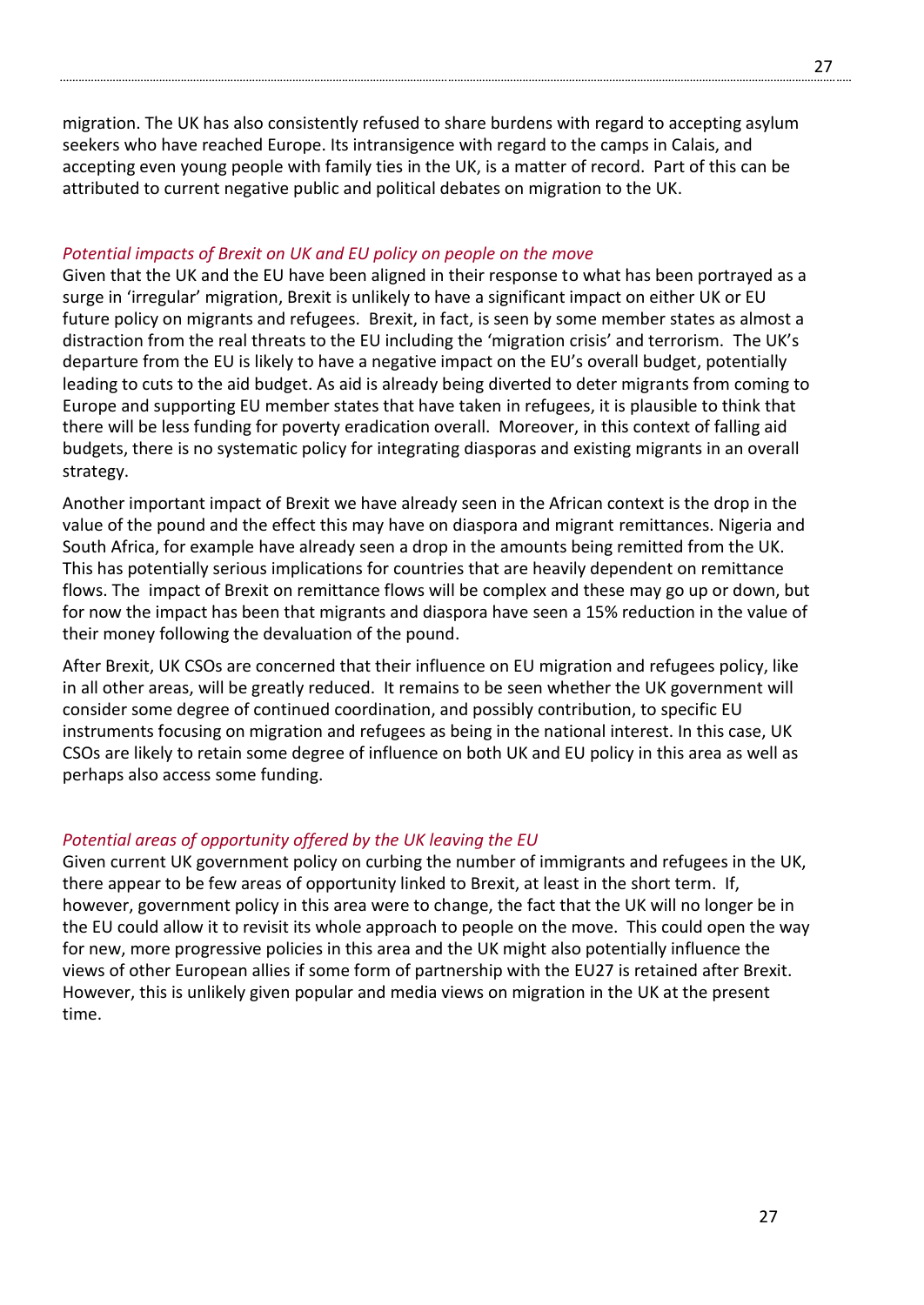- EU aid has been increasingly diverted to deter forced migrants and refugees from coming to Europe and supporting EU member states that have taken in refugees. Without the contribution of the UK to the EU budget, it is likely that there will be less funding for poverty eradication in developing countries.
- Civil society more broadly, and diaspora and migrants in particular, have been squeezed out of operational and policy discussions on European migration and development policy. The UK should seek to integrate diasporas, migrants, and civil society better into strategic and operational responses to irregular and dysfunctional migration.
- If the UK Government's stance on migration and refugees were to change, outside the EU the UK would be free to revisit its whole approach to people on the move, opening the way for more forward-looking policies in this area.
- Meaningful UK and EU policy coherence especially between foreign and development policies – will be essential to avoid a repeat of recent failures in the regions bordering Europe.

# **Global health**

#### *The status quo*

The EU and the UK are global health leaders and their approaches to health are remarkably aligned. The EU views health as a 'global public good' and a central plank of human development. In its newly adopted European Development Consensus, the EU has reaffirmed its commitment to "protect and promote the right of everyone to enjoy the highest attainable standard of physical and mental health to promote human dignity, well-being and prosperity".<sup>37</sup> The EU has also reiterated its commitment to allocate at least 20% of its ODA to social inclusion and human development. The EU's health programme has particularly focused on health systems strengthening to ensure equitable access to health services and universal health coverage; controlling communicable diseases (HIV & AIDS, TB, malaria and hepatitis); capacity building and knowledge management to respond to the changing disease burden with a focus on noncommunicable diseases (e.g. diabetes, cancer, respiratory and circulatory diseases) and environmental risk factors; improving access to medicines and reproductive health services. More recently, the EU has focused its attention - both internally and externally - on addressing global health threats, such as epidemics and antimicrobial resistance, through a public health approach.

The UK has made significant contributions to influence EU policy on global health and its own policies are very aligned with EU priorities. In recent years, there has been increased interest in gender, reproductive health, family planning, disability, nutrition, malaria, TB and neglected tropical diseases. Aside from a £1.1bn replenishment to the Global Fund to fight HIV & AIDS, TB and Malaria, however, we've seen a de-prioritisation of HIV & AIDS over time. The UK has instead championed integrated approaches to primary health care, health systems strengthening and resilience, and the response to global epidemics – especially after taking on a lead role during the Ebola outbreak in 2014. Similarly, the UK has been a leader in tackling anti-microbial resistance and exploring alternative models to Research and Development (R&D) that do not rely on intellectual property as an incentive for innovation. Like the EU, the UK is a major contributor to both the Global Fund and Gavi.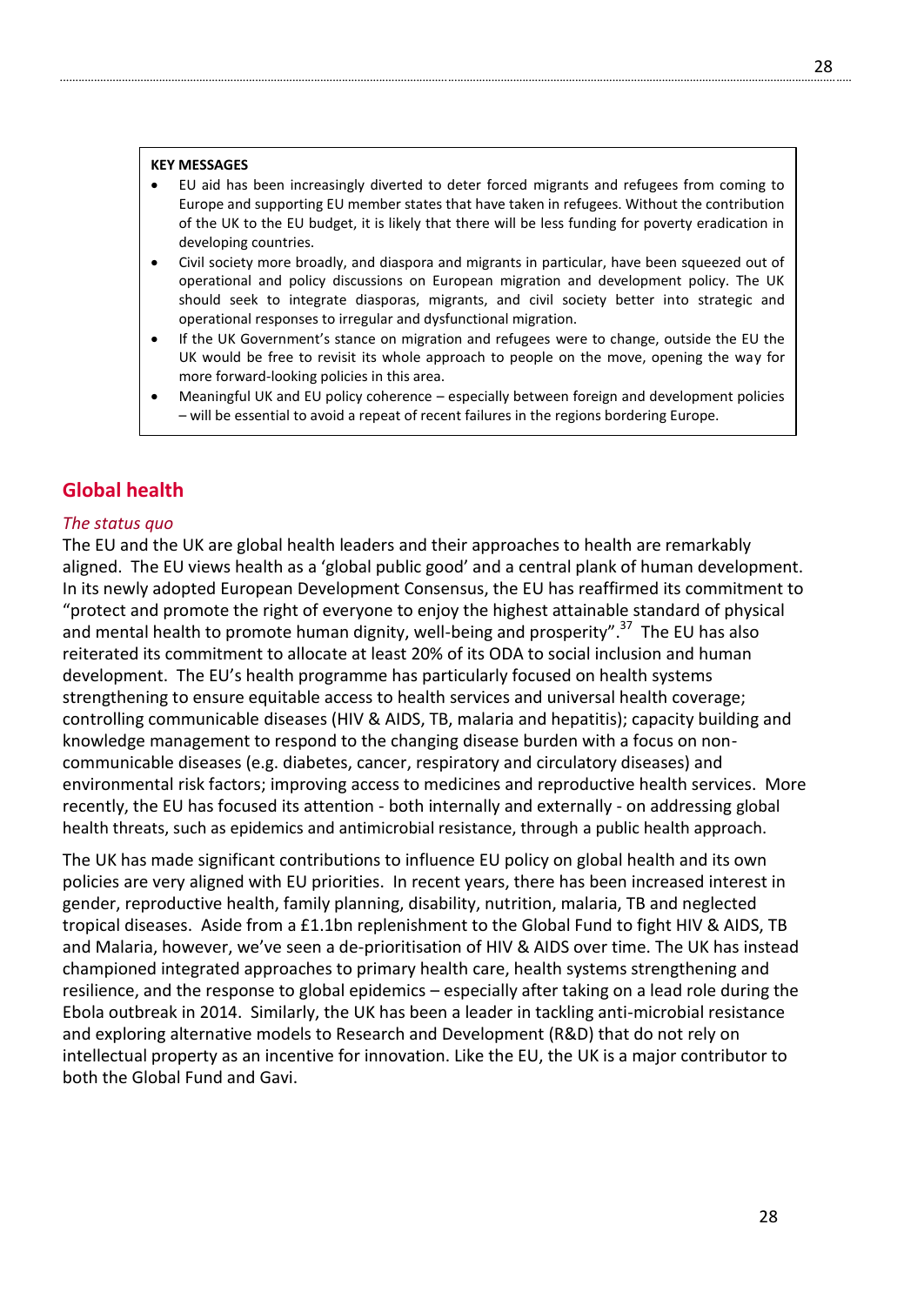#### *Potential impacts of Brexit on UK and EU global health policy*

Given the high degree of alignment between EU and UK global health programmes, it is difficult to see either party drifting into an entirely new direction after Brexit. It is more likely that shared values and research, and the need for coordinated responses to common health threats will prevail.

Nevertheless, outside the EU, the UK will have a reduced reach in certain geographical regions where the EU has a comparative advantage. With the US also cutting its global health programme, that will leave UK CSOs – especially those working in sexual and reproductive health or HIV & AIDS – to potentially face significant funding shortfalls. This will impact their ability to maintain the current level of programming, affecting the poor communities and southern partners they work with. CSOs' delivery of innovative work might also not be so readily funded as current trends towards greater value for money and performance related funding may be accentuated in the UK after Brexit.

CSOs are concerned that new trade agreements are at risk of containing 'TRIPS-plus' provisions of intellectual property protection and enforcement that reduce global access to medicines. Provisions in free trade agreements that affect the pharmaceutical sector may include: the definition of patentability criteria; patent term extensions; test data protection; the linkage of regulatory approval with patents and enforcement of Intellectual Property Rights, including border measures. Such provisions can delay market entry of generics and increase prices of medicines. Investor-State disputes under regional or bilateral investment protection agreements are also emerging as significant threats to the use of 'TRIPS flexibilities' in the public interest. TRIPS flexibilities allow WTO members issue compulsory licenses in the case of public health crises and to adopt and apply rigorous definitions of invention and patentability that curtail the 'evergreening' of patents and instead only award patents where genuine innovation has occurred.

Middle-income countries are particularly at risk. They are perceived to have a bigger pharmaceutical market and thus free trade agreements often try to strengthen patent laws in these countries, enabling pharmaceutical companies to charge higher drug prices. They do not have the advantage of least-developed countries, which do not have to protect pharmaceutical patents and test data until 1 January 2033.

#### *Potential areas of opportunity offered by the UK leaving the EU on global health policy*

Like with many other sectors, health CSOs hope that in leaving the EU, the UK will be inspired to further establish its leadership in global health. Although the UK will no longer contribute to the EU's global health programme, it is possible that it might increase funding to the Global Fund and Gavi, which both scored vey highly in DFID's Multilateral Development Review, as well as to UNFPA, which is a key partner in the UK instigated FP2020 initiative to increase global access to family planning. UK CSOs will therefore still be able to access funding for key health interventions on communicable diseases and access to vaccines, though the alternative CSO funding channel for sexual and reproductive health and rights is less clear.

As the UK seeks to replace the funding for medical R&D that may be lost through Brexit, it has the opportunity to shape how this funding is used for public health. For example, the UK could increase its contributions to global health R&D and attach public interest conditions to new funding that guarantee transparency in the use of public R&D funds in private pharmaceutical research and affordability of the end products. Supporting fairer trade deals, would also help address trade-related issues impacting access to medicines and commodities.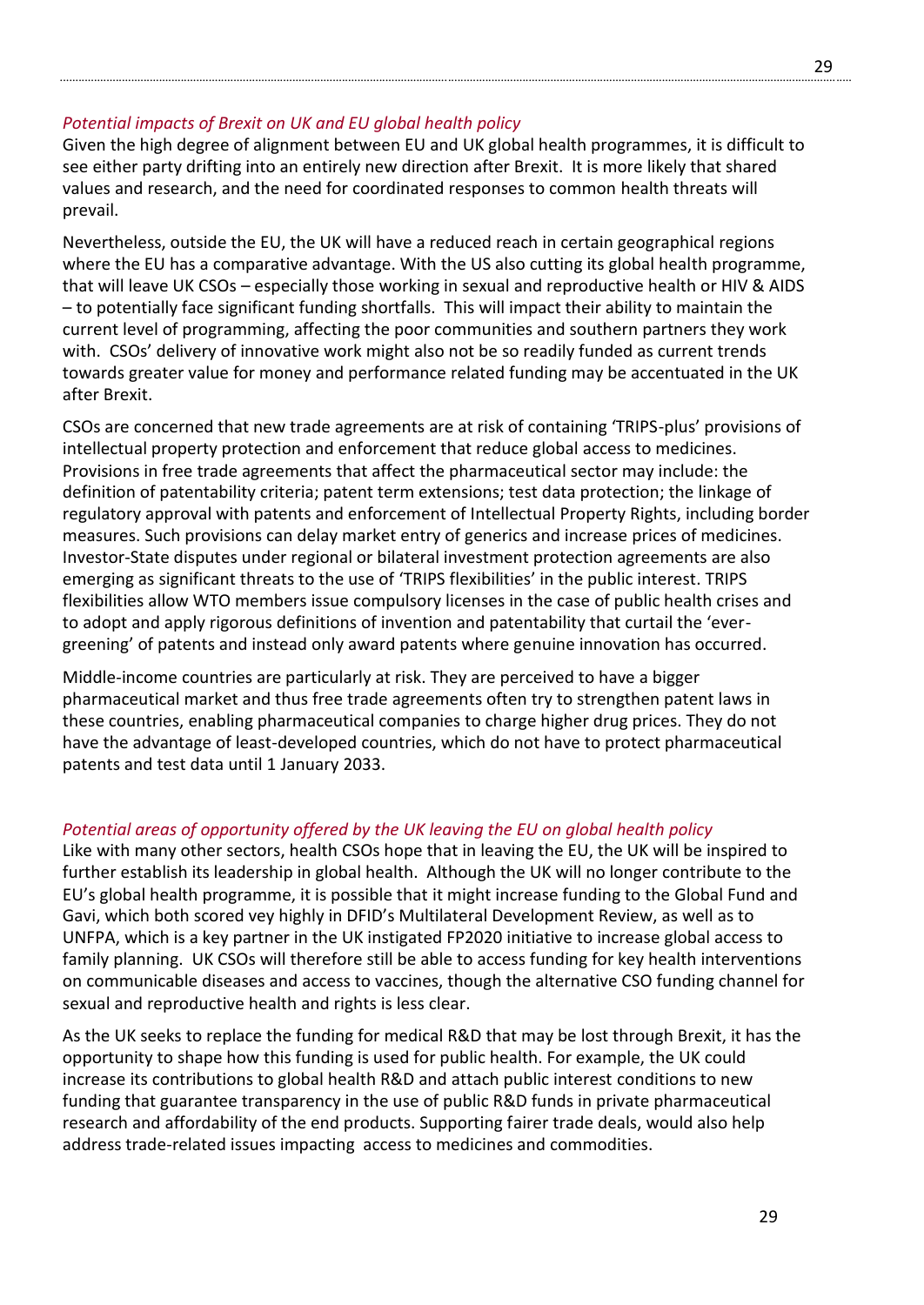#### **KEY MESSAGES**

- Not having access to EU funding, within an already challenging global funding landscape, will impact on UK CSOs, especially those focusing on HIV & AIDS, reproductive health and family planning. This will have important repercussions on their development partners and on the communities they serve in some of the world's poorest countries.
- New UK trade agreements, especially with middle-income countries, may contain TRIPs plus provisions for intellectual property and enforcement that could reduce global access to medicines.
- In leaving the EU, the UK will have the opportunity to set new standards for the use of funding for medical research and development (R&D). The UK could attach public interest conditions to guarantee greater transparency in the use of public R&D funds in private pharmaceutical research and on the affordability of end products.

# Peacebuilding and Security

### *The status quo*

Historically, the EU and the UK, as an active member state, have supported peacebuilding and recognised the importance of long-term investments that address root causes of violence to promote their own and others' security. The EU's Common Foreign Security Policy (CFSP), Common Security and Defence Policy (CSDP) and Global Strategy for Foreign and Security Policy (EUGS) frame the EU's political, security and development responses to conflict prevention and peacebuilding.

Certain EU institutions promote long-term, transformational responses to conflict. Parts of the European External Action Service (EEAS) have played an important role in championing peacebuilding approaches and are currently leading on the implementation of the EU's Global Strategy, which includes commitments to a coherent approach to working on peace and development.

The reality though is that, faced with the increasing number and scale of crises internationally as well as within Europe, the EU and its member states are both shifting away from long-term, sustainable approaches to conflict prevention and peacebuilding and toward short-term crisis response. The EU initiative to provide security-focused 'train and equip' support to military actors overseas highlights this trend. Ultimately, however, only long-term efforts to address the causes and drivers of conflict can bring durable solutions to the issues dominating European political agendas including migration, violent extremism and instability within the European Neighbourhood.

#### *Potential impacts of Brexit on UK and EU peacebuilding and security policy and programming*

In light of Brexit, the UK faces the challenge of wanting to bolster its own standing as a global power while also needing to continue to play a role in ensuring security and stability in Europe. On the other hand, following growing internal and external security threats in recent months – and perhaps in light of Brexit - the EU27 appears to have accelerated a move towards more integrated defence structures, which the UK has traditionally resisted. As a result, there are concerns among CSOs that shared goods related to peace, security and development might be side-lined or lost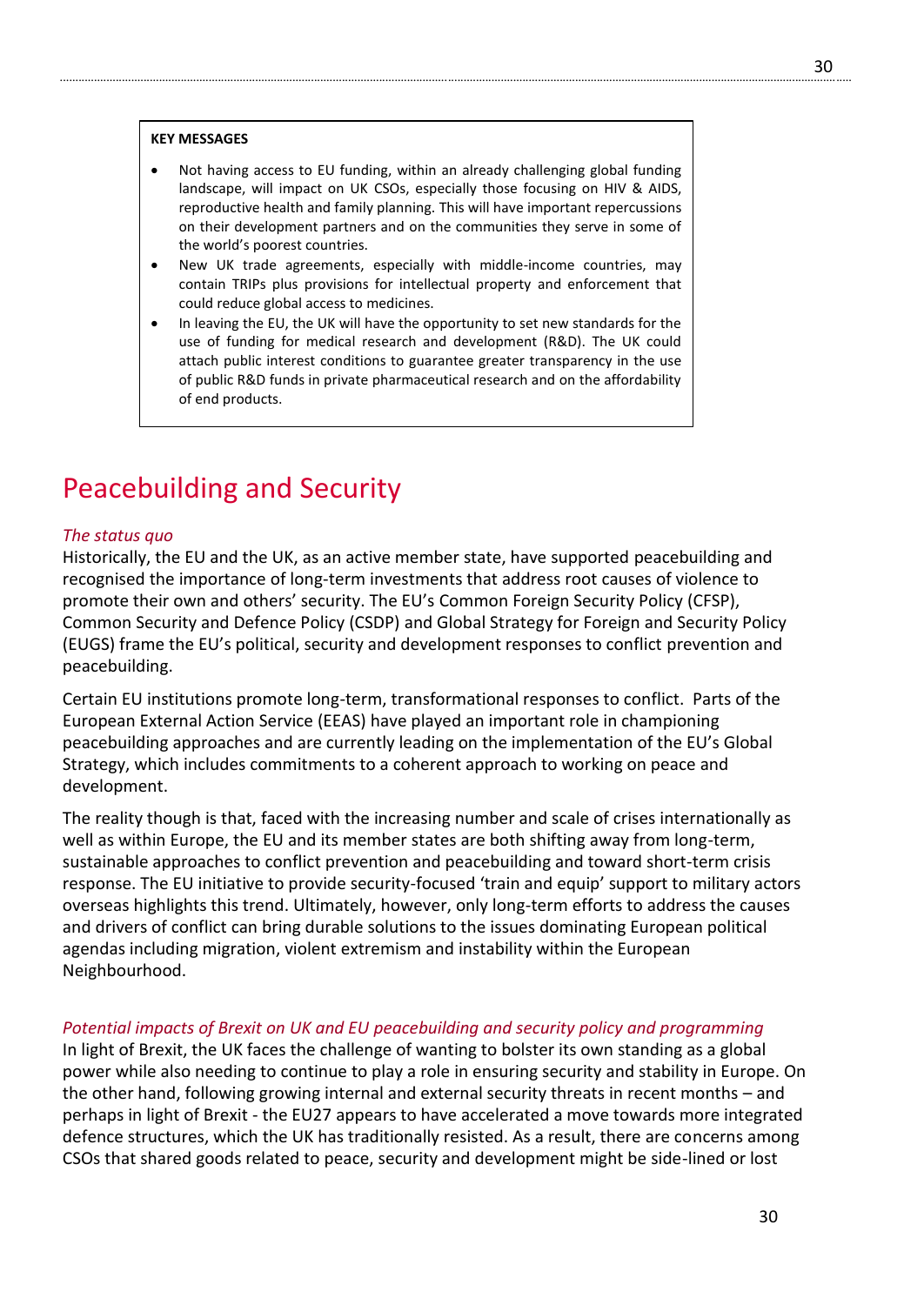amid a potentially tense period of negotiations for the UK's withdrawal and in the post-Brexit narrative.

The UK provides EU institutions with expertise through its diplomats and seconded staff, many of whom have extensive experience working on peace and security issues. They provide technical support to EU institutions such as the European Commission's Directorate-General for International Cooperation and Development (DG DEVCO) and its Service for Foreign Policy Instruments (FPI), as well as the EEAS, and play influential roles in EU delegations (EUDs) and in EU CSDP Missions. There is valuable exchange of ideas and collective action on peace, development and security issues at the EU level, in Brussels and in conflict contexts, which the UK must be careful to maintain post-Brexit.

The UK's withdrawal will significantly diminish the UK's ability to shape EU foreign and security policy regionally and in the countries in which both the UK and the EU work. This is because, even if the UK does negotiate a future relationship with the EU on foreign and defence policy, it is unlikely it will be allowed the same level of input to policy formulation as other member states. The scale and complexity of conflicts and insecurity require closer international alliances and collaboration. Failure to negotiate close coordination and cooperation on peace and development issues will ultimately come at the expense of the welfare of people affected by poverty and conflict.

UK CSOs have been engaged in shaping EU security and foreign policy and EU peacebuilding and conflict prevention approaches for more than a decade. The UK is home to leading CSOs, and research institutions, in peacebuilding and associated disciplines. The UK's diminished influence in EU affairs could result in these organisations losing traction with EU and EU member state policy makers. So, the valuable expertise and insights from extensive networks in conflict-affected regions, which UK CSOs provide could be lost from EU policy conversations. Peace and development policy require collective collaboration, learning and exchange, and care should be taken not to hamper this work through and beyond the Brexit process.

Brexit risks curtailing the UK's ability to leverage common EU resources in a way that complements its own bilateral peacebuilding efforts on the ground. In this context, the UK may seek to continue to 'pay into' EU initiatives on peace-building and security, as part of its own security and counterterrorism strategies; to reach areas the EU or EU member states have better access to or links with (e.g. Francophone Africa); and to reach parts of the world where UK interventions and motives are particularly untrusted and unwelcome.

Moreover, Brexit could reduce UK-based organisations' access to EU peacebuilding resources (amounting to around 25% of many organisations' overall budgets). Given diminishing comparable funding sources, the reduction could well cause the sector to contract, thus diminishing the UK's indigenous CSO capacity to support conflict prevention and resolution. UK funding for civil society work has traditionally complemented EU funding: the UK being able to disburse quickly and flexibly to pilot initiatives, which when successful have subsequently been taken up and sustained by the EU. The European Partnership for the Peaceful Settlement of the Conflict over Nagorno-Karabakh (EPNK), which started out as a smaller UK-funded initiative, is one such example. The UK will need to consider how its own financial instruments and funding levels will adapt post-Brexit to retain this peacebuilding asset. The UK has also used the EU to fill strategic gaps in foreign and security engagement in regions such as the Baltics, the Caucuses and Central Asia. The UK will need to look for new ways to fill this gap, including through investing resources to support these areas bilaterally or to maintain some form of collaboration with the EU post-Brexit.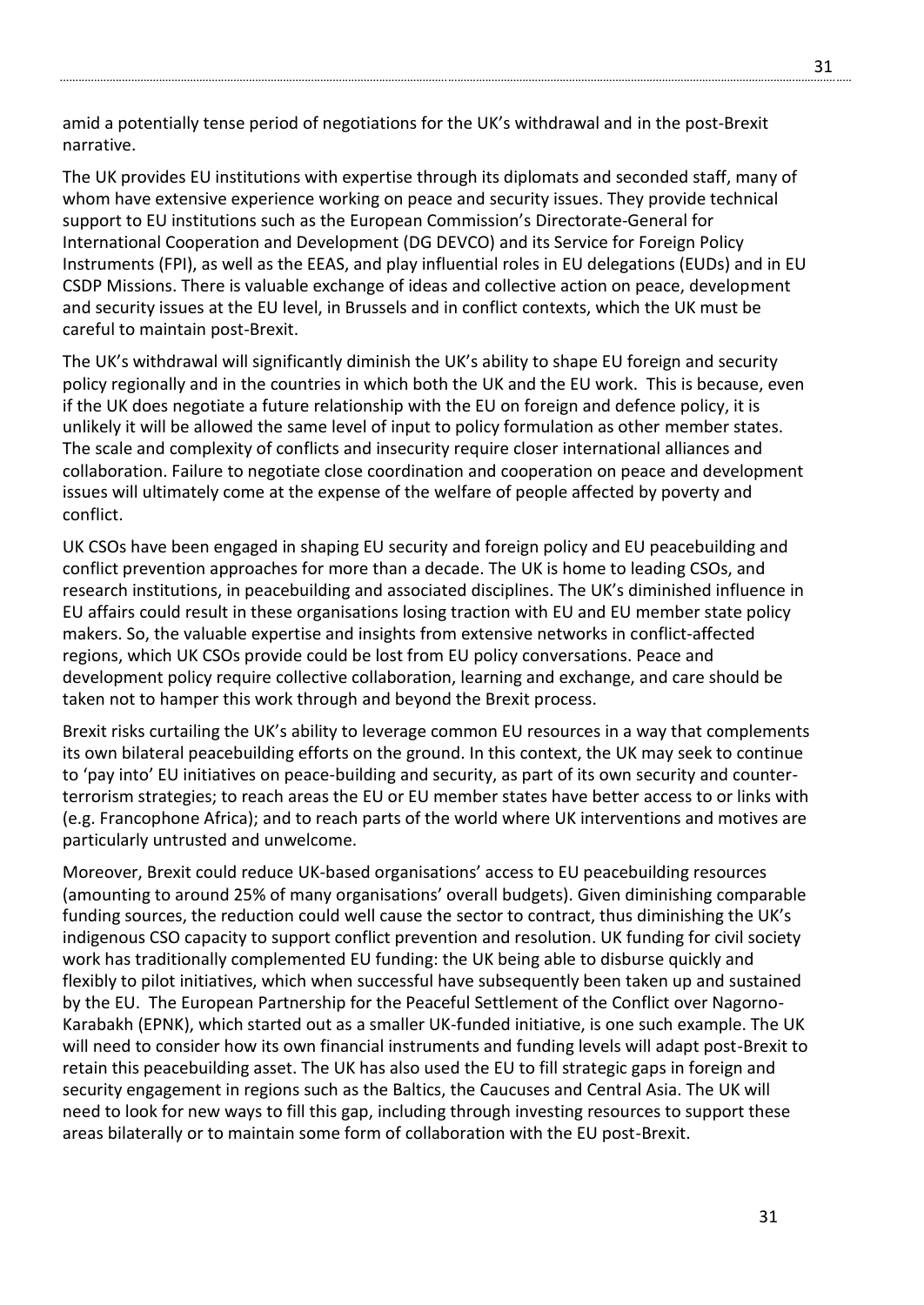Beyond the question of resources, the specialism of the field means many UK CSOs rely on the ability to recruit staff from across Europe in order to get the right expertise. Many are concerned that post-Brexit they will be unable to afford to sponsor candidates from the EU for positions in their organisations, and may face significant recruitment difficulties. Furthermore, UK peacebuilding CSOs provide solidarity and support to a wide network of civil society actors in conflict-affected regions, who in turn are crucial proponents and supporters of peace and security in their own contexts. At a time of increasing pressure on and repression of civil society globally, the indirect impact of Brexit could be felt beyond the UK.

Transposing EU legislation into UK law in the Great Repeal Bill will also require the creation of new legislation in a number of areas, which may affect the practice of peacebuilding and conflict prevention. The UK is, for example, reviewing the sanctions legislation it will need in place once it leaves the EU. There are both risks and opportunities, depending on the openness of Government to explore how legislation can enhance long-term conflict prevention and efforts to build and sustain inclusive peace. There are worries, for example, that increased domestic security concerns will prompt a weakening in key rights and civil protections across the board.

Specifically, in the case of arms transfer controls, there are concerns that, under pressure to build new relationships and revenue post-Brexit, the UK Government could decide it will no longer be bound by existing regulations on arms exports and seek to change UK law in favour of fewer restrictions. Concerns exist regarding the UK's adherence to the EU Common Position on arms exports and is for example, currently serving as the basis for a legal challenge to the Government's decision to supply arms to Saudi Arabia for use in the Yemen conflict. More generally, without information exchange with EU partners and the 'peer pressure' associated with the day-to-day operation of the EU Common Position on arms exports, the UK could, over time, drift away from the EU-based consensus around the responsible regulation of the arms trade that it played a key role in establishing, to the detriment of all parties. Continued cooperation and coordination between the UK and other European member states will be essential to ensuring that all parties hold up their international obligations to combat the proliferation of arms and safeguard human rights. There is a real threat that a breach in the EU arms control consensus could result in a 'race to the bottom' which undermines the rules-based international system, and ultimately global peace and security.

#### *Potential opportunities for strengthening peacebuilding*

Opportunities exist on two fronts. The first set of opportunities relate to the maintenance of UK strategic influence over and cooperation within the framework of European Common Foreign and Security Policy as it relates to peacebuilding approaches. The second relates to the role that the UK can play, as it moves to shape its global profile outside the EU in promoting conflict prevention and peacebuilding.

Brexit should not result in the loss of technical expertise on peacebuilding and conflict prevention that the UK has been able to contribute to the EU institutions. This could be averted through the continuation of a secondment programme for civil servants and experts between the UK and the EU. Maintaining UK-EU collaboration in-country either through joint programming or by means of enhanced donor coordination through EU and UN existing structures will also be essential. Furthermore, it will be critical to ensure that the Brexit negotiation process does not compromise the ability of UK-based CSOs to access EU funding and to recruit from across Europe on an affordable basis. Thought should be given to reviewing and reaffirming reciprocal funding access arrangements. Moreover, the UK Government could use the opportunity of the Great Repeal Bill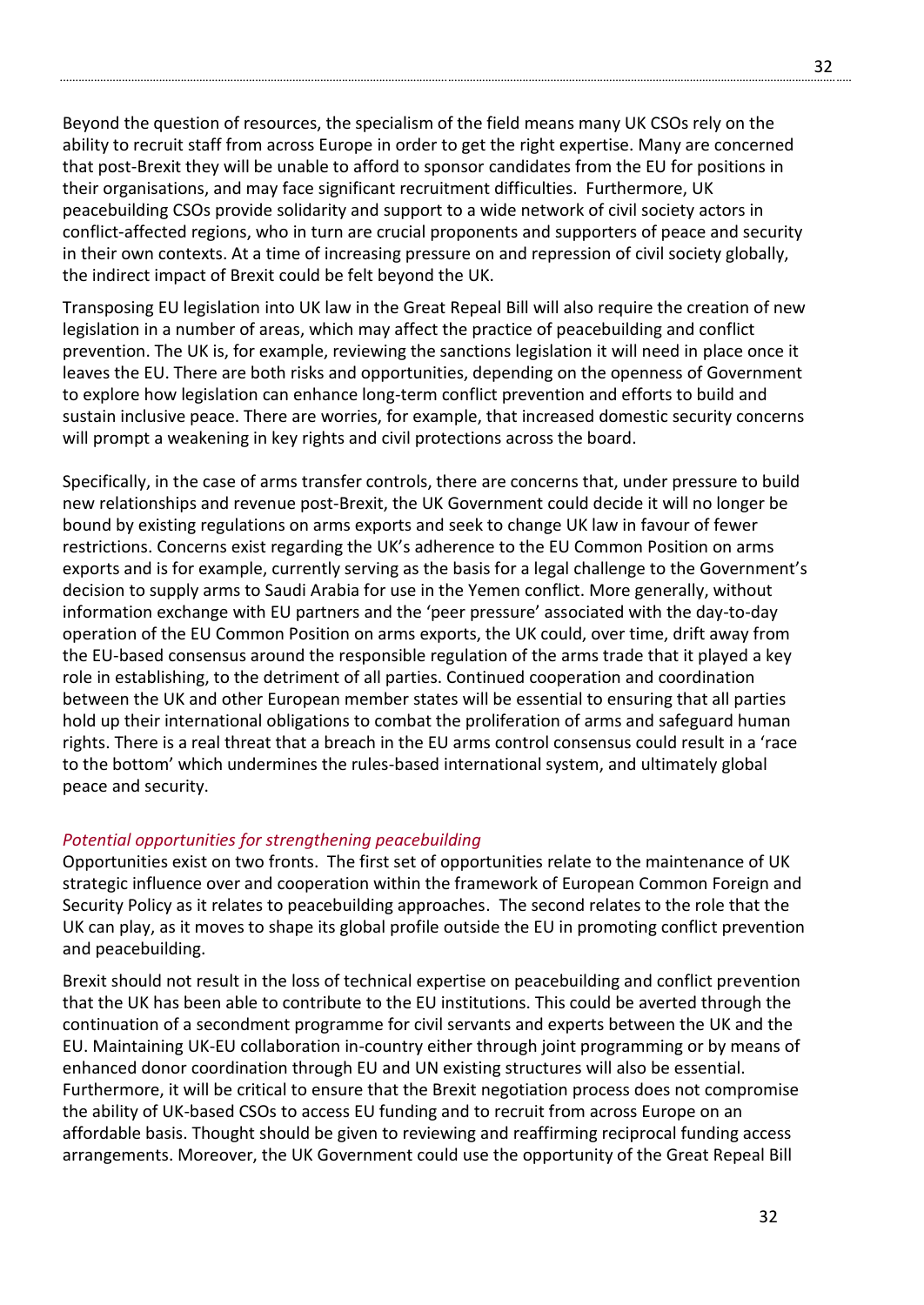to review areas of legislation pertaining to conflict prevention and peacebuilding, particularly by civil society actors, so as to enhance the effectiveness of UK efforts.

There is a groundswell of support for conflict prevention in the rhetoric of the international community. This is particularly the case at the UN in relation to its 'Sustaining Peace' agenda. This offers a significant opportunity for the UK to champion conflict prevention on the global stage, including in relation to Sustainable Development Goal (SDG) 16 on peaceful and inclusive societies, but also amongst Organisation for Economic Co-operation and Development (OECD) donors.

### **KEY MESSAGES**

- The UK's withdrawal from the EU may significantly diminish the UK's ability to shape EU foreign and security policy regionally and in the countries in which both the UK and the EU work. However, it is hoped that the UK will continue to champion conflict prevention on the global stage, especially within the framework of Agenda 2030.
- Brexit risks curtailing the UK's ability to leverage common EU resources in a way that complements its own bilateral peacebuilding efforts on the ground.
- Leaving the EU should not result in the loss of technical expertise on peacebuilding and conflict prevention that the UK has been able to contribute to the EU institutions. This could be averted through the continuation of a secondment programme for UK civil servants and experts.
- Brexit should not compromise the ability of UK CSOs to access EU funding and to recruit from across Europe on an affordable basis.

# Humanitarian Policy and Action

#### *The status quo*

Both the EU<sup>38</sup> and the UK are among the leading donors of humanitarian aid in the world. The European Commission's Humanitarian Aid and Civil Protection department (ECHO) has been providing humanitarian aid since 1992 reaching over 110 countries globally. While ECHO's annual budget is only around €1 billion, the Commission's assistance reaches over 120 million people every year. ECHO provides relief in all major crisis zones around the world including Syria, South Sudan, Yemen and Ukraine.

In recent years, the UK has contributed approximately 20% of ECHO's budget. This has enabled UK humanitarian aid to go further, reaching strategically important countries that have not historically been prioritised by the UK, such as for instance the Caucasus, North Africa and the Middle East. Besides the financial contribution, the UK has seconded a number of British civil servants to ECHO over the years. This has contributed to deepening cooperation and shared analysis between ECHO and DFID, helping to forge common agendas in key emerging areas such as cash transfers and resilience for example, where DFID has been a thought-leader among EU member states. As a result, ECHO has put in place new, innovative systems, replicating for instance the UK's rapid response model, thus contributing to greater EU humanitarian aid effectiveness. It is noteworthy that the UK's 2016 Multilateral Development Review rated ECHO as "Good" for "organisational strength" and "Very good" for "match with UK development objectives".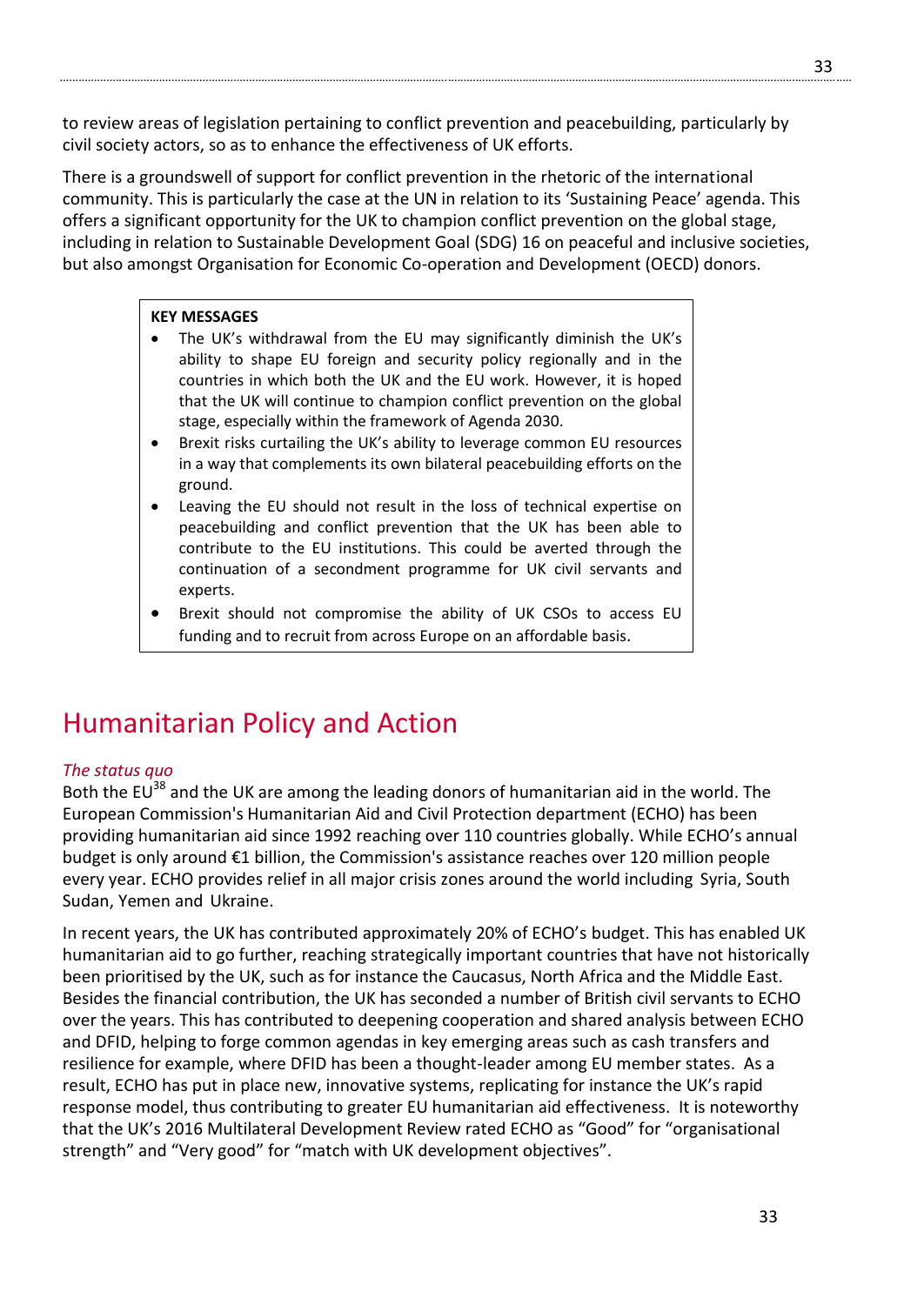Recently, as the attention has focused more on migration and the refugees crisis within Europe itself, ECHO has stepped up its contribution to tackling these issues by mobilising EU civil protection channels in response to the political steer from EU member states including the UK. This has raised concerns among civil society across Europe as aid has been partly redirected to support the cost of taking in refugees in EU member states, such as Germany for instance. Addressing the refugee crisis in Europe remains a top priority for the EU27 as well as the UK, opening the door to political collaboration even after the UK will no longer be a member of the EU.

#### **Fig. 3**



# ECHO humanitarian budgets 2011-2016

rounded to nearest million

#### **Source: Voice**

Humanitarian assistance funded by the EU is delivered in partnership with UN agencies, international organisations and CSOs through four-yearly Framework Partnership Agreements (FPAs). For the period 2014-2018, 40 UK CSOs have FPAs with ECHO. In 2016, almost 25% of ECHO funding commitments were made to UK CSOs for a total of  $\epsilon$ 211 million<sup>39</sup>. Bond's research on the impact of Brexit on funding for UK ICSOs found that larger UK CSOs have been key implementers of ECHO's humanitarian aid programme and, in turn, ECHO funding to these agencies has been instrumental to enable them to respond to major crises globally, especially in areas where the EU has a geographical comparative advantage (e.g. West and North Africa, Central Asia).

# *Potential impact of Brexit on UK and EU humanitarian policies*

Like for other areas, the key concern for UK and European civil society actors is that no longer having a seat at the table could potentially lead to a loss of influence over global humanitarian affairs by the UK. This is because, no matter how outward-looking the UK will be after Brexit, it may well stand to lose its existing diplomatic advantage as a member of a powerful coalition of humanitarian interests on the global stage. Outside the EU, the UK's power to influence EU humanitarian policy and its deep and long-standing partnership with ECHO are likely to be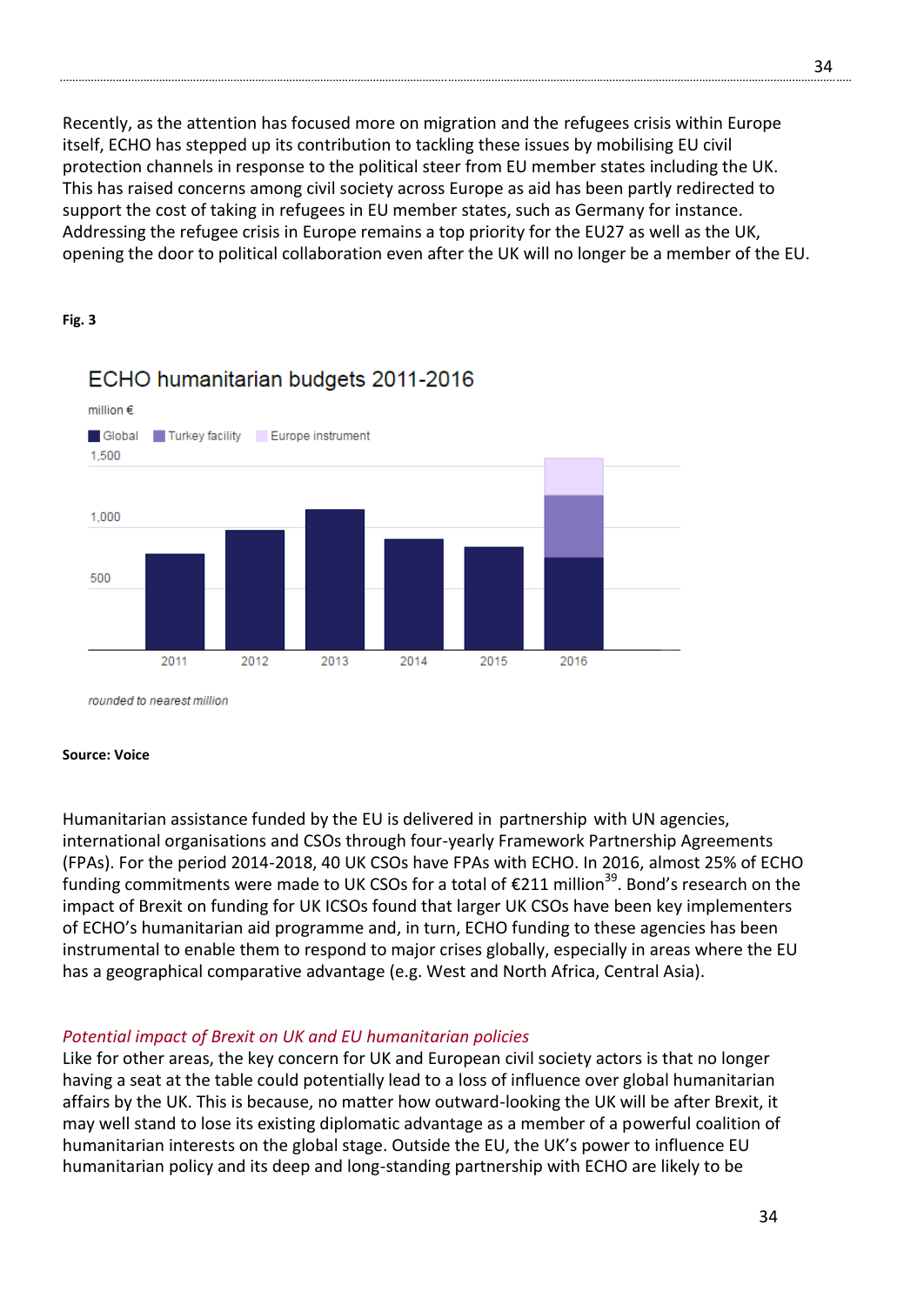significantly hampered. This would be mirrored by a loss of influence for UK-based CSOs to shape EU humanitarian thinking, policies and programming. As a direct result of Brexit, EU policy capacity among UK CSOs has already started to be eroded. It is likely that CSOs will increasingly locate policy staff in other European capitals if UK influence on humanitarian policy at EU and global level declines following its exit from the EU. Similarly, it is likely that EU staff will be less willing to be located in London. Many UK CSOs will in fact possibly try to maintain this influence through other European affiliates or networks.

At the international level, CSOs working on security and humanitarian issues have expressed concerns about the role of an independent UK on the UN Security Council (UNSC) and the implications for UNSC resolutions related to humanitarian principles and action. Concerns have been voiced by CSOs that the UK would no longer be sealed from the leverage that trade and economic deals might have on its position in a way it was when it had no independent say over these within the EU, which could lead to a less outspoken and less progressive UK voice at the UNSC.

There is a risk that the political tone set by the Brexit negotiations over the coming months may indirectly impact UK bilateral relations with a number of key European partners thus also affecting humanitarian cooperation. Diplomatic tensions between France and the UK over maintaining border controls at Calais could be viewed as an example of this. Again, there are concerns that this trend might potentially negatively impact relations by UK-based ICSOs with other European donors as well with the EU.

It is thought that losing UK financial and human resources could leave a significant funding and staffing gap in ECHO, potentially resulting in delays and humanitarian aid blockages in the aftermath of Brexit, unless the transition is effectively managed by the European Commission. Similarly, some UK CSOs have raised concerns about Brexit discussions in the UK absorbing precious time and resources. This has lead to DFID's delays in on-going work in other areas such as for example disability and humanitarian aid. It is feared this trend may worsen as more resources are invested in conducting negotiations with the EU27 over the coming two years thus leading to a hiatus in UK humanitarian policy.

Most importantly, CSOs are concerned that Brexit may precipitate current trends both in the UK and the EU to strategically re-align humanitarian policy and aid to serve domestic political and commercial priorities. It is important to note the significant role that ECHO has played in maintaining principled humanitarian aid. The European Consensus on Humanitarian Aid<sup>40</sup> has contributed to improving the coherence, effectiveness and quality of the EU's humanitarian response. In the document, the EU reaffirms its commitment to the fundamental [principles of](http://ec.europa.eu/echo/who/humanitarian-aid-and-civil-protection/humanitarian-principles_en)  [humanitarian aid](http://ec.europa.eu/echo/who/humanitarian-aid-and-civil-protection/humanitarian-principles_en) – neutrality, humanity, independence and impartiality – and to the respect of [International Humanitarian Law.](http://ec.europa.eu/echo/files/aid/countries/factsheets/thematic/ihl_en.pdf)

If the UK is to move away from a closer working relationship with ECHO and if it is to leave the European Consensus on Humanitarian Aid, it is even more important for it to commit fully to principled humanitarian aid and ensures that the humanitarian principles guide all of its humanitarian policies and practices.

The re-aligning of humanitarian aid has been evident in the way in which the EU has addressed the migration and refugee crisis since 2015, most notably in channelling significant funds to Turkey and African states for keeping migrants and refugees out of Europe. This is problematic as it essentially undermines the universal humanitarian principle of impartiality, where aid is allocated on the basis of need alone. Similarly, current political pressure in the UK on cutting net migration, negative perceptions of refugees among the general public and the drive to seal new free trade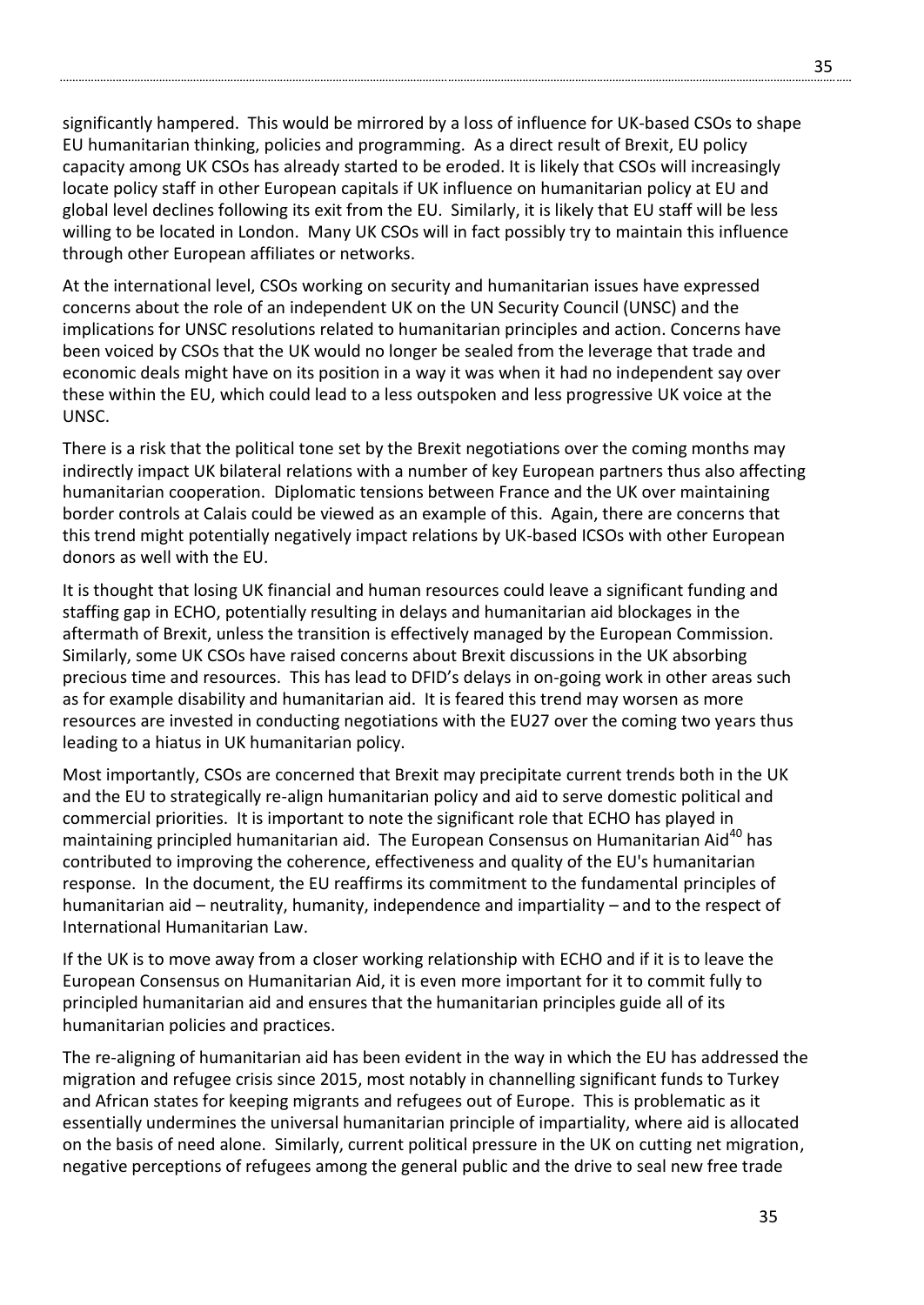agreements after Brexit, might all be factors contributing to possibly instrumentalising humanitarian aid once the UK leaves the EU. Given that the UK government has reiterated its objective to drastically reduce the number of migrants and refugees coming to the UK, we could potentially see humanitarian aid growing to refugee-hosting countries in the Middle East and Africa.

## *Potential areas of opportunity brought on by Brexit on humanitarian policies*

In spite of decreasing public support for international development assistance in the UK, the need to respond to humanitarian crises around the world still seems to strike a chord with British public opinion. Whether this is motivated by a deep moral imperative or purely by national interests is yet to be seen. However, UK humanitarian aid, compared to development assistance, has grown significantly in recent years and there is an expectation that this might continue under the current UK government.

The UK's lead role in development cooperation and humanitarian action are widely seen as having contributed to strengthening the UK's soft power on the global stage. Going forward, it would therefore make sense for Britain to invest more in its humanitarian capacity and take a stronger stance in priority policy areas (e.g. cash-based assistance in emergencies) in order to continue to be seen as a global thought-leader and player regardless of Brexit.

As key implementers of UK humanitarian responses around the world, UK CSOs also have a significant role to play in maintaining Britain's standing as a key global humanitarian actor. Bond's research on the impact of Brexit on funding to UK CSOs has found that UK-based humanitarian agencies are likely to lose access to ECHO funding once the UK leaves the EU. This may have important repercussions on the ability of these agencies to respond to current and future humanitarian crises, at least in the short to medium term. It would thus be in the government's interest to ensure that UK humanitarian agencies are still adequately funded in order to maintain their current capacity to meet the needs of some of the most vulnerable people in the world.

Similarly, ECHO might see a funding shortfall of up to 20% of its current budget if other EU member states don't increase their contributions in order to plug the gap left by the UK. This will also have repercussions on funding to humanitarian agencies based in other EU member states. Amending current EU funding regulations to fully untie EU aid would help ease funding pressure both on EU member states and on implementing agencies as it would allow non-EU donors to help finance the EU's humanitarian programme while at the same time enabling humanitarian agencies based in non-EU countries (such as the UK once it leaves) to access EU humanitarian aid.

In addition, being outside of the EU could possibly contribute to enhancing the speed and efficiency of UK humanitarian action. For example, some UK CSOs view ECHO's Humanitarian Implementation Plans as too prescriptive, reducing CSOs' effectiveness and capacity to respond to the most urgent and relevant issues during crises. Nonetheless, any independent UK humanitarian aid should still be part of an effective harmonised approach that also pushes ahead with shared commitments outlined in the World Humanitarian Summit such as localisation and removing barriers to local actors accessing funds.

Ultimately, both UK and European CSOs are keen for the UK and the EU to maintain some degree of partnership on humanitarian policy and aid. Although it is still unclear what this collaboration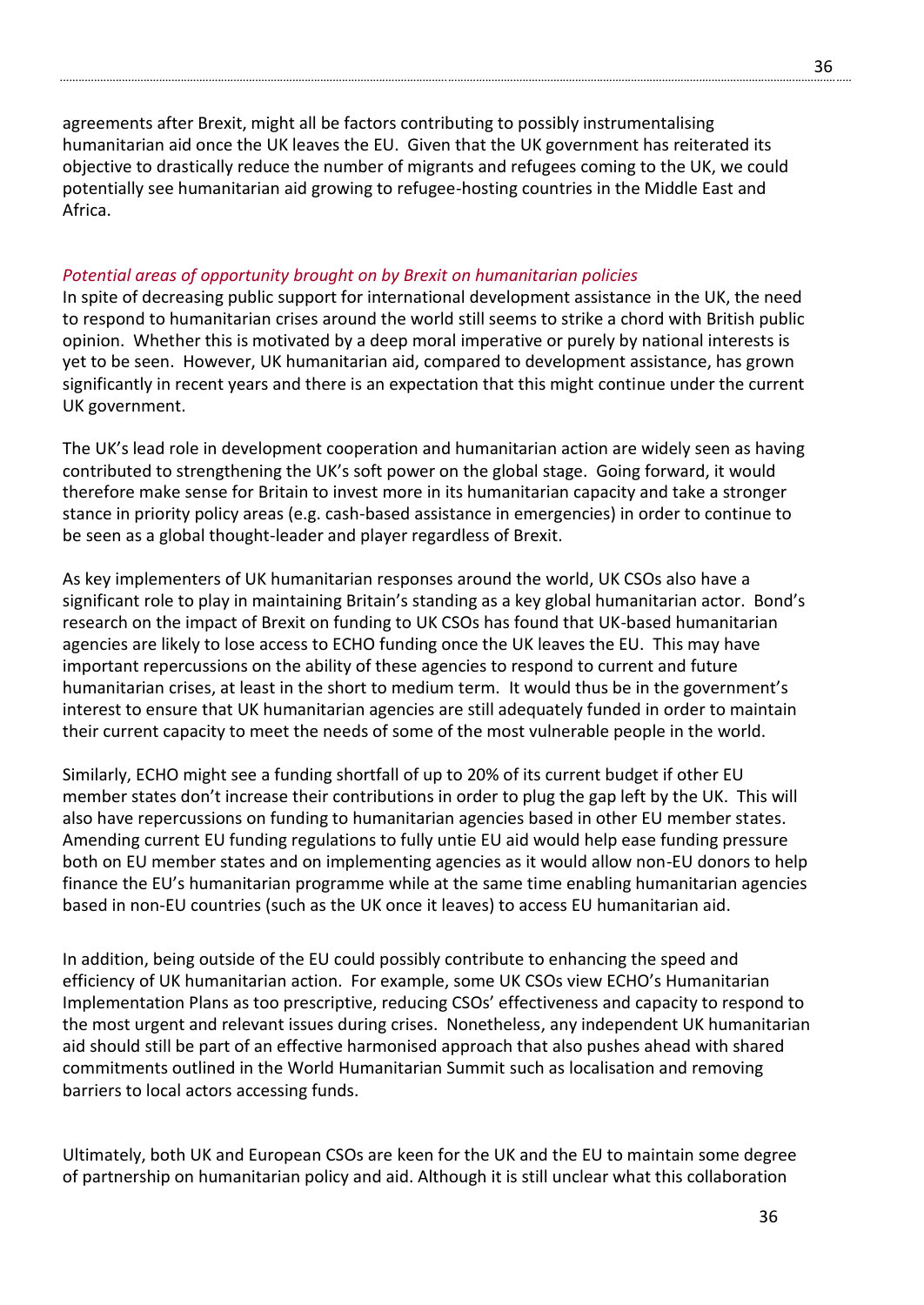might look like and how politically realistic it might be, CSOs would want to retain formal mechanisms and ad-hoc opportunities to allow DFID and ECHO to freely share information, analysis, and innovations both in Brussels and on the ground. Out-of-the box thinking and goodwill on both the UK and the EU side will be essential in order to explore possible new partnership models for furthering shared humanitarian objectives after the UK leaves the EU.

#### **KEY MESSAGES**

- Outside the EU, the UK's ability to influence EU humanitarian policy and its deep and long-standing relationship with ECHO are likely to be significantly hampered.
- Although it is still unclear to what extent UK-based humanitarian CSOs will still be able to access ECHO funding once the UK leaves the EU, they are likely to be significantly impacted.
- There are concerns that humanitarian aid will continue to be strategically realigned to serve domestic priorities rather than external needs based on the fundamental principles of humanitarian aid.
- In leaving the EU, the UK should continue to fund humanitarian capacity investment work at pre-Brexit levels, investing in disaster risk reduction, novel response instruments (e.g. cash-based assistance, digital tools, direct to beneficiary etc.), response infrastructure globally and local humanitarian response capacity. Continuing to show leadership in the humanitarian sector by being innovative and taking a stronger stance in priority policy areas the UK has championed will ensure DfID will continue to be seen as a global thoughtleader.
- Fully untying EU aid would help bring in non-EU member states to co-finance the EU humanitarian programme, easing pressure on the EU institutions and member states while enabling humanitarian agencies in non-EU member states to access EU humanitarian funding.
- DFID would then be able to maintain funding levels for humanitarian response through either an untied EU aid programme or through coordinated provision of funds direct to responses.
- It will be essential for the UK and the EU to continue to support harmonised responses and coordinated action to humanitarian crises going forward.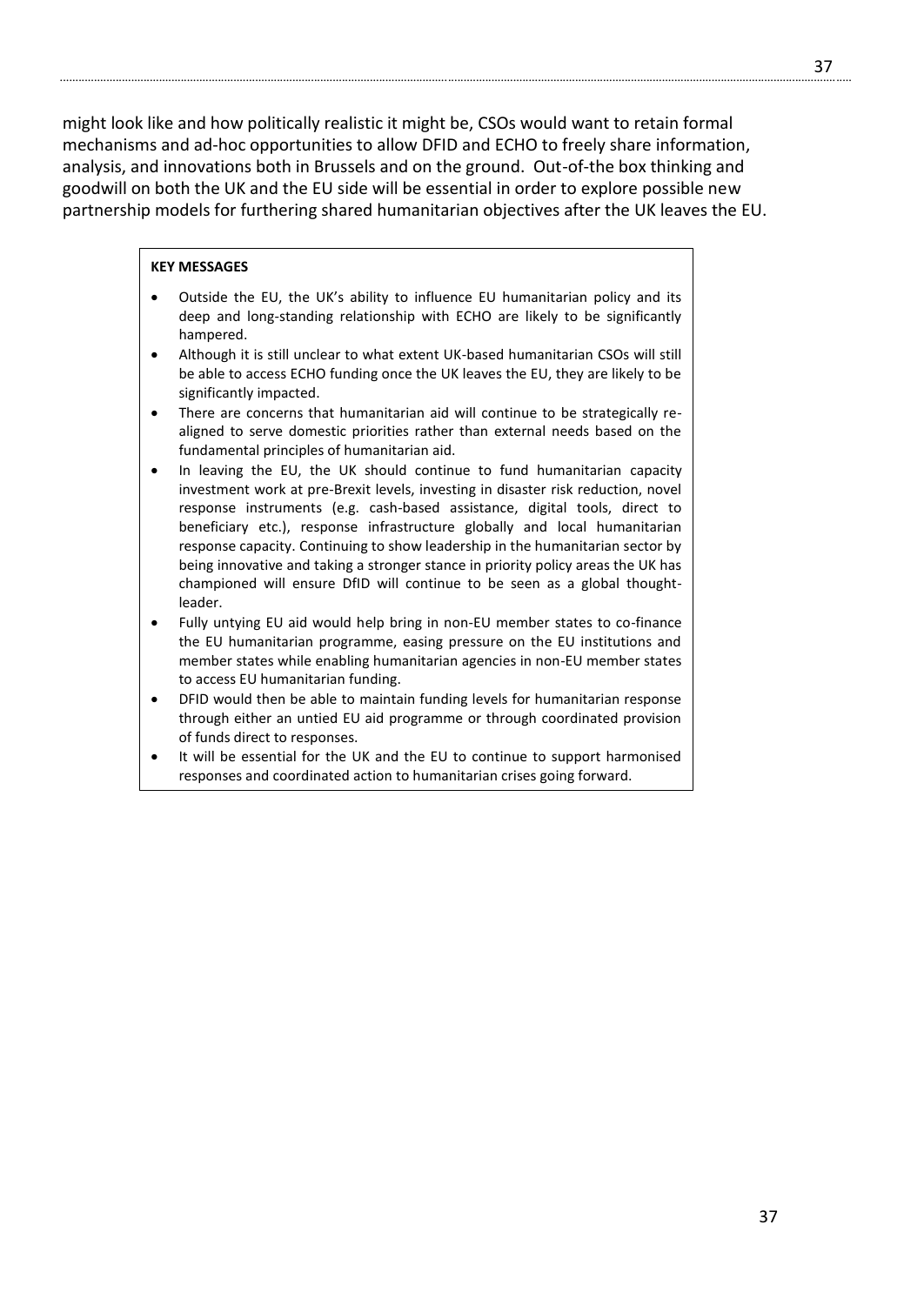# 3. Development in the Brexit negotiations

With the Brexit negotiations underway, it is now relatively clearer where issues relating to development and humanitarian aid will fit in. The first phase of the withdrawal negotiations will focus on getting agreement on citizens' rights, a financial settlement with the UK and on the Union's borders, primarily between Northern Ireland and the Republic of Ireland. The EU's essential principles on the financial settlement identify a clear balance of rights and obligations relating to the UK's withdrawal from the Union.

...............................................................................................................................................................................................................................................................

The EDF, EU Trust Funds and the Facility for Refugees in Turkey have been singled out by the EU out as areas where the UK will "remain liable in full" for existing obligations. This will of course be subject to negotiations so no early conclusions can be drawn. It is expected that during this first phase of the negotiations, up to the end of 2017, the EU and the UK will agree on key principles and a methodology for the financial settlement.

Once "sufficient progress" has been made, then the negotiations will move on to scoping out future relations with the UK, identifying a common understanding on the framework of this future relationship. Where development will fit in during this second phase of the negotiations is still unclear. Nonetheless, in its drive towards enhancing transparency and accountability throughout the Brexit process, the European Commission's Task Force on Article 50 envisages there will be space for consultation with civil society to inform the talks from early 2018 onwards. Analysis by UK and European CSOs of the threats posed by Brexit to the achievement of common development and humanitarian goals and any proposals on a politically workable way forward will doubtless form valuable contributions.

The full details of the future relationship, however, will not be fleshed out until after the withdrawal agreement is concluded and the UK becomes a 'third country' on 29<sup>th</sup> March 2019, if the negotiations are not extended. This means that, unless provisions are made for a transitional period (as part of the negotiations under Article 50) then there may be a 'cliff-edge' scenario for development and humanitarian funding and policy from April 2019 until a new comprehensive UK/EU relationship is in place. From the point of view of the EU, any transitional provisions would simply mean extending the existing acquis (the status quo) and not the negotiation of a bespoke transitional agreement with the UK.

38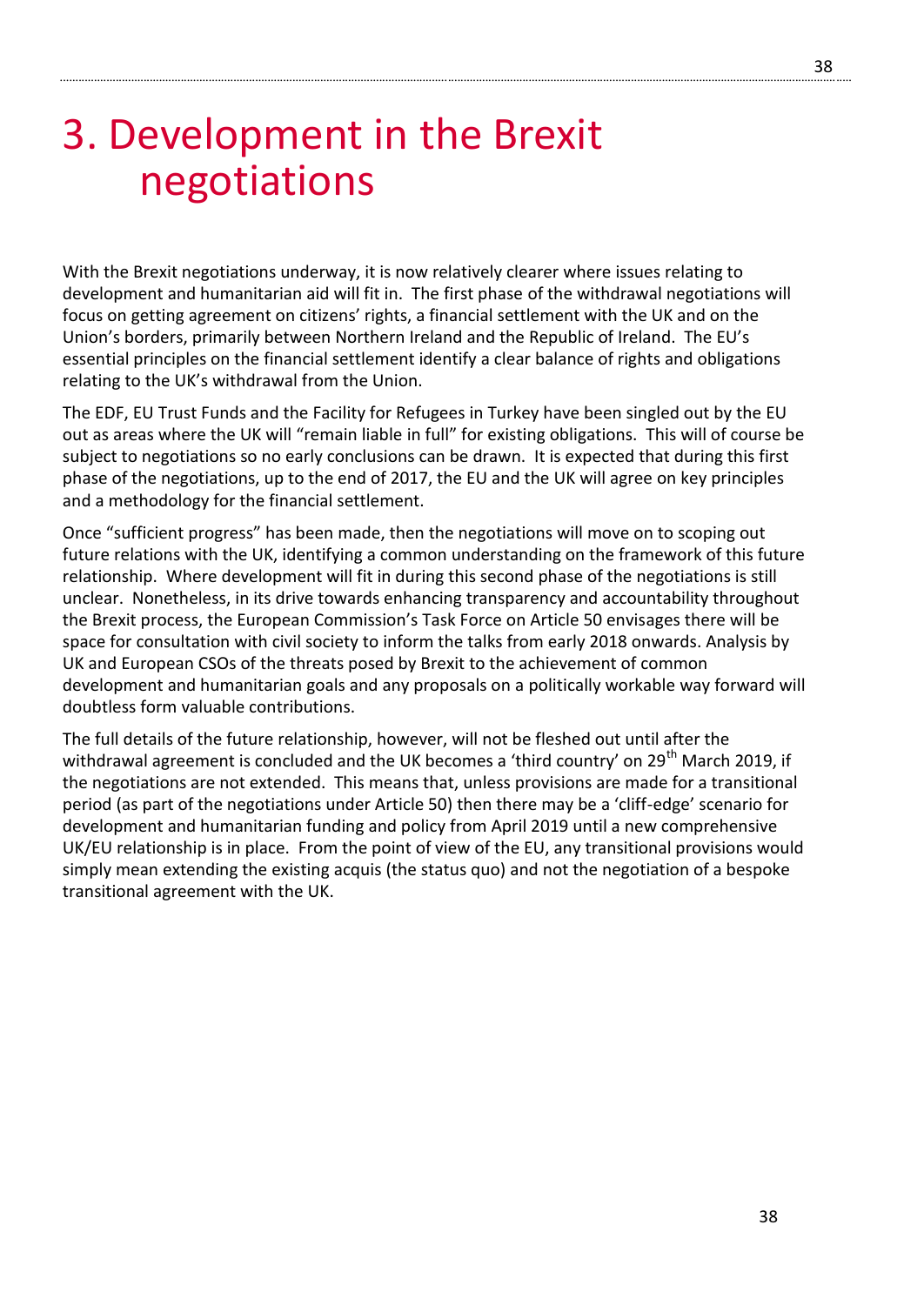# 4. The way forward: advancing shared values together

Adapting to life outside the EU, within a changing world order, and demonstrating the UK's relevance on the world stage post-Brexit will be powerful forces potentially leading to a reassessment of priorities in UK foreign, development and humanitarian policies. However, Brexit is only one of the factors contributing to re-shape both UK and EU international development policy. This study has found that the UK's withdrawal from the EU may actually contribute to accelerate certain current trends in international development and humanitarian policy. Despite the UK and the EU relinquishing their economic and political union, it is likely that in many areas they will both be moving in the same direction.

On the one hand, Brexit could be positively transformational for the UK and presents the opportunity of setting a new course in its approach to international development, raising the bar for global development partners. In so doing, the UK can set the way for a truly forward-looking approach to development and humanitarian policy within the framework of Agenda 2030. This report demonstrates that there are significant opportunities for a Global Britain to realise this ambitious vision, contributing to the advancement of development outcomes. Conversely, there are also threats to international development from the UK's exit from the EU. These will have important repercussions on the world's poorest people. The UK government must therefore ensure they are taken into account and that potential negative impacts are adequately mitigated. Brexit has the potential to diminish the influence and 'soft power' of both the UK and the EU. Furthermore, there are concerns that Brexit may hamper the reach and capacity of UK CSOs to influence EU development and humanitarian policy.

Brexit should not adversely affect the advancement of UK and EU common goals and values in international development and humanitarian policy. The departure of the UK from the EU should leave the world's poorest and most marginalised better off than at present or, at a minimum, no worse off than under current arrangements. This report has identified some key areas where CSOs believe the UK and the EU should focus their attention in order to continue to work side by side to promote sustainable development, effectively mitigating, and in some cases capitalising on, the impact of the UK's departure from the EU.

The UK and the EU should take forward a constructive approach that values coherence and cooperation as the basis for longer-term partnership. Seeking agreement to continue to cooperate and coordinate in the field of international development will not only provide good value for money, but will be crucial if the UK and the EU are to achieve their global commitments. To this end, CSOs hope that Brexit might catalyse innovative ways for the UK and the EU to continue to collaborate on development and humanitarian policy. Finally, UK CSOs welcome the opportunity to engage in meaningful dialogue alongside their European counterparts in order to influence the UK Government and the EU institutions during the negotiations with a view to securing the best deal for international development.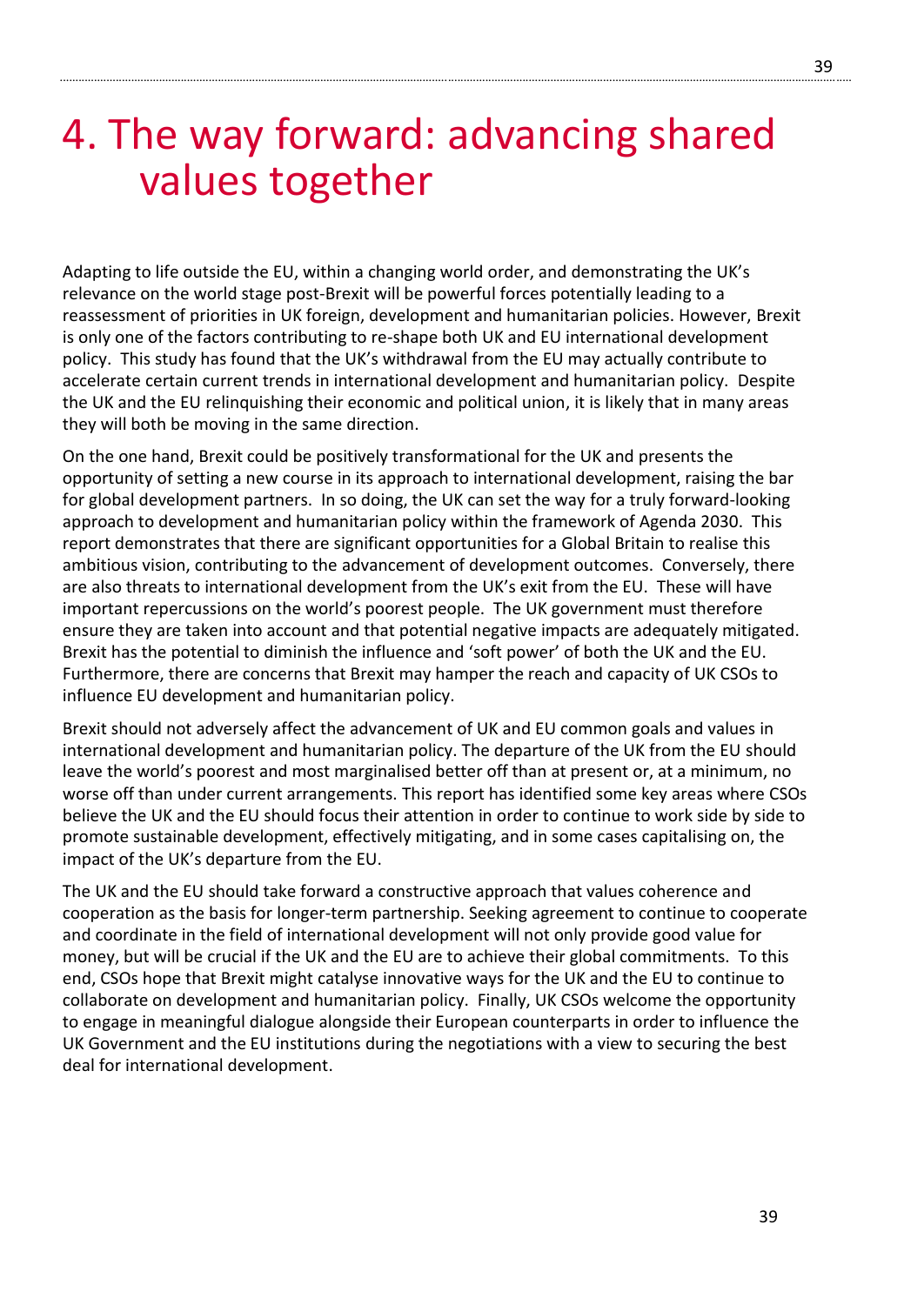# Annex

# **Participants in Bond consultations**

### **Consultation on Economic Development (Aid, trade & investment and tax) at Bond, London, 20 April 2017**

| <b>Organisation</b>                 |
|-------------------------------------|
| <b>Action Aid</b>                   |
| UK Aid Network                      |
| <b>Fairtrade Foundation</b>         |
| Overseas DI                         |
| One Campaign                        |
| Care International                  |
| GAIN - Global Alliance for Improved |
| <b>Nutrition</b>                    |
| Mercy Corps                         |
| <b>WWF</b>                          |
| Traidcraft                          |
|                                     |

# **Consultation on Humanitarian action and peacebuilding at Bond, London, 25 April 2017**

| <b>Participant</b>      | <b>Organisation</b>                |
|-------------------------|------------------------------------|
| <b>Celal Berker</b>     | Samaritans Purse International     |
| Barbara Jackson         | <b>ICRC</b>                        |
| <b>Marcus Geisser</b>   | <b>ICRC</b>                        |
| Alexandra Panaite       | ActionAid                          |
| Alisa Lengle            | Saferworld                         |
| Simona Capicchioni      | <b>International Medical Corps</b> |
| <b>Felix Colchester</b> | <b>Concilitation Resources</b>     |
| Julian Egan             | <b>International Alert</b>         |
| Lizzie Nelson           | Search for Common Ground           |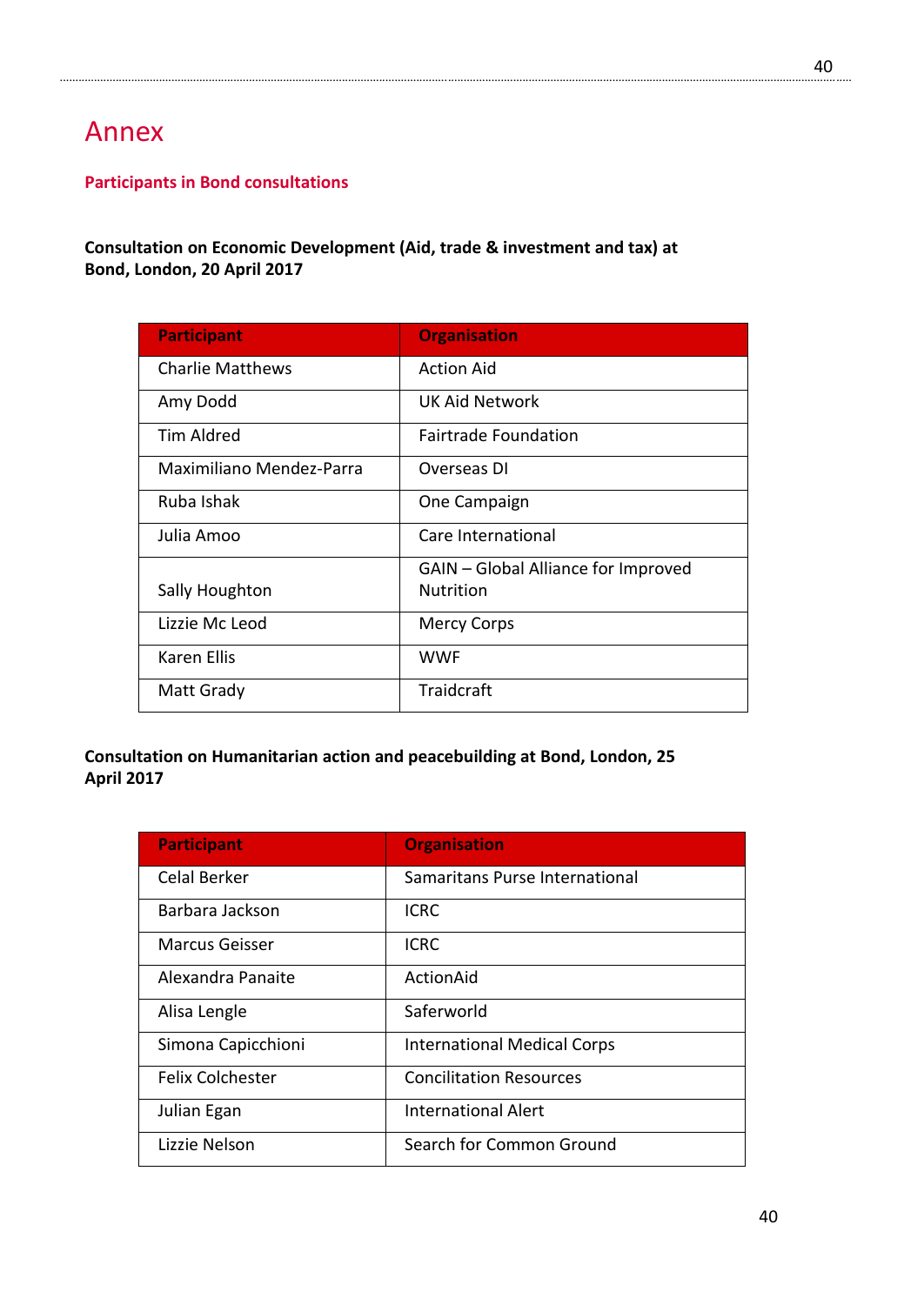| Shelagh Daley | Saferworld   |
|---------------|--------------|
| Savita Garg   | Plan UK      |
| Tahrat Shahid | One Campaign |

# **Consultation on Global challenges (global health, environment and climate change, and people on the move) at Bond, London, 26 April 2017**

| <b>Participant</b>          | <b>Organisation</b>                 |
|-----------------------------|-------------------------------------|
| Stephen Hinchley            | <b>RSPB</b>                         |
| Tabitha Ha                  | StopAiDS                            |
|                             | GAIN - Global Alliance for Improved |
| Sally Houghton              | <b>Nutrition</b>                    |
| Miski Abdi                  | One Campaign                        |
| Julia Amoo                  | Care International                  |
| <b>Ruth Davis</b>           | E3G                                 |
| <b>Catherine Pettengell</b> | <b>Bond DEG</b>                     |
| Maria Arce Moreira          | <b>UK Food Group Coordinator</b>    |
| James Hallwood              | Sightsavers                         |
| <b>Brendan Costelloe</b>    | <b>NCVO</b>                         |

# **Consultation on all thematic areas at Concord, Brussels, 5 May 2017**

| <b>Participant</b>        | <b>Organisation</b>    |
|---------------------------|------------------------|
| Katarina Macejakova       | <b>Action Aid</b>      |
| Machteld Bierens de Haan  | Save the Children      |
| Caroline Monmarchon       | Save the Children      |
| Isabelle Van den Gejuchte | <b>British Council</b> |
| <b>Camille Butin</b>      | Plan International     |
| <b>Ruth Faber</b>         | <b>EU Cord</b>         |
| <b>Floris Faber</b>       | <b>ACT Alliance</b>    |
| Seamus Jeffreson          | Concord                |
| Zuzana Sladkova           | Concord                |
| Celia Cranfield           | <b>VOICE</b>           |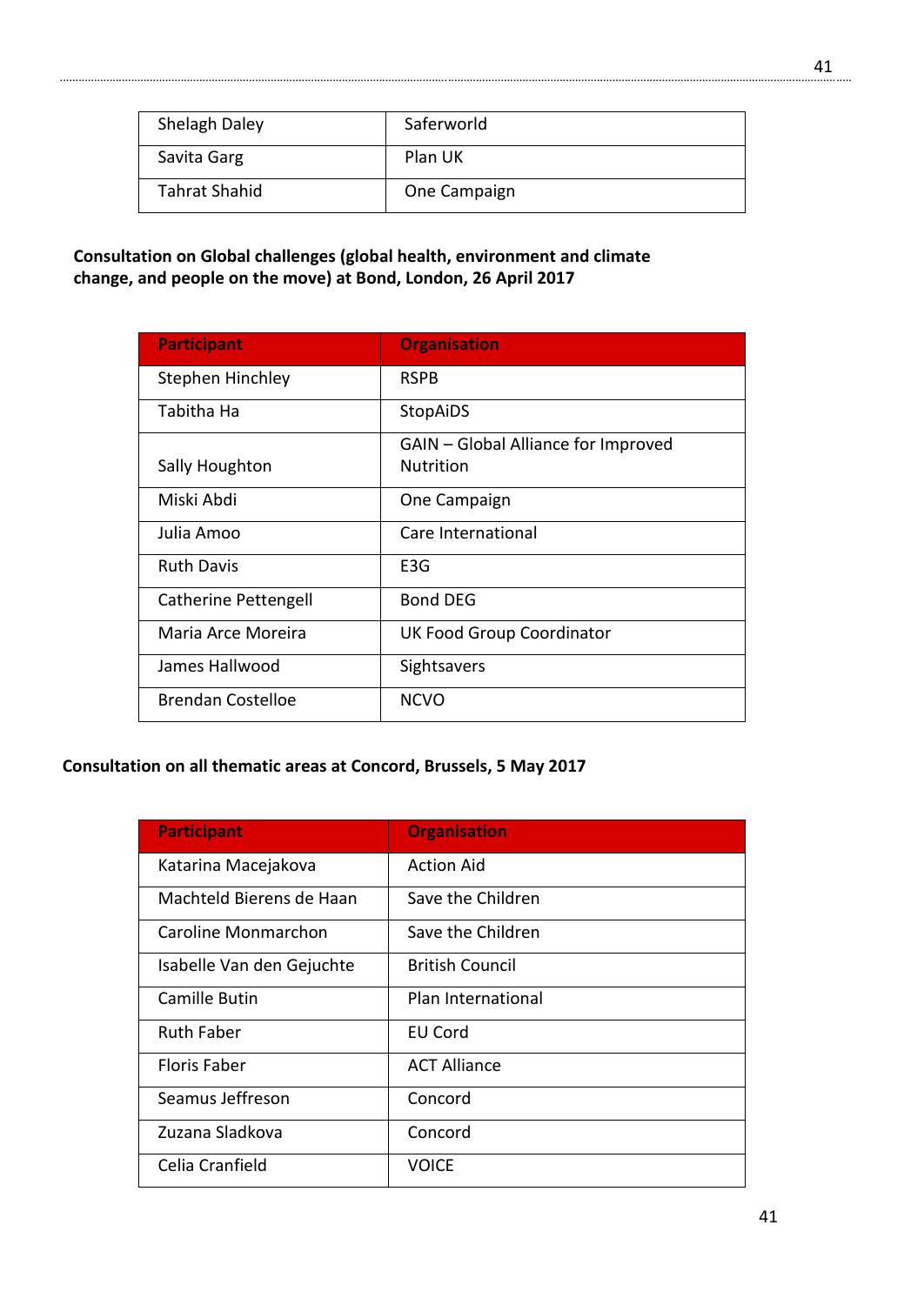| <b>Ben Lowings</b>  | <b>Civil Society Europe</b>                     |
|---------------------|-------------------------------------------------|
| Carlotta Besozzi    | Civil Society Europe                            |
| Ben Moore           | European Peacebuilding Liaison Office<br>(EPLO) |
| Gianmarco Grindatto | <b>Global Health Advocates</b>                  |
| Jeroen Kwakkenbos   | <b>Furodad</b>                                  |
| Herve Busschaert    | Oxfam                                           |
| Giacomo Dozzo       | <b>World Vision</b>                             |
| Stephen Hearsley    | <b>IPPF European Network</b>                    |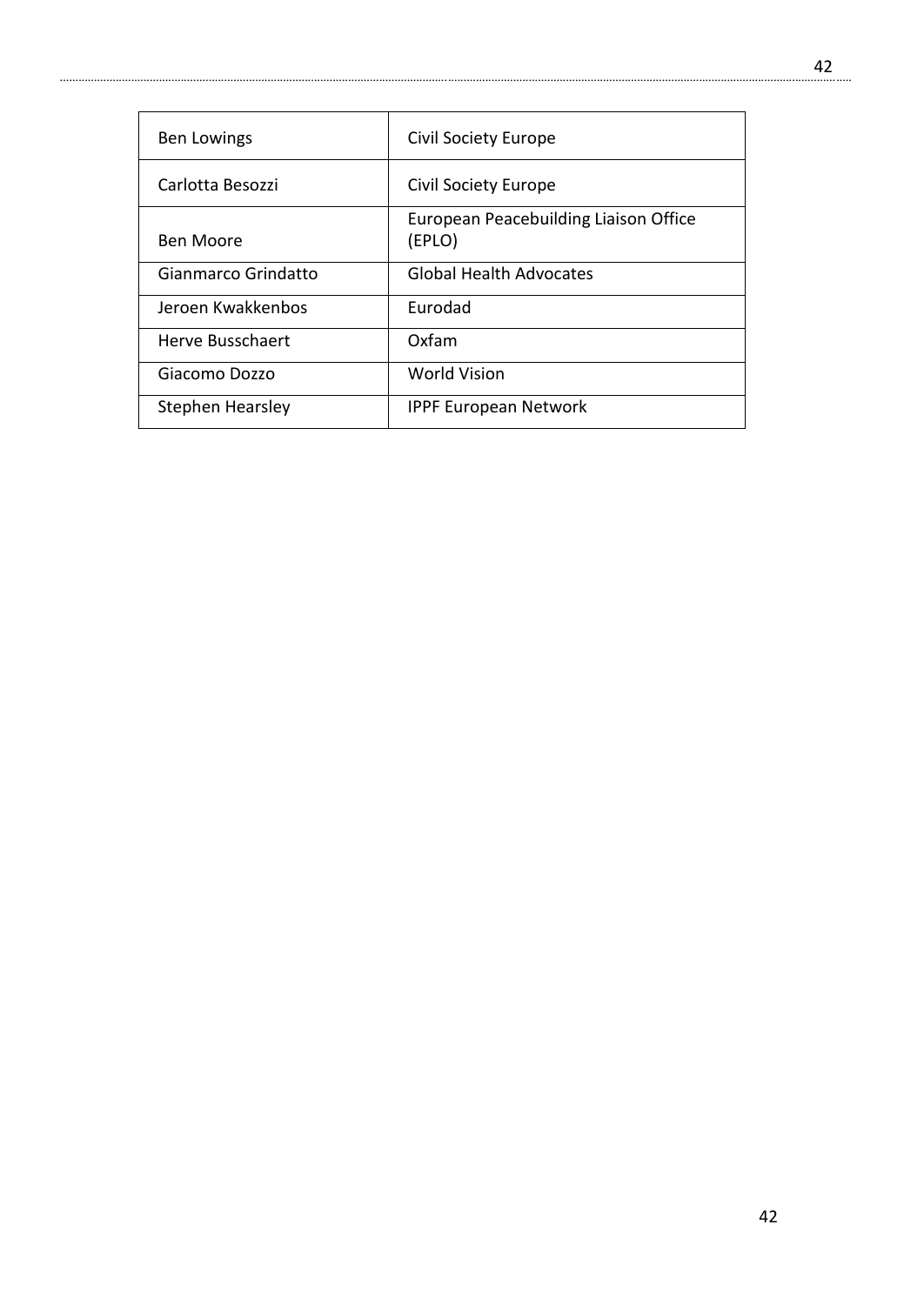2 'The United Kingdom's exit from and new partnership with the European Union', February 2017 [https://www.gov.uk/government/uploads/system/uploads/attachment\\_data/file/589191/The\\_United\\_Kingdoms\\_exit\\_from](https://www.gov.uk/government/uploads/system/uploads/attachment_data/file/589191/The_United_Kingdoms_exit_from_and_partnership_with_the_EU_Web.pdf) and partnership with the EU Web.pdf

3 Prime Minister's letter to Donald Tusk triggering Article 50, 29 March 2017 [https://www.gov.uk/government/uploads/system/uploads/attachment\\_data/file/604079/Prime\\_Ministers\\_letter\\_to\\_Europ](https://www.gov.uk/government/uploads/system/uploads/attachment_data/file/604079/Prime_Ministers_letter_to_European_Council_President_Donald_Tusk.pdf) ean Council President Donald Tusk.pdf

<sup>4</sup> Rachel Haines and Costanza de Toma, 'Brexit impact on EU funding: what it means for UK INGOs – The future of EU funding for UK development and humanitarian INGOs', Bond, July 2017

<sup>5</sup> These have been defined in DFID's Bilateral Development Review of 2016 as: the area running East to West across the continent and taking in Northern Nigeria and the Lake Chad Basin, Mali and Niger in the Sahel, and across into Chad, Sudan and the Horn of Africa to Somalia on the Red Sea.

6 Bilateral Development Review, DFID, 2016.

7 International Development (Official Development Assistance Target) Act 2015, http://www.legislation.gov.uk/ukpga/2015/12/pdfs/ukpga\_20150012\_en.pdf

8 'Forward Together: The Conservative Manifesto', p.39 - 'https://www.conservatives.com/manifesto

<sup>9</sup> 'The new European Consensus on Development: Our world, our dignity, our future', June 2017 -

 $10$  'Shared Vision, Common Action: A stronger Europe – A Global Strategy for the European Union's Security Policy', June 2016 - https://europa.eu/globalstrategy/sites/globalstrategy/files/pages/files/eugs\_review\_web\_13.pdf

<sup>11</sup> Michael Anderson and Ina Mitchell, 'Beyond Brexit: The Volume of EU Aid after 2020', Views from the Center, Center for Global Development blog, 12 December 2016.

<sup>12</sup> [https://www.gov.uk/government/organisations/department-for-international-development/about/statistics.](https://www.gov.uk/government/organisations/department-for-international-development/about/statistics)

<sup>13</sup> 'Raising the Standard: the Multilateral Development Review 2016', Department for International Development, December 2016 - https://www.gov.uk/government/publications/raising-the-standard-the-multilateral-development-review-2016

 $14$  This refers to both grant and service (commercial) contracts combined.

<sup>15</sup> ConcordNet data analysis for the year 2014

 $16$  This is the amount of new multi-annual commitments made each year on average between 2012 and 2016. This is drawn from the data that appears on the EC's financial transparency system, and represents the aid going to UK CSOs.

<sup>17</sup> Based on EC Financial Transparency System search of new contracts in 2016.

<sup>18</sup> European Commission, Financial Report 2015, p. 29 -

http://ec.europa.eu/budget/financialreport/2015/lib/financial\_report\_2015\_en.pdf

 $19$  Tina Van Den Sanden, 'Preliminary assessment of the impact of Brexit on EU development and humanitarian aid policies', Directorate-General for External Policies, Policy Department, February 2017.

 $20$  Ibid.

<sup>21</sup> J Haas and E. Rubio, 'Brexit and the EU Budget: threat or opportunity?', Jacques Delors Institut Berlin and Bertelsmann Stiftung, January 2017

<sup>22</sup> Speech by Günther Oettinger, European commissioner for the budget, at the European Commission in Brussels on Wednesday 28<sup>th</sup> June 2017.

<sup>23</sup> J Haas and E. Rubio, 'Brexit and the EU Budget: threat or opportunity?', Jacques Delors Institut Berlin and Bertelsmann Stiftung, January 2017

24 Barder, Gavas and Mitchell, (2016) internal note, "Development Aid post-Brexit".

<sup>25</sup> Tina Van Den Sanden, "Preliminary assessment of the impact of Brexit on EU development and humanitarian aid policies", Directorate-General for External Policies, Policy Department, February 2017.

<sup>26</sup> ECHO commitments to UK CSOs in 2016 based on the EC's financial transparency system.

 $27$  Barder, Gavas and Mitchell, (2016) internal note, "Development Aid post-Brexit".

<sup>28</sup> Simon Maxwell, Time to end the tying of EU oda?, May 2017 [http://www.simonmaxwell.eu/blog/time-to-end-the-tying-of](http://scanmail.trustwave.com/?c=3040&d=sYfm2bKT1oV7lRSLSv_wiDcSBHryBxz0uIvwIv_efw&s=267&u=http%3a%2f%2fwww%2esimonmaxwell%2eeu%2fblog%2ftime-to-end-the-tying-of-eu-oda%2ehtml)[eu-oda.html](http://scanmail.trustwave.com/?c=3040&d=sYfm2bKT1oV7lRSLSv_wiDcSBHryBxz0uIvwIv_efw&s=267&u=http%3a%2f%2fwww%2esimonmaxwell%2eeu%2fblog%2ftime-to-end-the-tying-of-eu-oda%2ehtml)

<sup>29</sup> Tina Van Den Sanden, "Preliminary assessment of the impact of Brexit on EU development and humanitarian aid policies", Directorate-General for External Policies, Policy Department, February 2017.

Based on average imports over the last 3 years data taken from Eurostat COMEXT database <http://epp.eurostat.ec.europa.eu/newxtweb/setupdimselection.do>

<sup>31</sup> 'Post-Brexit Trade and Developing Countries: Can the UK set the Gold Standard in Development-Friendly Trade Policy?' -Traidcraft, Christian Aid, Trade Justice Movement, Fairtrade Foundation, Oxfam - January 2017

 1 Article 50 of the Treaty on European Union.